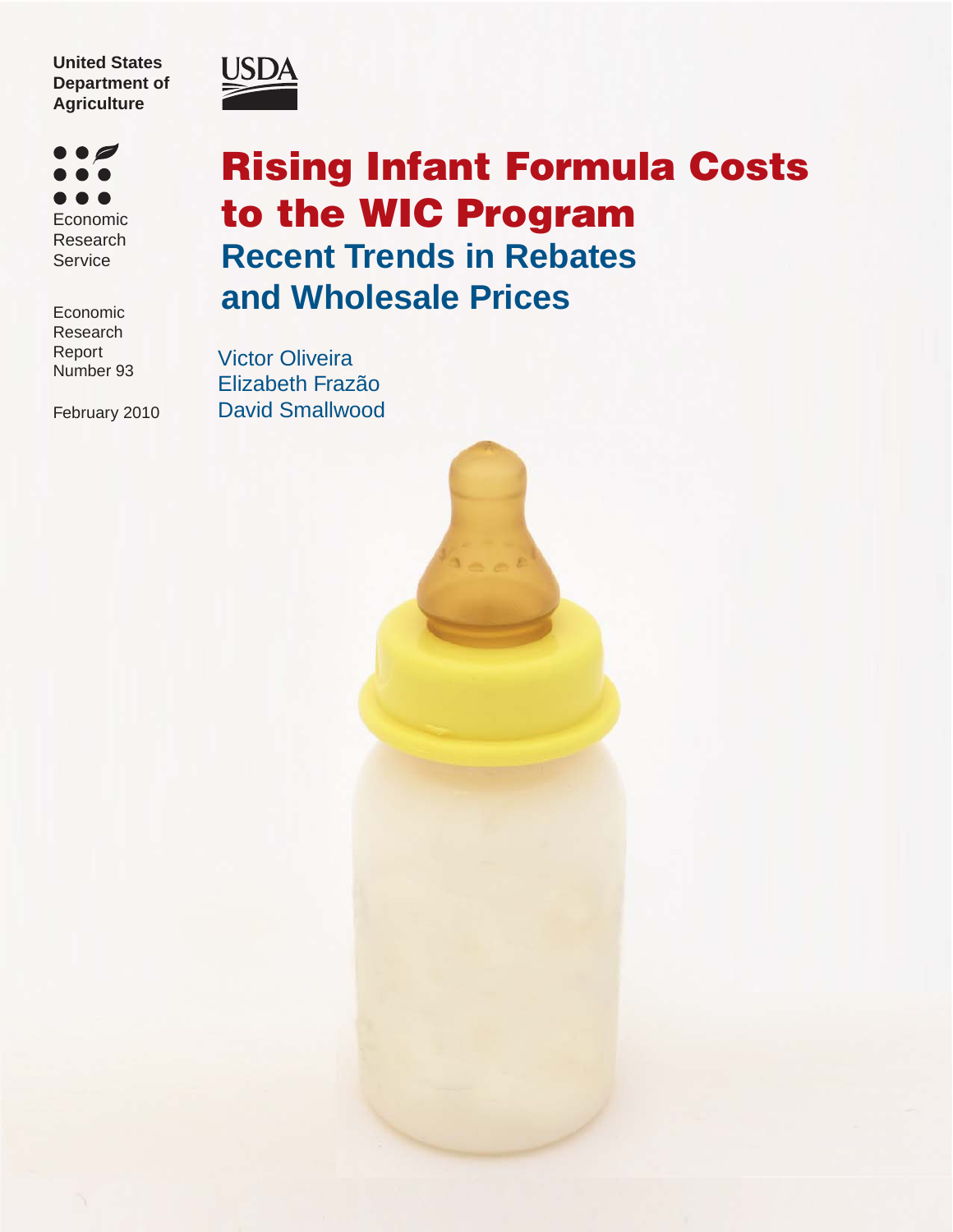# **w**<sub>2</sub> weight with the contract of **Visit Our Website To Learn More!**

**Find additional information about the WIC program, infant formula, and related topics at:**

**http://www.ers.usda.gov/Briefing/WIC**

## **National Agricultural Library Cataloging Record:**

Oliveira, Victor J.

 Rising infant formula costs to the WIC Program: recent trends in rebates and wholesale prices.

 (Economic research report (United States. Dept. of Agriculture. Economic Research Service); no. 93)

- 1. Special Supplemental Nutrition Program for Women, Infants, and Children (U.S.).
- 2. Infant formulas—Prices—United States.
- I. Frazao, Elizabeth.
- II. Smallwood, David.
- III. United States. Dept. of Agriculture. Economic Research Service.
- IV. Title.

HV699

Photo credit: Shutterstock

The U.S. Department of Agriculture (USDA) prohibits discrimination in all its programs and activities on the basis of race, color, national origin, age, disability, and, where applicable, sex, marital status, familial status, parental status, religion, sexual orientation, genetic information, political beliefs, reprisal, or because all or a part of an individual's income is derived from any public assistance program. (Not all prohibited bases apply to all programs.) Persons with disabilities who require alternative means for communication of program information (Braille, large print, audiotape, etc.) should contact USDA's TARGET Center at (202) 720-2600 (voice and TDD).

To file a complaint of discrimination write to USDA, Director, Office of Civil Rights, 1400 Independence Avenue, S.W., Washington, D.C. 20250-9410 or call (800) 795-3272 (voice) or (202) 720-6382 (TDD). USDA is an equal opportunity provider and employer.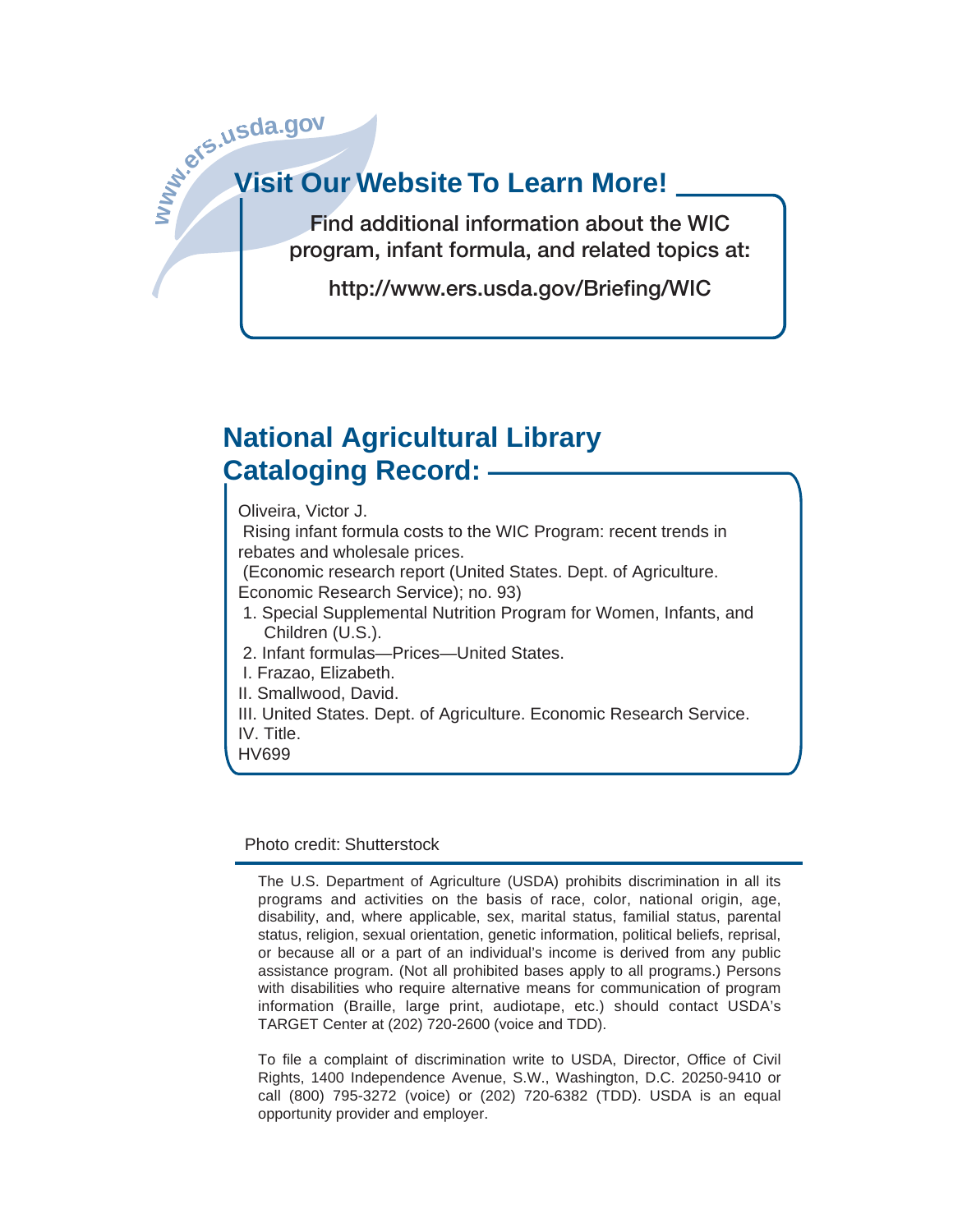

**United States Department of Agriculture**

**Economic Research Report Number 93**

**February 2010**





**www.ers.usda.gov**

# **Rising Infant Formula Costs to the WIC Program Recent Trends in Rebates and Wholesale Prices**

**Victor Oliveira,** victoro@ers.usda.gov **Elizabeth Frazão,** efrazao@ers.usda.gov **David Smallwood,** dsmallwd@ers.usda.gov

## **Abstract**

The Special Supplemental Nutrition Program for Women, Infants, and Children (WIC) provides participating infants with free infant formula. This study estimated that between 57 and 68 percent of all infant formula sold in the United States was purchased through WIC, based on 2004-06 data, and that formula costs to the WIC program have increased. Typically, WIC State agencies receive substantial rebates from manufacturers for each can of formula provided through the program. Each WIC State agency, or group of agencies, awards a contract to the manufacturer offering the lowest net wholesale price, defined as the difference between the manufacturer's wholesale price and the State agency's rebate. After adjusting for inflation, net wholesale prices increased by an average 73 percent for 26 fluid ounces of reconstituted formula between States' contracts in effect in December 2008 and the States' previous contracts. Most (72 percent) of the increase in real net wholesale prices was due to higher wholesale prices, the rest (28 percent) was due to lower rebates. As a result of the increase in real net wholesale prices, WIC paid about \$127 million more for infant formula over the course of a year.

**Keywords:** Infant formula; Special Supplemental Nutrition Program for Women, Infants, and Children; WIC; infant formula maximum daily allowance; ERS; Economic Research Service; U.S. Department of Agriculture; USDA

## **Acknowledgments**

The authors thank Ruowei (Rosie) Li and Jian Chen of the Centers for Disease Control and Prevention for providing us with data from the National Immunization Survey (NIS), as well as Priscilla Smith and Wynnice Pointer-Napper for editorial and design support.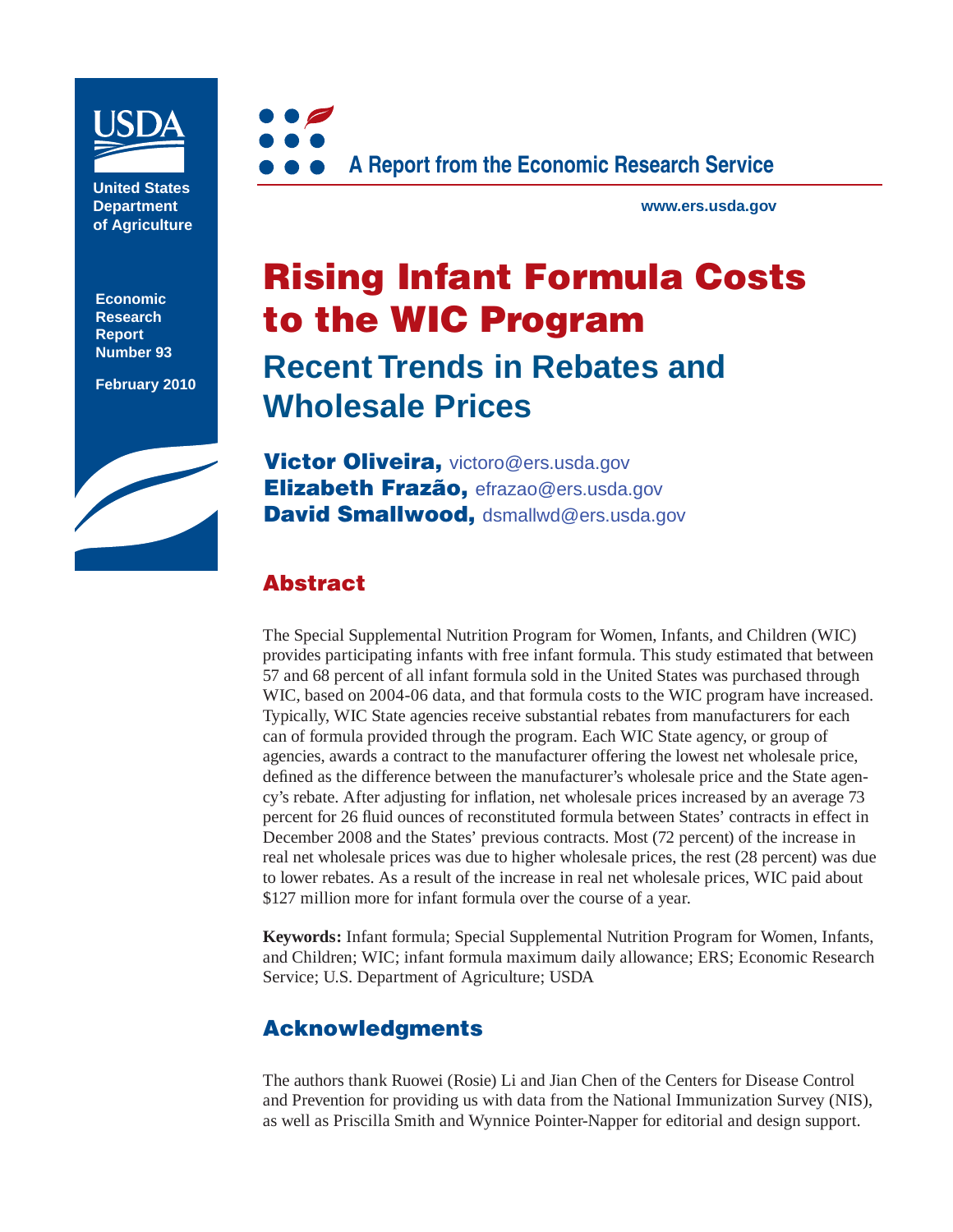## **Contents**

| WIC's Infant Formula Rebate Program  13                                                                                                                             |
|---------------------------------------------------------------------------------------------------------------------------------------------------------------------|
| Examination of DHA/ARA Supplementation<br>Impact of Higher Net Wholesale Price on Infant Formula Costs 22                                                           |
| <b>Changes in WIC's Market Share Could Impact Net</b><br>Economic Conditions Affect the Number of Infants Eligible<br>Food Package Revisions May Impact WIC's Share |
|                                                                                                                                                                     |
|                                                                                                                                                                     |
|                                                                                                                                                                     |
| Appendix A—Estimating WIC's Share of the Infant                                                                                                                     |
| <b>Appendix B—Start Dates of Current and Previous Rebate</b>                                                                                                        |
| Appendix C—Analysis of the Change in Real Net Wholesale Price<br>of Milk-Based Infant Formula in Liquid Concentrate Form35                                          |
| <b>Appendix D-Estimated Change in Infant Formula Use</b>                                                                                                            |

Recommended citation format for this publication:

Oliveira, Victor, Elizabeth Frazão, and David Smallwood. *Rising Infant Formula Costs to the WIC Program: Recent Trends in Rebates and Wholesale Prices*, ERR-93, U.S. Department of Agriculture, Economic Research Service, February 2010.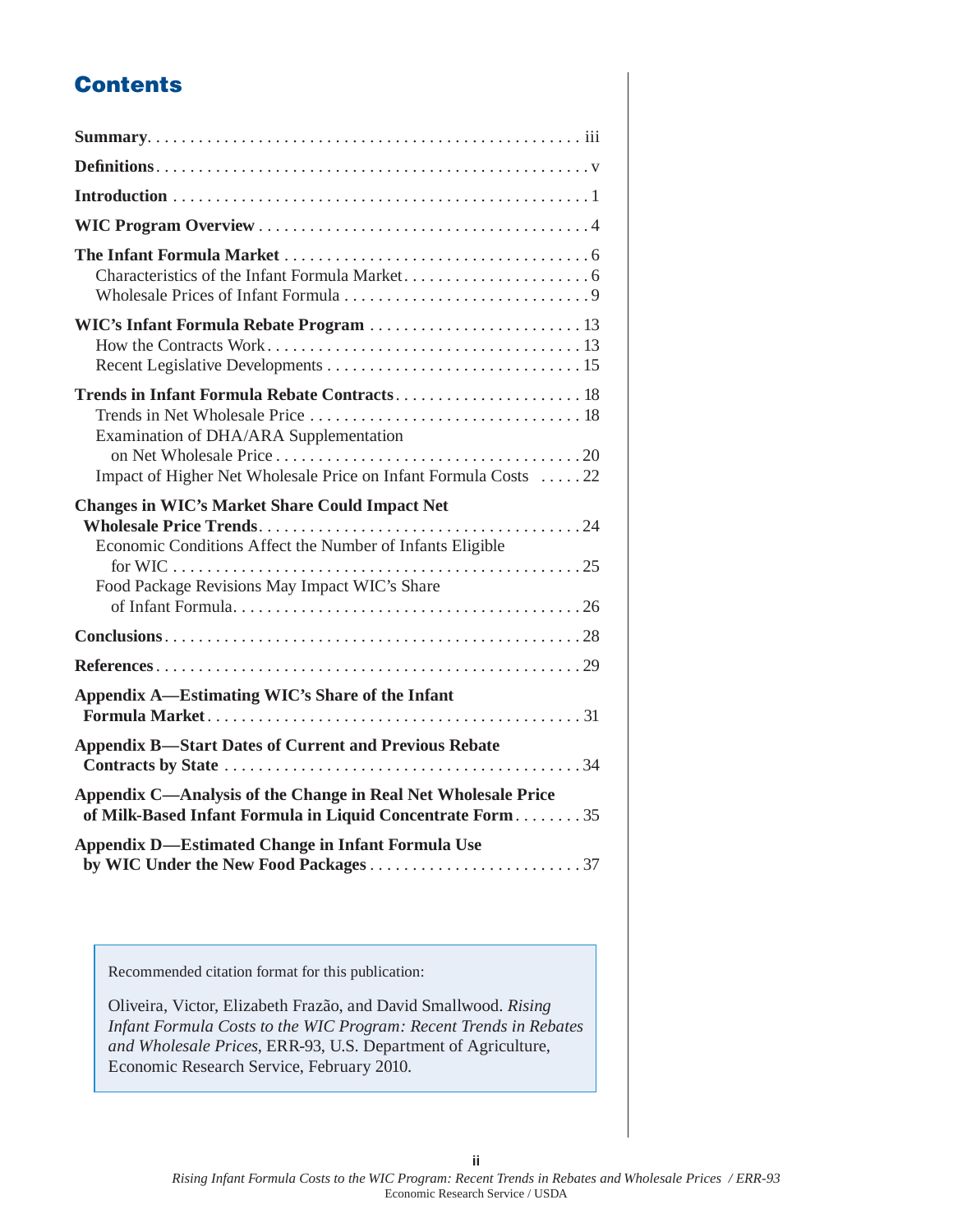## **Summary**

USDA's Special Supplemental Nutrition Program for Women, Infants, and Children (WIC) provides participating infants with free infant formula. Federal law requires that WIC State agencies enter into cost-containment contracts with infant formula manufacturers, with agencies typically receiving substantial discounts (rebates) from manufacturers for each can of formula purchased through the program. Each WIC State agency or group of agencies awards a contract to the manufacturer offering the lowest net wholesale price, defined as the difference between the manufacturer's wholesale price and the rebate. In exchange for the rebate, a manufacturer is given an exclusive right to provide its infant formula to WIC participants in the State. In fiscal 2008, infant formula rebates totaled \$2.0 billion, compared with total WIC expenditures (after rebates) of \$6.2 billion.

## **What Is the Issue?**

Because of the large volume of infant formula purchased through WIC, even small increases in net wholesale price can result in large increases in total costs to the program. WIC is a discretionary grant program funded annually by appropriations law. The number of participants who can be served within a fixed budget depends heavily on the program's food package costs, which in turn are significantly affected by rebates and the cost of infant formula.

## **What Did the Study Find?**

This study found that between 57 and 68 percent of all infant formula sold in the United States in 2004-06 was purchased through WIC. Nearly all WIC State agencies paid more for milk-based powdered formula (the primary type of infant formula) in their rebate contracts that were in effect in December 2008 than in their previous contracts, even after adjusting for inflation. Excluding Mississippi and Vermont, which do not distribute WIC foods through retail foodstores, 45 of 48 States, the District of Columbia, and 5 U.S. territories saw an increase in their real net wholesale price (December 2008 dollars). Across WIC State agencies, real net wholesale prices increased by an average 21 cents for 26 fluid ounces of reconstituted formula (WIC's maximum daily allowance during the study period) between States' previous and current rebate contracts (i.e., those in effect in December 2008). As a result of the increase in real net wholesale prices, WIC State agencies paid about \$127 million more for infant formula over the course of a year. This was equivalent to the cost of supporting 134,200 persons in WIC for a year or about 2 percent of all women, infants, and children participating in WIC in fiscal 2008.

Seventy-two percent of the increase in real net wholesale price was due to an increase in the real wholesale price of infant formula. All rebate contracts in effect in December 2008 were based on formulas supplemented with the fatty acids docosahexaenoic acid (DHA) and arachidonic acid (ARA), whereas most of the previous contracts were based on unsupplemented formulas. Because wholesale prices of DHA/ARA-supplemented formulas are higher than wholesale prices of unsupplemented formulas, wholesale prices of infant formula increased more in States that switched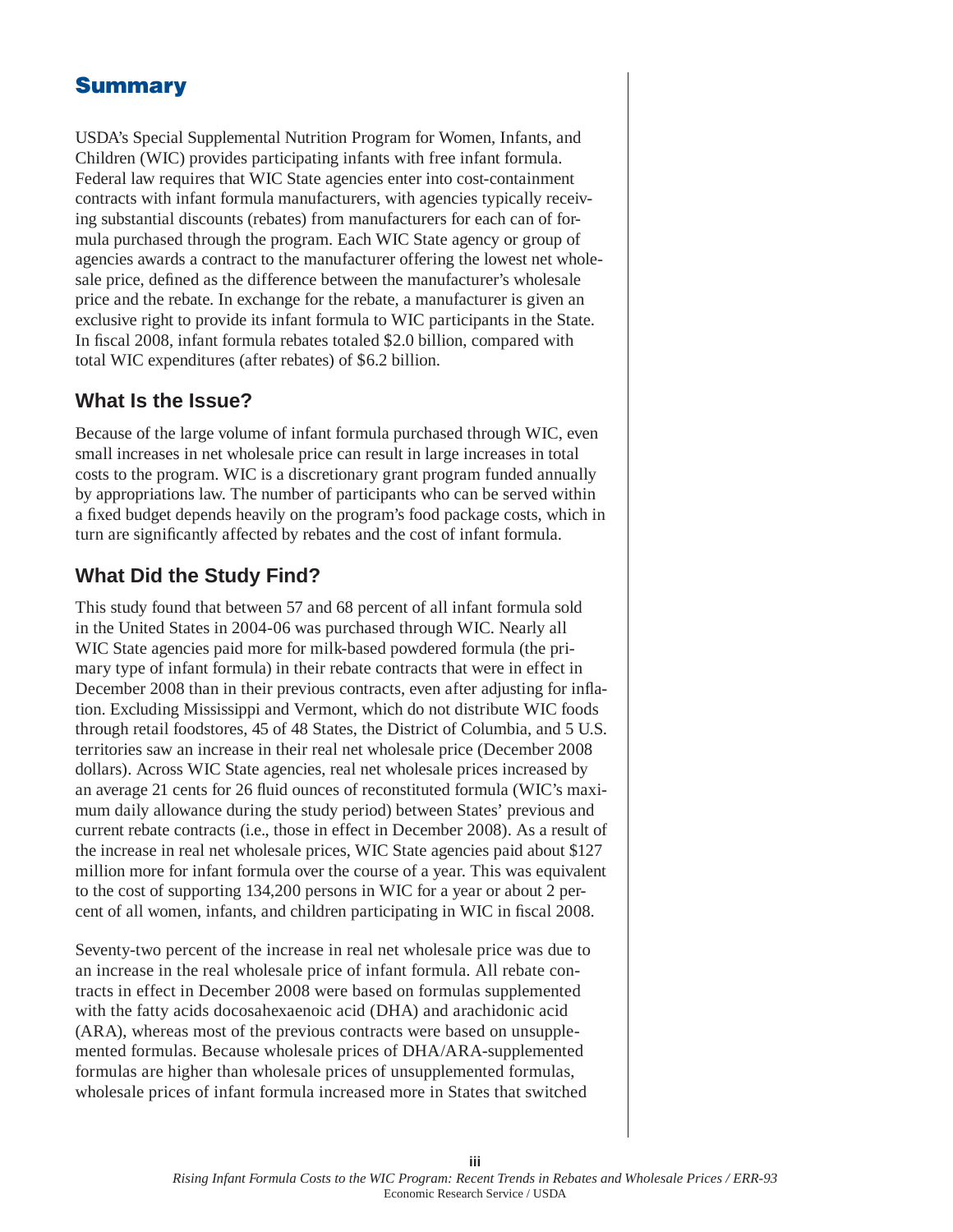to the more expensive DHA/ARA-supplemented formula in their contracts that were in effect in December 2008.

The remaining 28 percent of the increase in real net wholesale price was due to a decrease in real rebates. The average percentage discount (i.e., the rebate as a percentage of the wholesale price) in the previous contracts was 91 percent. In other words, WIC on average paid only 9 percent of the wholesale price for formula (plus the retailer's markup). The average percentage discount in the contracts in effect in December 2008 fell to 85 percent, indicating that WIC State agencies were paying a greater percentage of the wholesale price than previously.

Several recent developments, such as the country's economic condition and revisions to the WIC food packages, have the potential to affect the net wholesale price to WIC in the future.

## **How Was the Study Conducted?**

In order to examine trends or changes in net wholesale price over time, this report compared the real net wholesale price in a State's contract that was in effect in December 2008 to that of its previous contract. The analysis was based primarily on data on infant formula rebate contracts provided by USDA's Food and Nutrition Service and infant formula wholesale prices as reported in the formula manufacturers' price list catalogs. Proprietary data on infant formula sales obtained from the Nielsen Company were used to examine the characteristics of the infant formula market.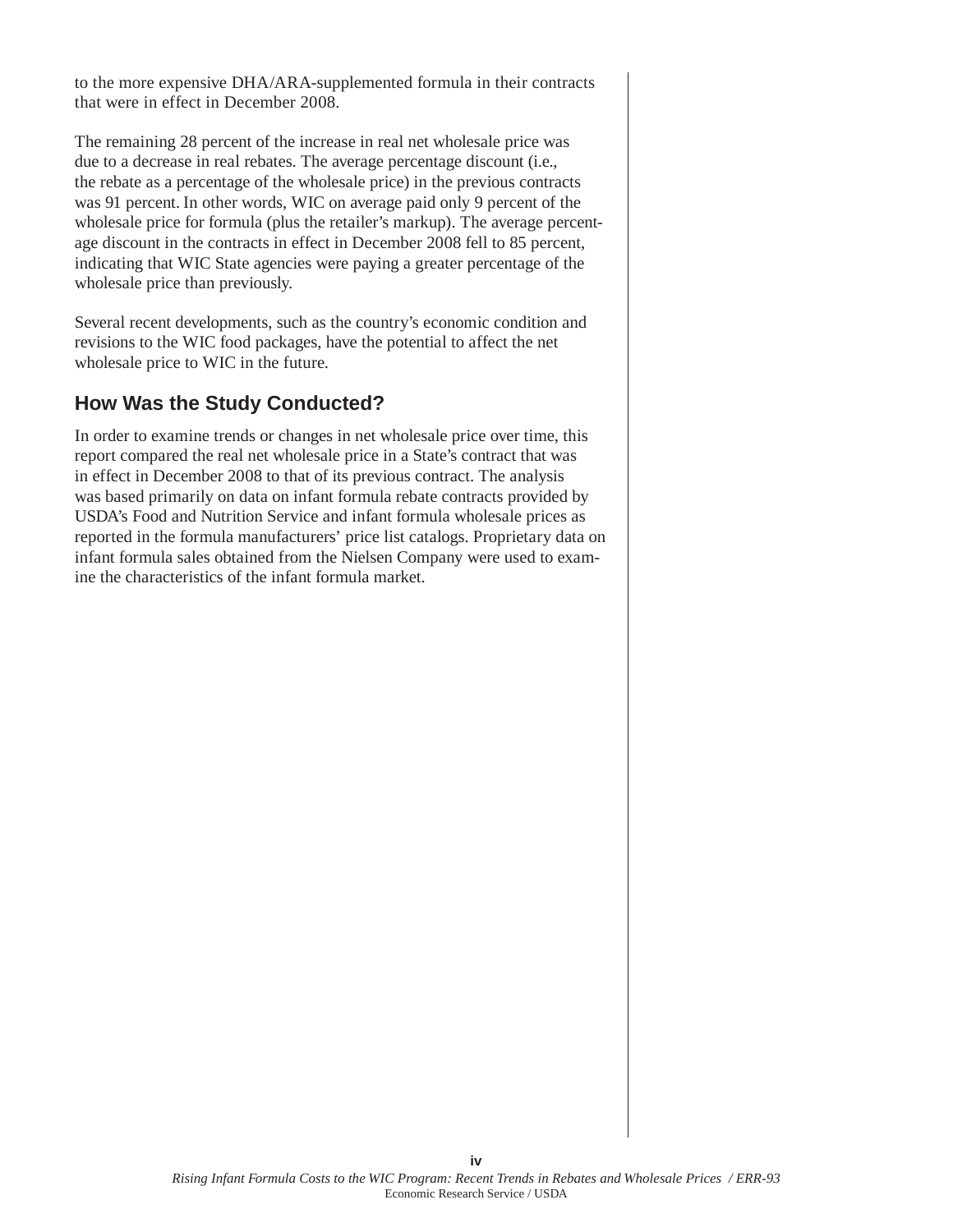## **Definitions**

**Contract brand—**all the infant formula, other than exempt infant formulas, that is produced by the manufacturer awarded the WIC contract. All contract brand formulas are covered by rebate contracts.

**Current contract—**the contract term (i.e., the period during which the infant formula rebate contract is in effect) varies across WIC State agencies (or multistate alliances). In this report, "current contract" refers to an infant formula rebate contract that was in effect in December 2008.

**Exempt infant formula—defined in the Federal Food, Drug, and Cosmetic** Act as any infant formula that is represented and labeled for use by an infant who has an inborn error of metabolism or a low birth weight, or who otherwise has an unusual medical or dietary problem (21 U.S. Code 350a). Exempt infant formulas require prescriptions for use in the WIC program and are not covered by rebate contracts.

**Infant formula—**defined in the Federal Food, Drug, and Cosmetic Act as a food that purports to be or is represented for special dietary use solely as a food for infants by reason of its simulation of human milk or its suitability as a complete or partial substitute for human milk (21 U.S. Code 321 (z)).

**Multistate alliance—**two or more WIC State agencies that join together for the purpose of procuring infant formula by soliciting competitive bids for infant formula.

**Net wholesale price—**the difference between an infant formula manufacturer's lowest national wholesale price per unit for a full truckload of infant formula and the rebate level or the discount offered or provided by the manufacturer under an infant formula cost containment contract with a WIC State agency.

**New WIC food package—**the WIC food package in effect upon implementation of the changes described in the interim rule published December 6, 2007 (*72 Federal Register 68966-69032*). WIC State agencies were required to implement the new provisions by October 1, 2009. The new food package for infants provides different maximum allowances for infant formula, depending on infant's age and breastfeeding status (fully formula-fed, partially breastfed, or fully breastfed).

**Old WIC food package—**the WIC food package in effect prior to implementation of the new regulations described in the interim rule published December 6, 2007 (*72 Federal Register 68966-69032*). Under the old WIC food package, the maximum allowance of formula was the same for all infants, although amounts could be tailored to meet infants' needs.

**Percentage discount—**the rebate as a percentage of the manufacturer's lowest national wholesale price per unit, as of the date of the bid opening, for a full truckload of the infant formula.

**Previous contract—**an infant formula rebate contract that was in effect immediately prior to the current contract.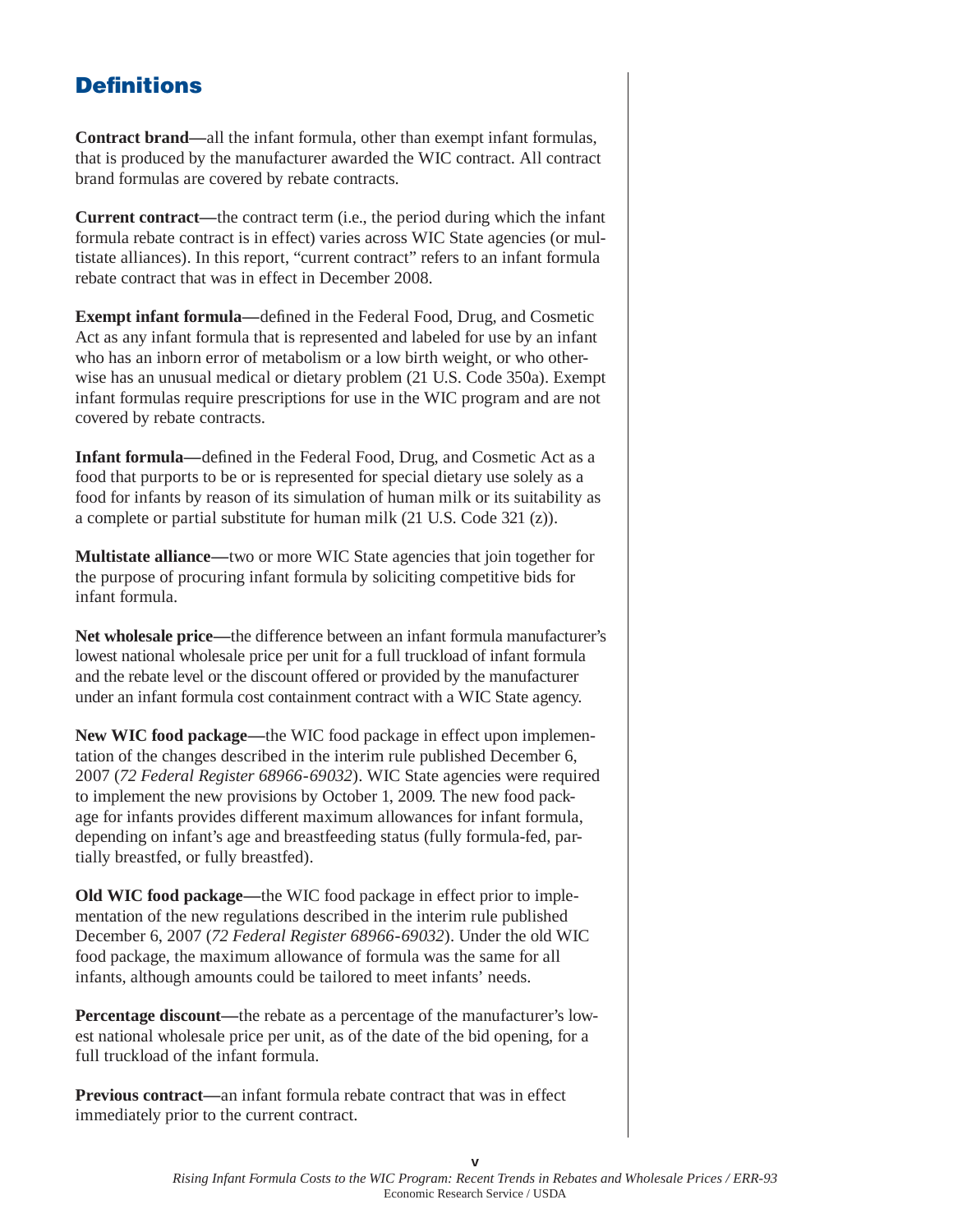**Primary contract infant formula—the specific infant formula for which** a manufacturer submits a bid to a WIC State agency in response to a rebate solicitation and for which a contract is awarded by the WIC State agency as a result of that bid.

**Rebate—**the amount of money refunded under cost-containment procedures to any WIC State agency from the manufacturer of the particular food product as the result of the purchase of the supplemental food with a voucher or other purchase instrument by a participant in each State agency's program. Such rebates shall be payments made subsequent to the exchange of a food instrument for food.

**Retail markup—**the difference between the retail price and the wholesale price.

**Wholesale price—**all wholesale prices cited in this report represent the infant formula manufacturers' lowest national wholesale price per unit for a full truckload of infant formula as reported in each manufacturer's price list catalog.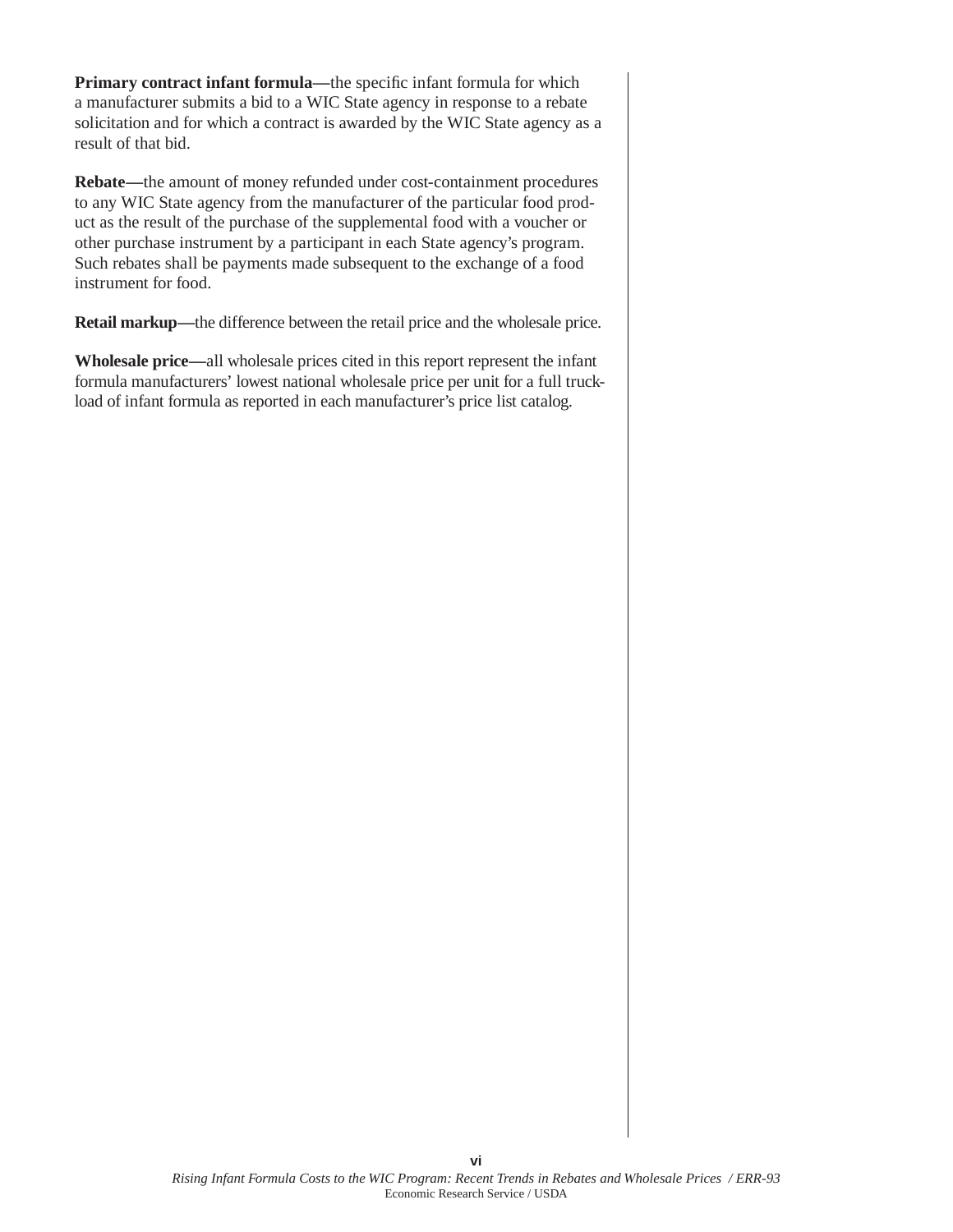## **Introduction**

Figure 1

Million people

USDA's Special Supplemental Nutrition Program for Women, Infants, and Children (WIC) provides participating infants with free infant formula. This study estimates that between 57 and 68 percent of all infant formula sold in the United States in 2004-06 was purchased through WIC (see appendix A for information on how WIC's share of the infant formula market was estimated). As a result, infant formula accounts for a large share of WIC's program costs.

WIC is a discretionary grant program funded annually by appropriations law.<sup>1</sup> The number of participants who can be served within a fixed budget depends heavily on the program's food package costs, which in turn are significantly affected by the cost of infant formula. To reduce the cost of infant formula to WIC, Federal law requires that WIC State agencies enter into cost-containment contracts with the manufacturers of infant formula. In these contracts, WIC State agencies receive discounts in the form of rebates from the manufacturers for each can of formula purchased through WIC, and the manufacturer is given the exclusive right to provide its infant formula to WIC participants in that State. The rebates have been a major source of funds for WIC. In fiscal year 2008, infant formula rebates totaled \$2.0 billion compared to total program expenditures (after rebates) of \$6.2 billion. The savings generated by rebates are used to provide benefits to more participants within the same total budget. Since the mid-1990s, rebates have supported about one-quarter of all WIC participants (fig. 1).

WIC infant formula rebate contracts are awarded to the manufacturer offering the WIC State agency the lowest net wholesale price (the difference between the manufacturer's wholesale price and the rebate).<sup>2</sup> Because wholesale prices differ across manufacturers and manufacturers offer different rebates to different States, net wholesale prices vary widely across States (fig. 2).

Net wholesale price is only one of the costs that WIC pays for infant formula. Most WIC participants purchase infant formula from authorized retail vendors using a WIC voucher or coupon. The WIC State agency then reimburses

**Average monthly number of WIC participants, FY 1974-2008**

<sup>1</sup>In contrast, USDA's Supplemental Nutrition Assistance Program (SNAP)—formerly the Food Stamp Program—is an entitlement program, whereby everyone who meets the eligibility criteria may receive benefits if he or she so chooses.

<sup>2</sup>The term "net wholesale price" used in this report is equivalent to the term "net price" referred to in WIC regulations (*7 Code of Federal Regulations* (CFR) 246.2). We chose to use this term to highlight the fact that net wholesale price is only one component of the cost of infant formula to WIC and does not include the cost associated with the retail markup.



Note: The number of WIC participants supported by infant formula rebates was calculated by multiplying the total number of WIC participants by rebates share of total program expenditures and rebates.

Source: USDA, Economic Research Service calculations based on USDA, Food and Nutrition Service data.

*Rising Infant Formula Costs to the WIC Program: Recent Trends in Rebates and Wholesale Prices / ERR-93* Economic Research Service / USDA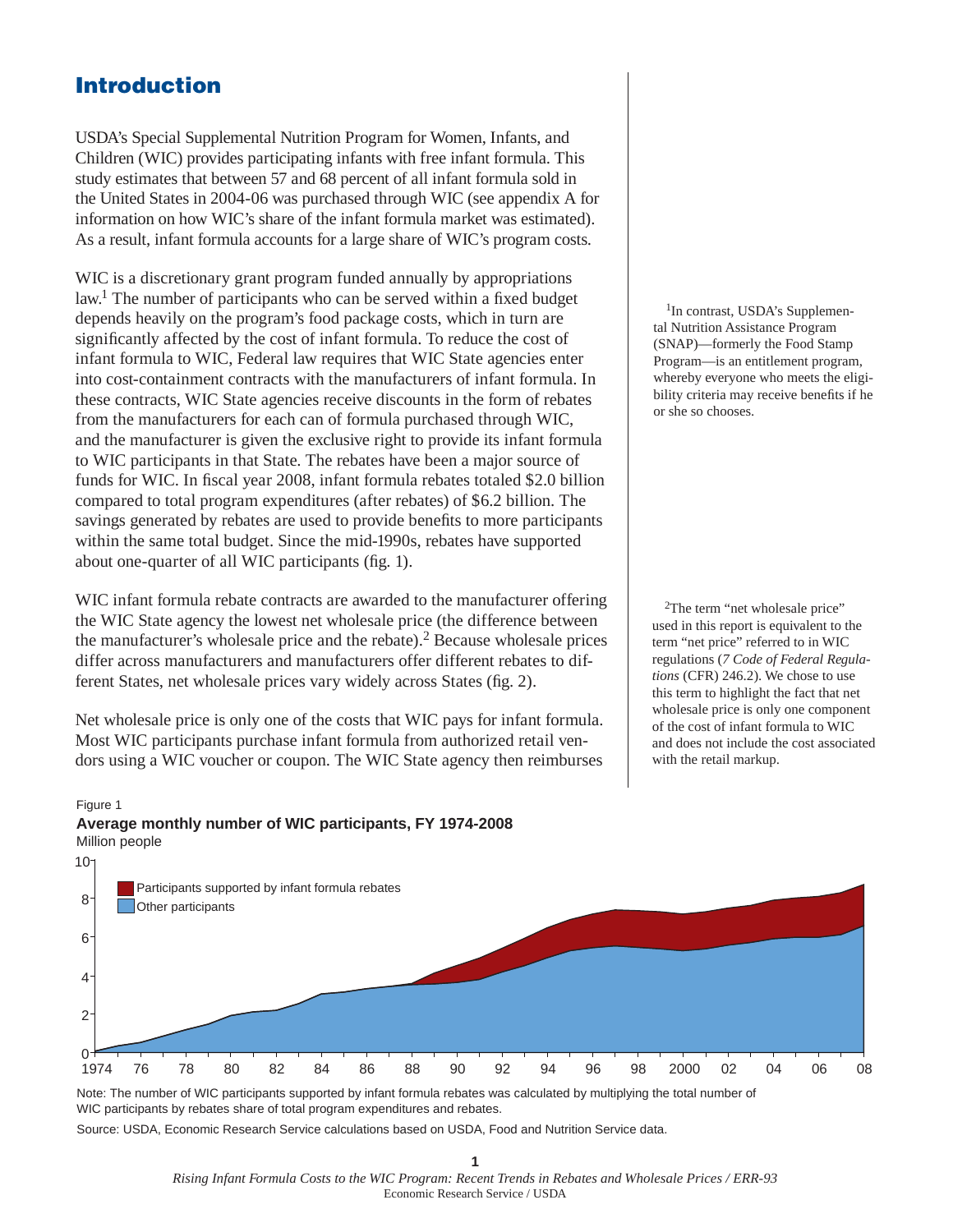#### Figure 2

#### **Infant formula rebates and net wholesale prices of milk-based powder by State for contracts in effect in December 2008**



Note: Rebates and net wholesale prices reflect real prices as of the date the State's contract became effective. 1NEATO and WSCA are multistate alliances. For a list of members of each alliance, see box, "Multistate Alliances," p.14. Source: USDA, Economic Research Service calculations based on USDA, Food and Nutrition Service data.

the vendor for the full retail price (equivalent to the wholesale price plus the retail markup) for the formula purchased by WIC participants. The manufacturer then issues a rebate to the State agency. Thus, the cost to WIC for each can of infant formula sold through the program can be expressed as:

> **Cost to WIC** = Net Wholesale Price + Retail Markup, where **Net Wholesale Price** = Wholesale Price – Rebate and **Retail Markup** = Retail Price – Wholesale Price

The cost of formula to WIC can also be expressed as the retail price minus the manufacturer's rebate. Although this is a simpler way of expressing infant formula's costs to WIC, this report retains the fuller expression in order to emphasize that costs to WIC are established by two different market agents infant formula manufacturers and foodstore retailers.

Figure 3 illustrates the various cost components of a can of infant formula provided through the WIC program. An earlier Economic Research Service analysis based on 2004 data found that, in most States, the retail markup not the net wholesale price—was the largest component of infant formula costs to WIC (Oliveira and Davis, 2006). However, the relatively small net wholesale prices are a reflection of the effectiveness of the rebate program. Rebates are generally large—averaging about 85 percent of the wholesale price in recent contracts—and the increase in WIC program costs, if the rebates were to decrease, could potentially dwarf the effect of the retail markup. For example, without the rebates, infant formula would be the single most expensive food item provided by WIC, accounting for 44 percent of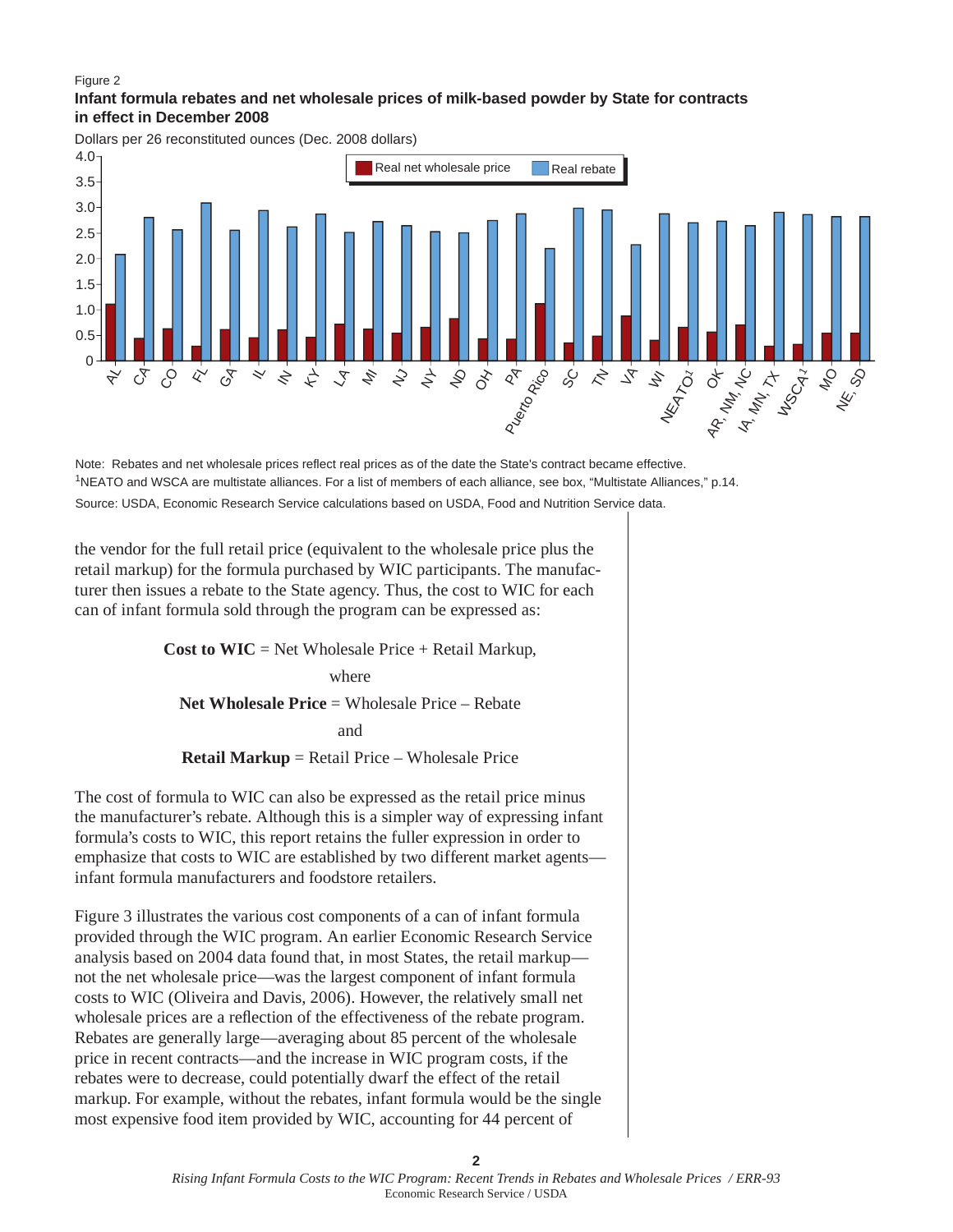#### Figure 3 **Cost components for can of infant formula in WIC**

|                 | Dollars per can |              |                 |               |                     |
|-----------------|-----------------|--------------|-----------------|---------------|---------------------|
| 14 <sub>7</sub> |                 |              |                 |               |                     |
| $12^{-}$        |                 | Retail price |                 | Retail markup | Cost to WIC         |
| $10^{-}$        |                 |              | Wholesale price |               | Net wholesale price |
| $8-$            |                 |              |                 |               |                     |
| $6-$            |                 |              |                 | Rebate        |                     |
| $4-1$           |                 |              |                 |               |                     |
| 2 <sup>1</sup>  |                 |              |                 |               |                     |
| 0               |                 |              |                 |               |                     |

Note: Example based on a 12.9-oz can of Ross Similac with iron (milk-based powder) in the California WIC program during the 2nd quarter of 2004. Source: Oliveira and Davis, 2006.

all food costs in fiscal 2005, compared to only 17 percent after taking into account the savings from rebates (USDA, 2007).

This report examines recent trends in infant formula rebates in terms of net wholesale price (ERS is conducting a separate study that examines the retail markup of the infant formula purchased through WIC). Four major questions are addressed:

- 1. What are the recent trends in the infant formula rebates in terms of net wholesale price?
- 2. What are the factors behind the trends?
- 3. What effect do the recent trends have on infant formula costs to WIC?
- 4. What factors may impact the costs of infant formula to WIC in the future?

Several different sources of data were utilized in the study. The analysis of changes in net wholesale price was based primarily on data on rebate contracts compiled by USDA's Food and Nutrition Service (FNS), the agency responsible for administering the WIC program, supplemented with data on infant formula rebates compiled by David Davis at South Dakota State University (Davis, 2008). Information from infant formula manufacturers' wholesale price lists was used to examine trends in the wholesale price of infant formula. Information on the characteristics of the infant formula market was based on unpublished scanner-based proprietary data from the Nielsen Company.

The next three chapters provide readers with background information on WIC, the infant formula market, and the infant formula rebate program. Readers familiar with these topics may want to skip those chapters and pick up again in the chapter on "Trends in Infant Formula Rebate Contracts." The remaining chapters discuss how changes in WIC's share of the infant formula market could impact net wholesale price trends and the conclusions.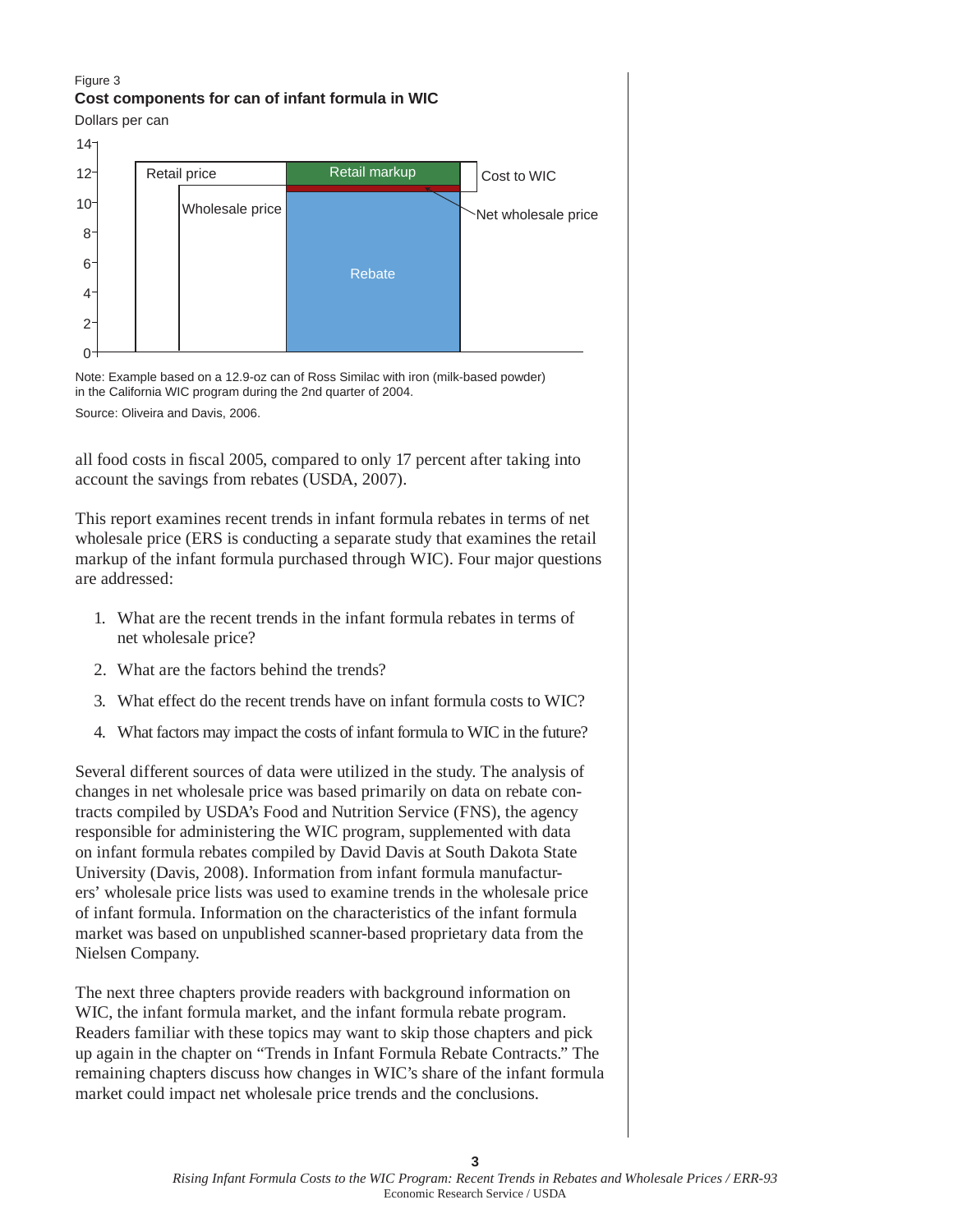## **WIC Program Overview**

WIC's mission is to safeguard the health of low-income women, infants, and children ages 1-4 who are at nutritional risk by providing supplemental foods, nutrition education, and referrals to health care and other social services. WIC is based on the premise that early intervention programs during critical times of growth and development can help prevent future medical and developmental problems. Administered by USDA's Food and Nutrition Service, the program provides grants for food benefits, nutrition services, and administration to 90 WIC State agencies, including the 50 States, the District of Columbia, 5 U.S. territories—Guam, the U.S. Virgin Islands, America Samoa, the Commonwealth of Puerto Rico, and the Commonwealth of the Northern Mariana Islands—and 34 Indian Tribal Organizations. Each State agency is responsible for program operations within its jurisdiction, including negotiating rebate contracts with infant formula manufacturers. In fiscal year 2008, an average 8.7 million persons participated in WIC each month, including 2.2 million infants (USDA, 2009a). Over half of all infants born in the United States participate in WIC (fig. 4).

To qualify for WIC, a family's income must be at or below 185 percent of the Federal poverty guidelines. For a family of four who lived in the 48 contiguous States as of July 1, 2009, that would be an annual income of \$40,793 or lower. Applicants for the WIC program who participate in or who have certain family members who participate in the Supplemental Nutrition Assistance Program (SNAP, formerly the Food Stamp Program), Medicaid, or Temporary Assistance Program for Needy Families (TANF) are deemed to meet the income eligibility criterion automatically. Applicants must also be nutritionally at risk, as determined by a health professional such as a physician, nutritionist, or nurse. A report by the Institute of Medicine (2002) concluded that because nearly all U.S. women and children meet at least one of the nutritional risk criteria established by WIC (e.g., failure to meet the Dietary Guidelines for Americans), the criteria have little effect on restricting program participation.





Note: Share was calculated by dividing the average monthly number of infants in WIC (USDA, various years) in a fiscal year by the total number of births in the corresponding calendar year (Hamilton, et al., 2009; and Martin, et al., 2009; and Tejada-Vera and Sutton, 2009). Fiscal years run from October 1 through September 30.

Source: USDA, Economic Research Service calculations.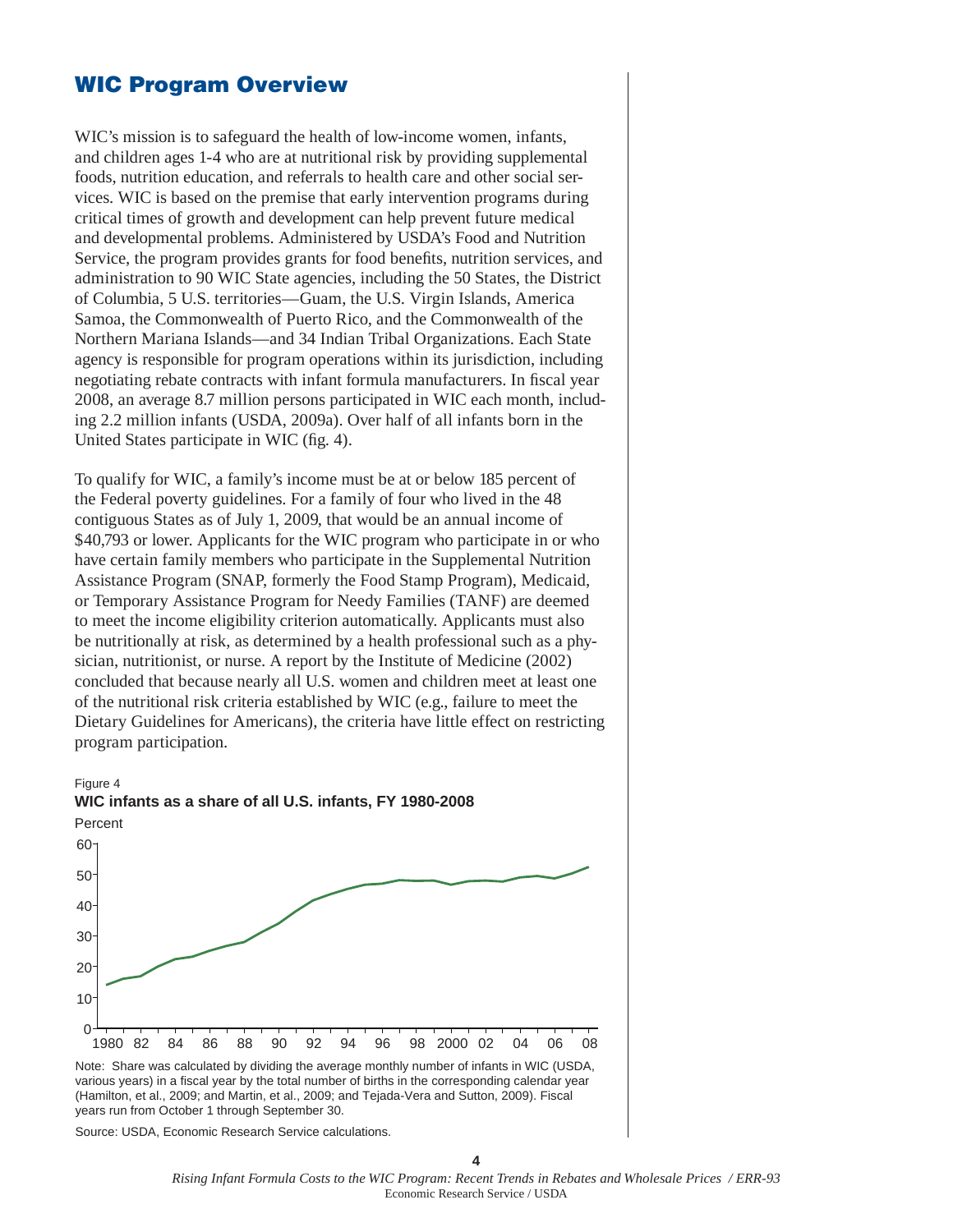Program participants are prescribed one of seven food packages according to participant category. During the 1998-2008 study period, the WIC food package for infants less than 1 year of age provided up to a monthly maximum allowance of 806 reconstituted fluid ounces of infant formula, equivalent to 26 reconstituted fluid ounces per day.<sup>3</sup> Infant participants are eligible to receive benefits for a 6-month period, but they can be certified up to the infant's first birthday at the WIC State agency's option. According to USDA's Food and Nutrition Service, most States certify infants up to the infant's first birthday.

To provide program participants with supplemental food packages, States may use any one of three types of food delivery systems (or any combination of the three):

- Retail—participants obtain supplemental food free of charge by exchanging a voucher, check, or electronic benefits transfer (EBT) card at authorized retail vendors.
- Home—supplemental foods are delivered to the participant's home.
- Direct distribution—participants pick up supplemental foods from storage facilities operated by the State or local agency.

All States except Vermont and Mississippi distribute WIC foods via the retail food delivery system.<sup>4</sup> Under the retail food delivery system, participants "purchase" the WIC food items from retail food stores using a food instrument (i.e., voucher, check, or electronic benefits transfer (EBT) card) that specifies the types and amounts of foods that can be purchased. In the case of infant formula, the food instrument also specifies the brand of formula to be purchased. Only those vendors (usually supermarkets, grocery stores, or pharmacies) authorized by the WIC State agency may transact and redeem food instruments. At the end of fiscal year 2005 (the latest data available), there were 44,458 authorized WIC vendors nationwide (USDA, 2008).

Generally, vendors submit the food instruments to their bank, which submits them to the WIC State agency's bank. That bank pays the vendors the full retail price (i.e., shelf price) of the WIC food items with funds provided by the WIC State agency in a manner set forth in the State agency's contract with the bank. The WIC State agency bills the infant formula manufacturer for the rebate. The formula manufacturer then issues a rebate to the State.

In the event that WIC does not have the funds to enroll all eligible applicants, WIC has a priority system to ensure that those at the greatest nutritional risk and most likely to benefit from WIC intervention receive program benefits. In general, priority is given to people demonstrating medically based nutritional risks over dietary-based nutritional risks, to infants and pregnant and breastfeeding women over children, and to children over postpartum women. Increases in funding and savings from infant formula rebates during the 1990s allowed a greater number of lower priority applicants, such as children ages 1 to 4, to participate. Anecdotal evidence indicates that funding in recent years has been sufficient to provide benefits to all eligible people seeking to enroll in the program, including those at the lowest priority levels.

<sup>3</sup>The WIC food packages were revised in December 2007. WIC State agencies were required to implement the new provisions by October 1, 2009. All States implemented the new food packages after December 2008, which was the end of the time period examined in this report.

4Vermont uses a home delivery system, while Mississippi, parts of Chicago, IL, and two Indian Tribal Organizations' State agencies use direct distribution.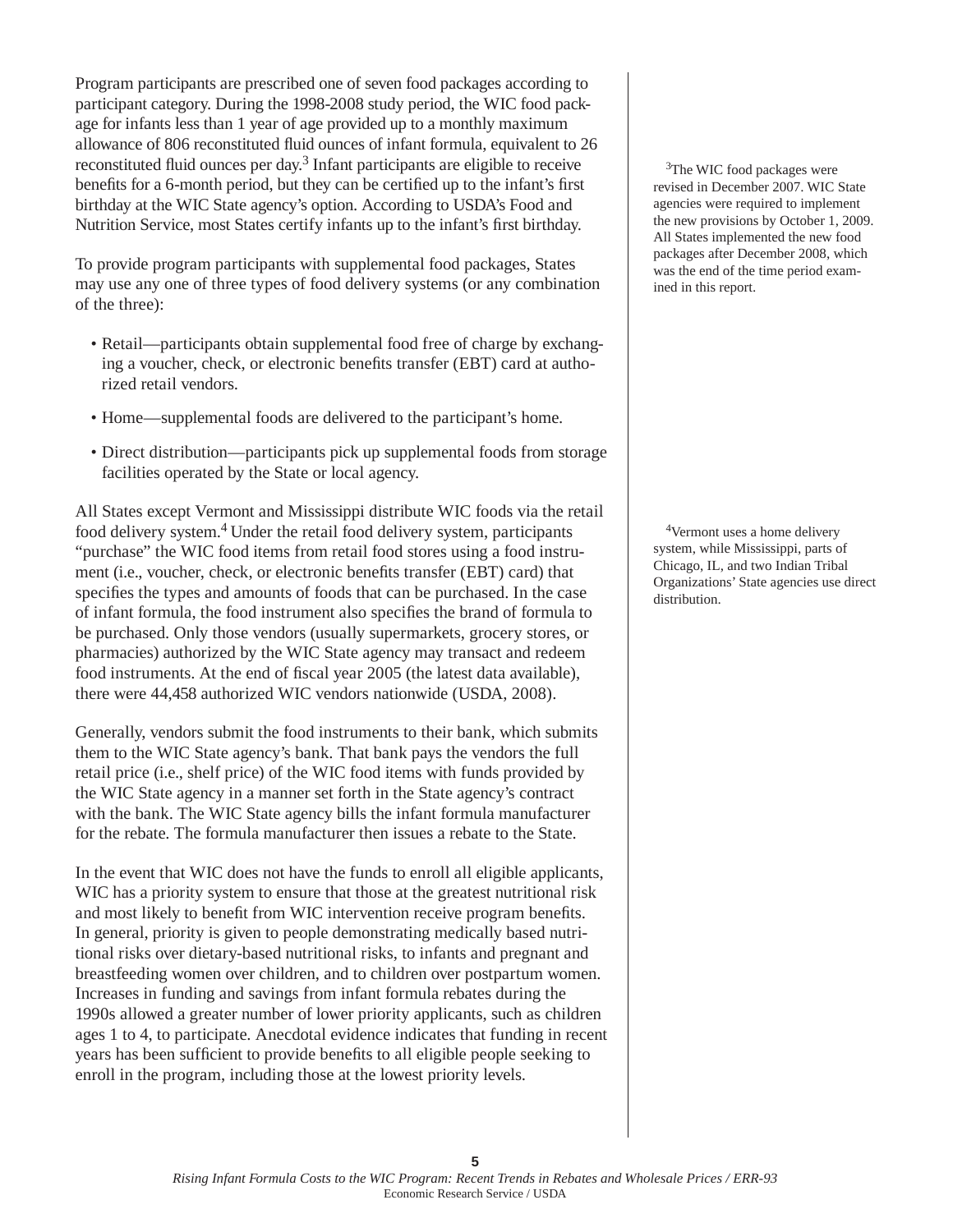## **The Infant Formula Market**

This chapter looks at the characteristics of the U.S. infant formula market and trends in the wholesale prices of infant formula (see box, "Infant Formulas," p. 8).

### **Characteristics of the Infant Formula Market**

Our analyses of retail sales data obtained from the Nielsen Company show that infant formula accounted for about \$3.5 billion in sales in 2007 (see section on "Method based on Nielsen market sales data" in appendix A for information on the Nielsen data). This was about the same as the previous year, and up slightly from 2004 and 2005 (fig. 5). This small increase in dollar sales was solely the result of price increases as infant formula sales by volume (in reconstituted ounces) actually has declined in recent years (fig. 6). For example, between 2004 and 2007, volume sales fell about 5 percent. This is a continuation of a trend found in an earlier ERS analysis of 1994-2000 data (Oliveira, et al., 2004).

The infant formula market is highly concentrated. In 2008, three manufacturers accounted for 98 percent of all dollar sales (fig. 7). Abbott (43 percent) and Mead Johnson (40 percent) accounted for the bulk of dollar sales, while Nestlé accounted for another 15 percent. Most of the remaining 2 percent of infant formula sales were accounted for by PBM Nutritionals, producer of the Bright Beginnings line of infant formulas, as well as private-label or storebrand formulas.

Most of the infant formula sold in this country is in powder form. In a continuation of a long-term trend, the share of infant formula dollar sales in powder form increased from 71 percent in 2004 to 83 percent in 2008 (fig. 8). During the same period, sales of liquid concentrate fell from 20 percent to only 10 percent of all formula sales, and ready-to-feed fell from 9 percent to 7 percent.

Powder is about 14 percent less expensive than liquid concentrate on a perreconstituted-fluid-ounce basis.<sup>5</sup> Unlike liquid concentrate, powdered formula can be mixed in small quantities and the unmixed product keeps without refrigeration. The increased use of powdered formula has been attributed in



5The price comparison was based on the relative prices of Mead Johnson's Enfamil LIPIL, Abbott's Similac Advance, and Nestlé's Good Start Supreme DHA/ARA in powder and liquid con-Figure 5 centrate as of September 2007.

Source: USDA, Economic Research Service calculations based on Nielsen data.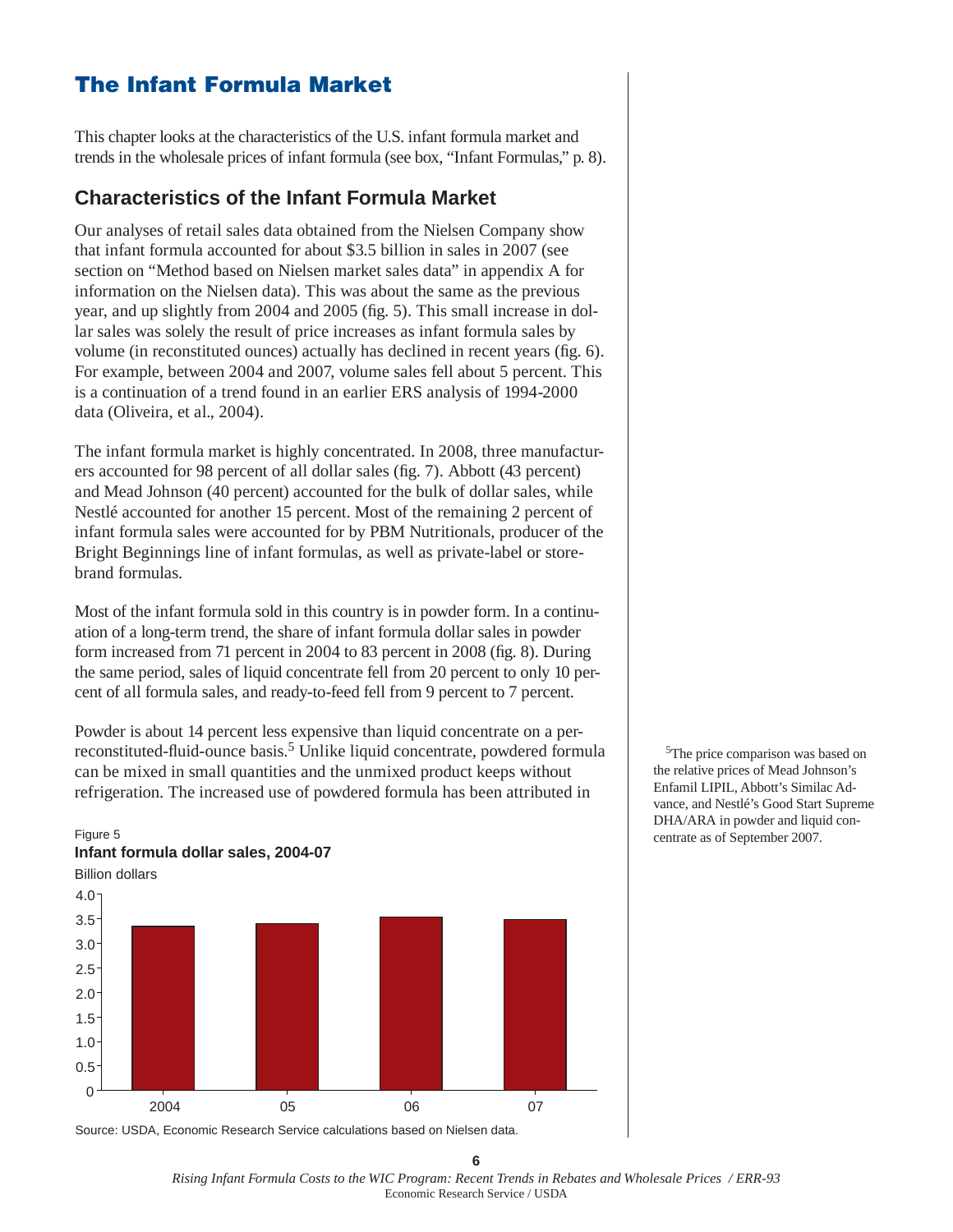## Figure 6 **Estimated total infant formula sales by volume, 2004-07**



Source: USDA, Economic Research Service calculations based on Nielsen data.



**Share of infant formula dollar sales by manufacturer, 2008**



Note: Sales figures for 2008 were annualized based on data for the first 6 months of the year.

part to the increase in breastfeeding. Powdered formulas "are commonly used to make up an occasional formula feeding for breastfed infants and many mothers may have continued to use powdered formulas after the cessation of breastfeeding" (Fomon, 2001). The Institute of Medicine (2005) recommends powdered formula for partially breastfed infants in WIC "because the amount of formula prepared can be tailored closely to the amount needed. This may help to reduce waste, food safety concerns, and/or overfeeding of formula to breastfed infants."

A change in the WIC regulations also may have contributed to the increased use of powder. Federal regulations dictate the maximum allowance of infant formula in the WIC food packages. Prior to 2004, the amount that participants could redeem in powder form was determined in part by can size. Since participants cannot purchase partial cans, if the number of dry ounces in a can did not evenly divide into the maximum monthly allowance, participants were not able to redeem the full allotment. The Child Nutrition and WIC

Source: USDA, Economic Research Service calculations based on Nielsen data (excludes Walmart).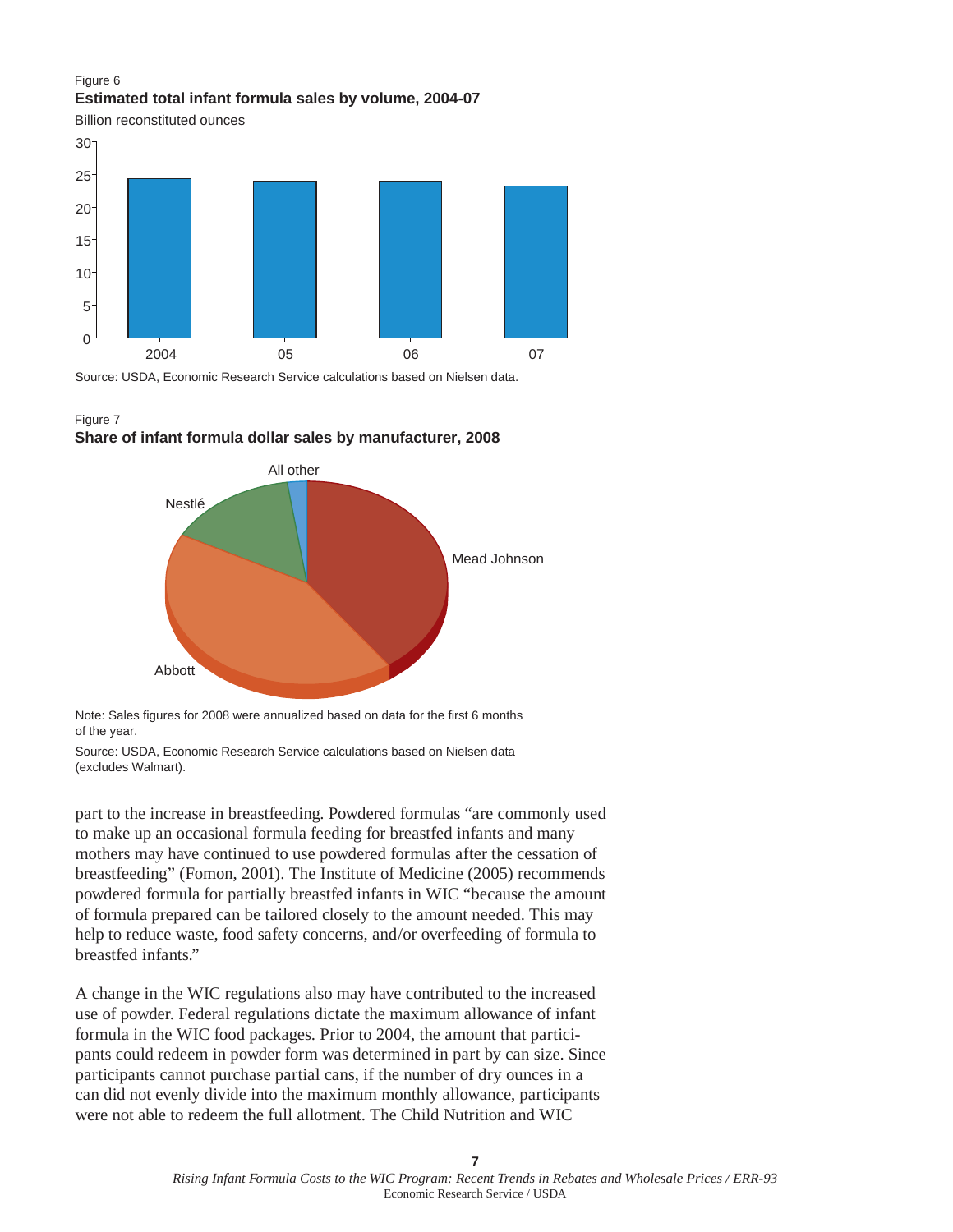#### **Infant Formulas**

There are two basic types of infant formula available for routine infant feeding. Milk-based infant formula, containing lactose and cow's milk proteins, is the most widely used formula. Soy-based formula, made with soy protein and free of lactose, provides an alternative protein source for infants with milk-based allergies or with symptoms of lactose intolerance and also is used by parents seeking a vegetarian diet for their infants.

In addition to the standard milk- and soy-based formulas, there are a wide range of infant formulas designed for infants with unique nutritional needs. For example, milk-based, lactose-free formulas are available for infants sensitive to lactose. Hypoallergenic formulas, including protein hydrolysate formulas, are available for infants with food protein allergies. Other types of specialized formula in the marketplace include organic formula, prebiotic formula, formulas marketed to older infants (e.g., age 9 to 24 months), as well as formulas to reduce colic, diarrhea, spit-up, fussiness, and gas. Infant formulas are also available for infants with other special nutritional needs (e.g., low birth weight and premature infants) and medical disorders, such as phenylketonuria (PKU). Most formulas are now supplemented with the fatty acids docosahexaenoic acid (DHA) and arachidonic acid (ARA).

Infant formula comes in three forms: powder (the least expensive form per reconstituted ounce), liquid concentrate, and ready-to-feed (the most expensive form per reconstituted ounce). Formulas are also available in a wide range of package sizes and in two different iron levels: added iron and low iron. The American Academy of Pediatrics (1999) recommends that formula-fed infants receive an iron-fortified formula as a way of reducing the prevalence of iron deficiency anemia. Iron-fortified infant formula is routinely issued in WIC; all low-iron infant formula issued through WIC requires medical documentation.



#### Figure 8 **Share of infant formula dollar sales by form, 2004-08**

Note: Sales figures for 2008 were annualized based on data for the first 6 months of the year.

Source: USDA, Economic Research Service calculations based on Nielsen data (excludes Walmart).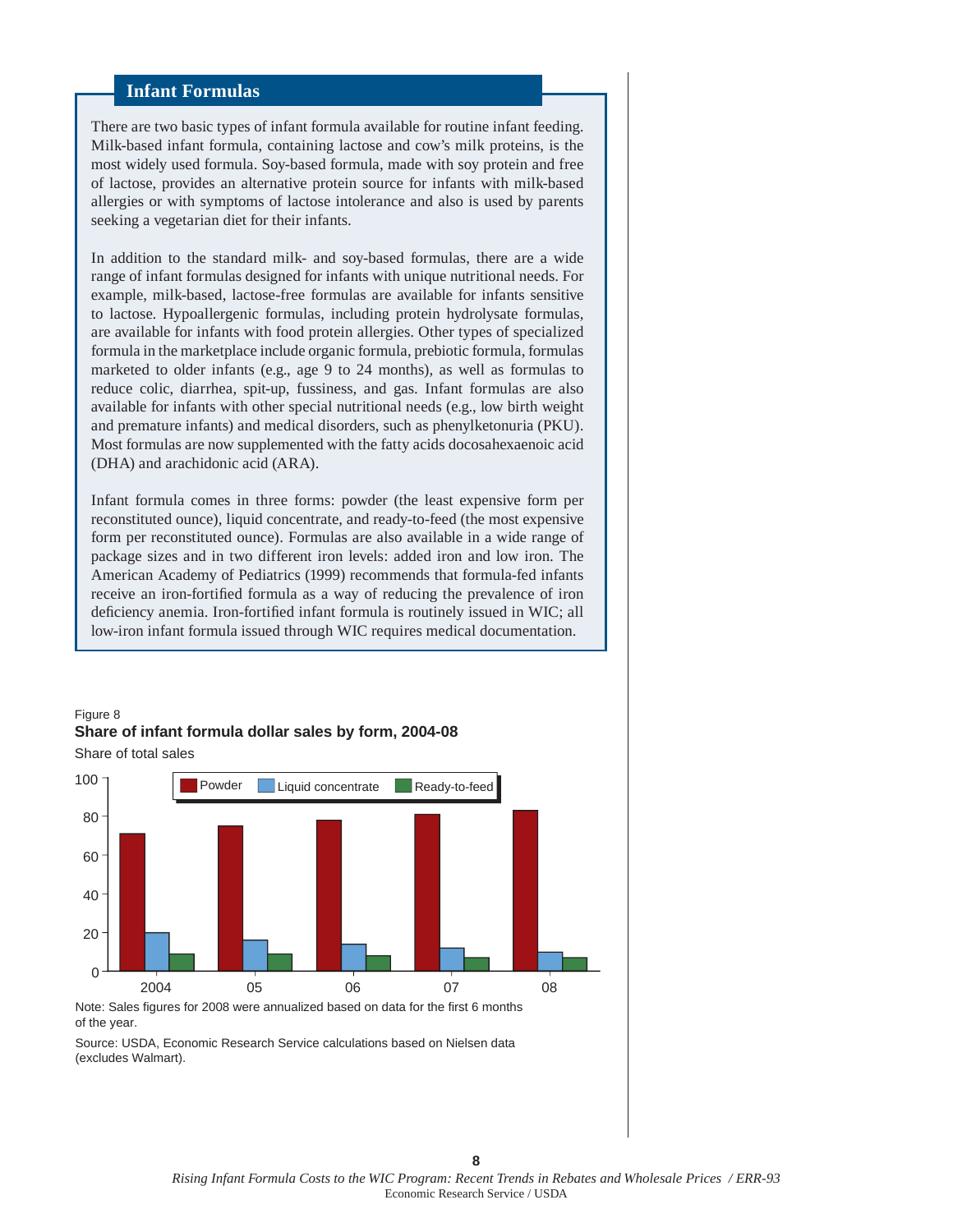Reauthorization Act of 2004 (Public Law (P.L.) 108-265) gave WIC State agencies—for contracts awarded on or after October 1, 2004—the option to round up to the next whole can of infant formula in order to allow all participants to receive the full authorized amount of infant formula, even if this rounding-up option results in participants obtaining more powdered infant formula than the maximum monthly allowance. WIC staff in States utilizing this option may be more likely to prescribe formula in powder than in liquid concentrate form because the powder form yields more reconstituted formula.

Most formula is milk-based—80 percent of dollar sales in 2008, up from 76 percent in 2004. Soy-based formula accounted for 14 percent of all dollar sales in 2008 compared to 17 percent in 2004. Other formula bases—primarily protein hydrolysate—accounted for 6 to 7 percent of all 2004-08 sales.6

One of the most important developments in the infant formula market in recent years was the introduction of formulas supplemented with the fatty acids docosahexaenoic acid (DHA) and arachidonic acid (ARA), which some studies have linked to improved vision and cognitive development in infants.<sup>7</sup> Abbott first introduced these formulas into their U.S. product lines in 2002, with Mead Johnson and Nestlé following in 2003. Sales of DHA/ARA-supplemented formulas increased rapidly, and by 2004 they accounted for 69 percent of all sales. By 2008, DHA/ARA-supplemented formulas accounted for 98 percent of all formula sales (fig. 9).

## **Wholesale Prices of Infant Formula**

Infant formula manufacturers publish a wholesale price list for their products. The listed prices are set at the national level and vary only by volume. Larger volume purchases—up to a truckload of formula—receive a bulk discount. This section examines the national wholesale prices for a full truckload of infant formula produced by the three major manufacturers—Mead Johnson, Abbott, and Nestlé. These three manufacturers currently hold all of the WIC infant formula rebate contracts. Because both the can sizes and reconstitution

#### Figure 9





Note: Sales figures for 2008 were annualized based on data for the first 6 months of the year.

Source: USDA, Economic Research Service calculations based on Nielsen data (excludes Walmart).

6Protein hydrolysate formulas make milk proteins more digestible and less allergenic and thereby provide alternative sources of protein to children who are allergic to milk and soy proteins.

<sup>7</sup>The U.S. Food and Drug Administration (FDA) claims that the scientific evidence on whether the addition of DHA and ARA to infant formulas is beneficial is mixed (U.S. Department of Health and Human Services, 2006). FDA states that "Some studies in infants suggest that including these fatty acids in infant formulas may have positive effects on visual function and neural development over the short term. Other studies in infants do not confirm these benefits. There are no currently available published reports from clinical studies that address whether any long-term beneficial effects exist."

*Rising Infant Formula Costs to the WIC Program: Recent Trends in Rebates and Wholesale Prices / ERR-93* Economic Research Service / USDA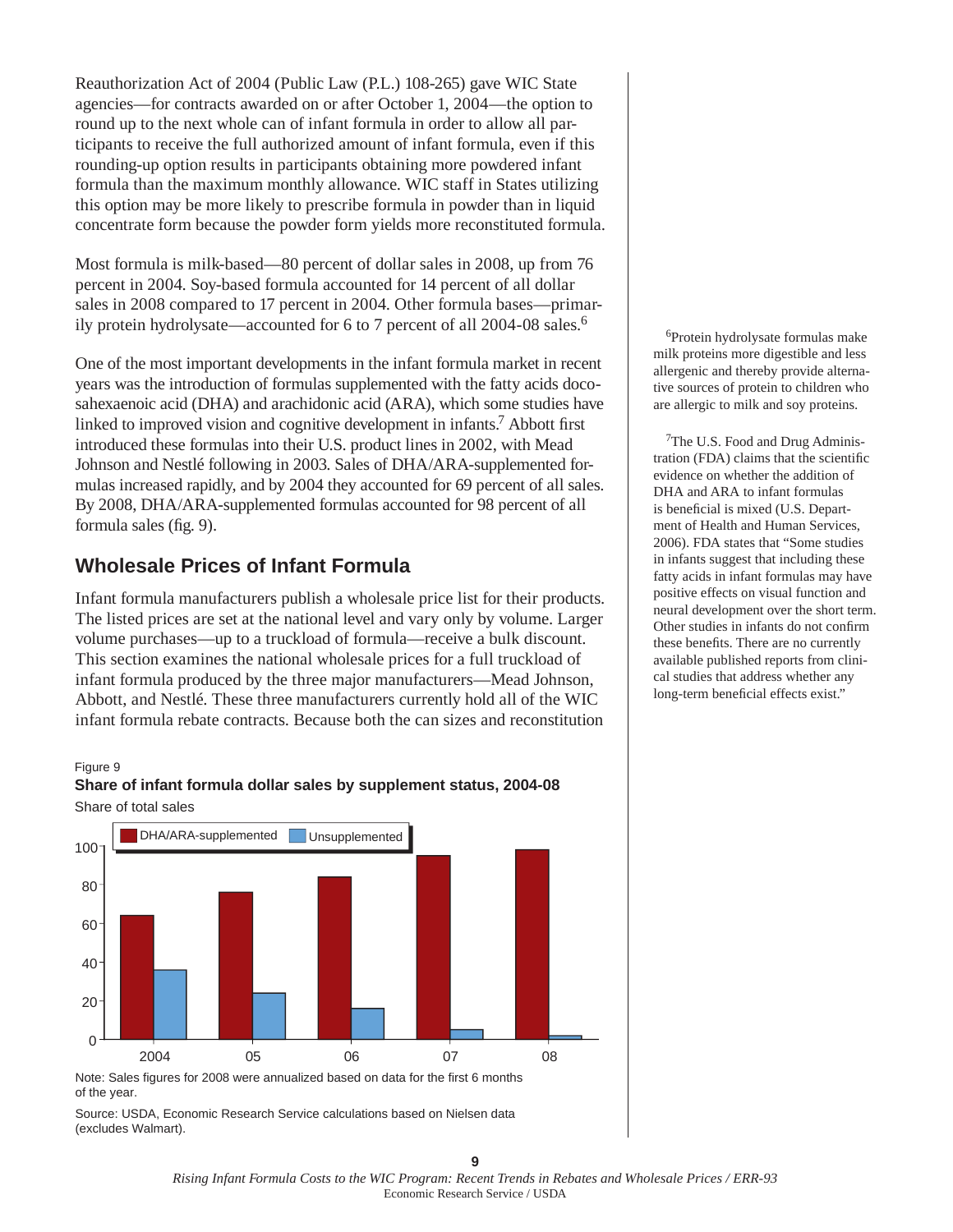factors for formula in powder form differ across the three manufacturers (and over time in the case of can size), all wholesale prices cited in this report were converted to a standard unit—26 fluid ounces of reconstituted formula. This volume was chosen because it represents WIC's daily maximum allowance during the study period. This conversion allows for an easy comparison of prices across different package sizes and product forms.

Figure 10 shows the wholesale price of the three major infant formula manufacturers' milk-based powder in nominal terms (i.e., not adjusted for inflation) from January 1982 through December 2008 for both the unsupplemented formulas and the DHA/ARA-supplemented formulas (see box, "Infant Formula Products Used in This Analysis," p. 11). In general, wholesale prices for Mead Johnson and Abbott unsupplemented formulas were similar, while Nestlé priced its unsupplemented formula substantially lower. However, the wholesale price of the DHA/ARA-supplemented formulas was comparable among the three companies.

For all three manufacturers, the wholesale price of DHA/ARAsupplemented formulas was substantially higher than the prices of unsupplemented formulas. For example, in January 2006, the wholesale price of the DHA/ARA-supplemented version of Enfamil was 9.4 percent greater than the wholesale price of the unsupplemented version of Enfamil (fig. 11). The difference in wholesale price between the DHA/ARA-supplemented and unsupplemented formula for Similac and Good Start was 5.5 percent and 30.6 percent, respectively.

Each manufacturer has raised the national wholesale price of their unsupplemented and DHA/ARA-supplemented formula numerous times since the early 1980s. Figure 12 shows the wholesale price of infant formula in real terms (adjusted for inflation using the most widely-used measure of general price changes, the Consumer Price Index for All Items (CPI-U)). Note that before each increase in price, the national wholesale price is constant in nominal terms, and the inflation-adjusted real wholesale price declines

#### Figure 10





Note: Wholesale prices represent the manufacturers' lowest national wholesale price per unit for a full truckload of infant formula as reported in each manufacturer's price list catalog.

Source: Infant formula manufacturers' product list catalogs.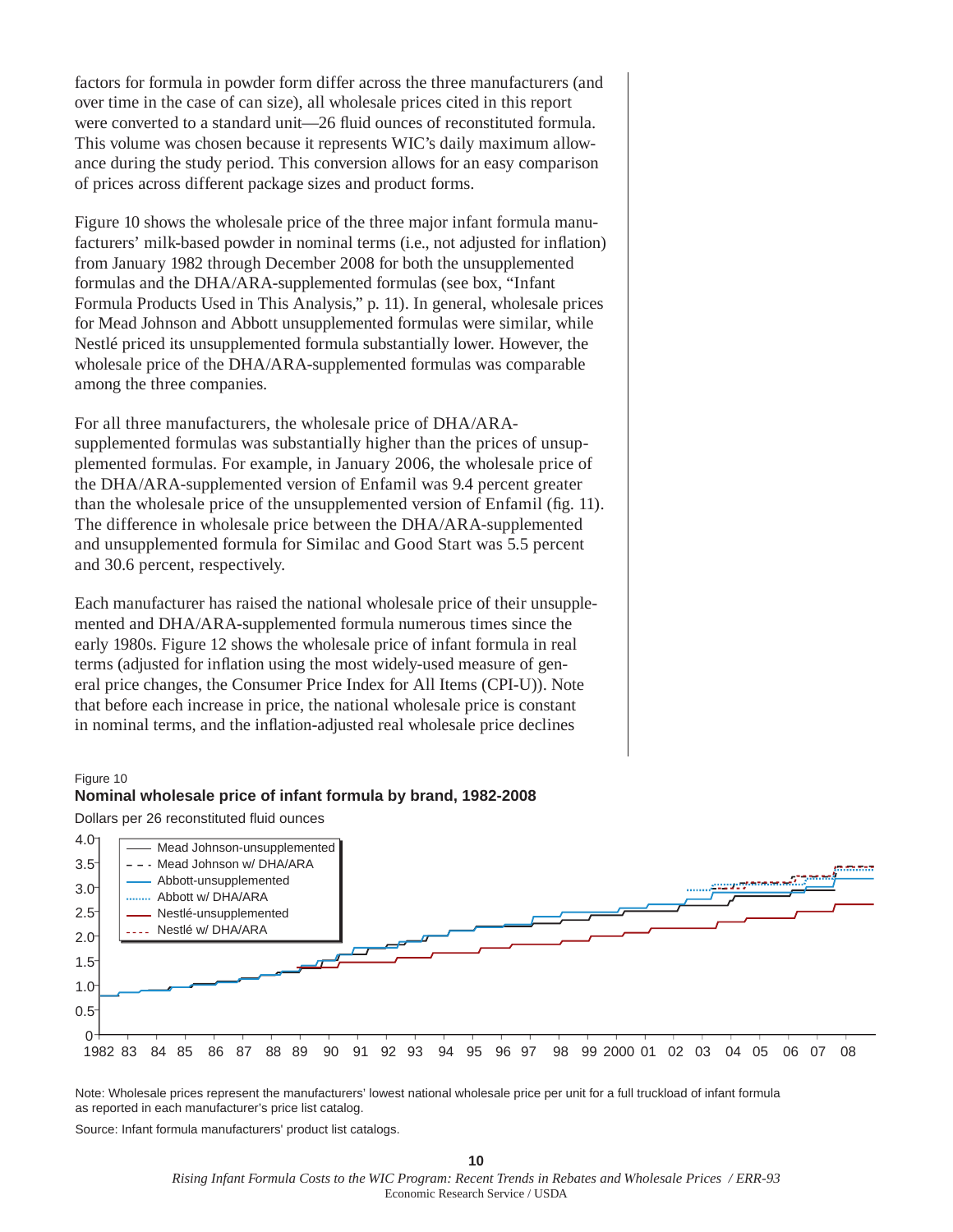#### **Infant Formula Products Used in This Analysis**

From 1998 to 2008, each of the three manufacturers submitted rebate bids based on one of two milk-based infant formulas with iron in their product line, depending on whether or not the formula was supplemented with DHA and ARA (manufacturers began basing their bids on supplemented formulas in 2003). All analyses described in this report are based on these same formulas, shown below:

| Powder can size<br>as of January 2007 <sup>1</sup> |
|----------------------------------------------------|
| $14.3 \text{ oz}$                                  |
| $12.9 \text{ oz}$                                  |
| $12.0 \text{ oz.}$                                 |
|                                                    |
| $12.9 \text{ oz.}$                                 |
| $12.9 \text{ oz}$                                  |
| $12.0 \text{ oz.}$                                 |
|                                                    |

<sup>1</sup>In March 2002, the can size of Enfamil unsupplemented changed from 16 ounces to 14.3 ounces. In October 2003, the can size of Similac unsupplemented changed from 14.1 ounces to 12.9 ounces. In 2007, Mead Johnson discontinued Enfamil unsupplemented formula.

#### Figure 11

**Difference between the wholesale price of supplemented formula and unsupplemented formula by product line, January 2006**



Percentage difference per 26 reconstituted fluid ounces

Note: This analysis is based on difference between Enfamil (14.3 oz.) and Enfamil Lipil (12.9 oz.); Similac (12.9 oz.) and Similac Advance (12.9 oz.); and Good Start Supreme (12 oz.) and Good Start Supreme DHA/ARA (12 oz.).

Source: USDA Economic Research Service calculations based on infant formula manufacturers' product list catalogs.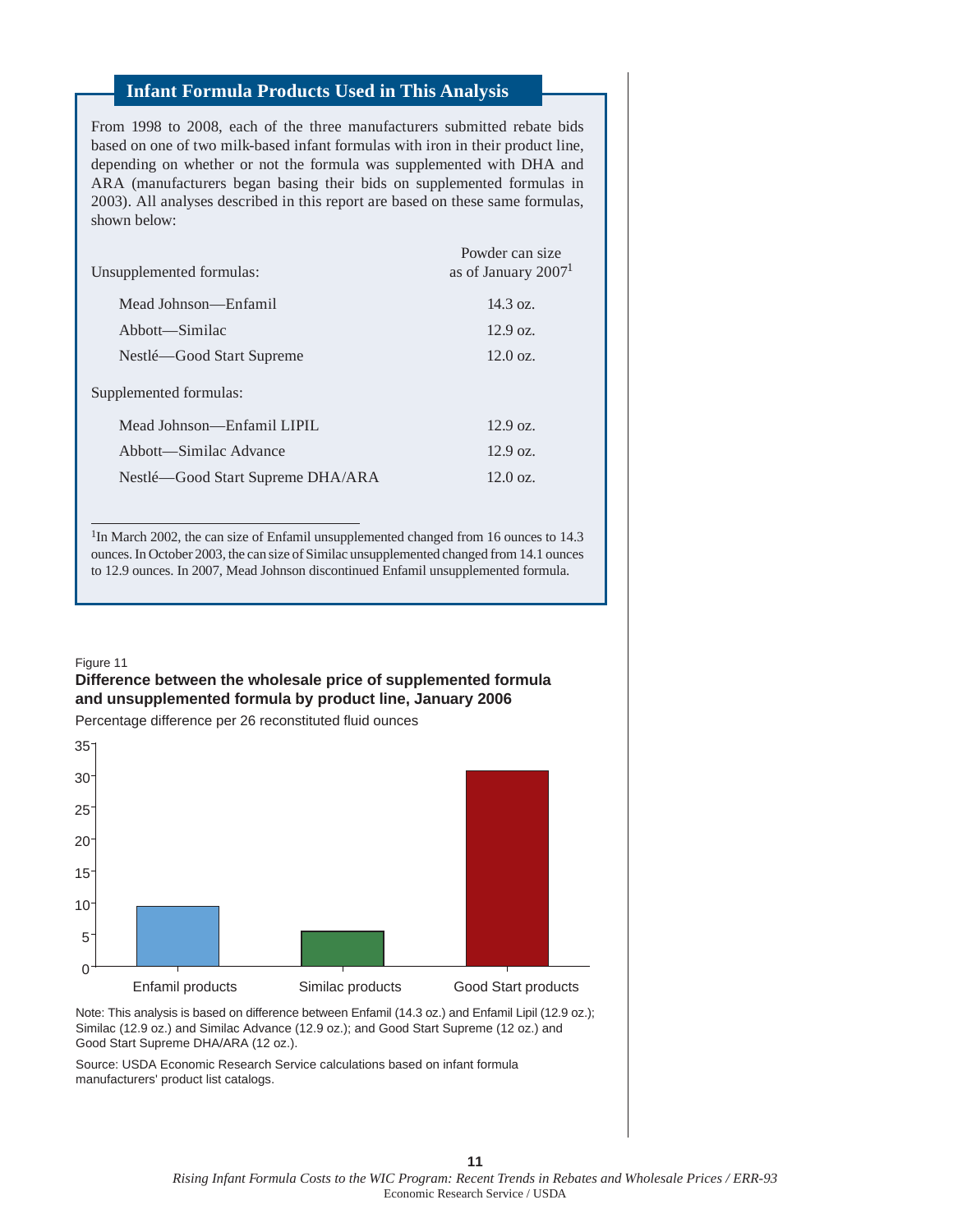





over time, as inflation erodes the nominal price. Consequently, when manufacturers raise their national wholesale price, the real wholesale price then increases sharply. $8$  As indicated by their upward slopes, the real price of the Mead Johnson and Abbot unsupplemented formula rose much faster than the rate of inflation from the early 1980s to the mid-1990s—by over 70 percent whereas the real wholesale price of Nestlé formula increased only slightly faster than the rate of inflation. (For example, from November 1988—when Nestlé entered the U.S. formula market—to January 1996, the real wholesale price of Nestlé's formula increased by less than 1 percent compared to increases of 35 percent and 32 percent for Mead Johnson's and Abbott's formula). Since about 1998, the real wholesale price of formula for all three brands has remained relatively stable except for the increase associated with the more expensive DHA/ARA-supplemented formulas. That is, the wholesale price of formula has kept pace with inflation in recent years, except when the product changed.

8Note that a change in the national wholesale price does not affect the net wholesale price to WIC because the WIC infant formula contracts include inflationary provisions that keep the net wholesale price of formula to a WIC State agency fixed over the entire span of the contract.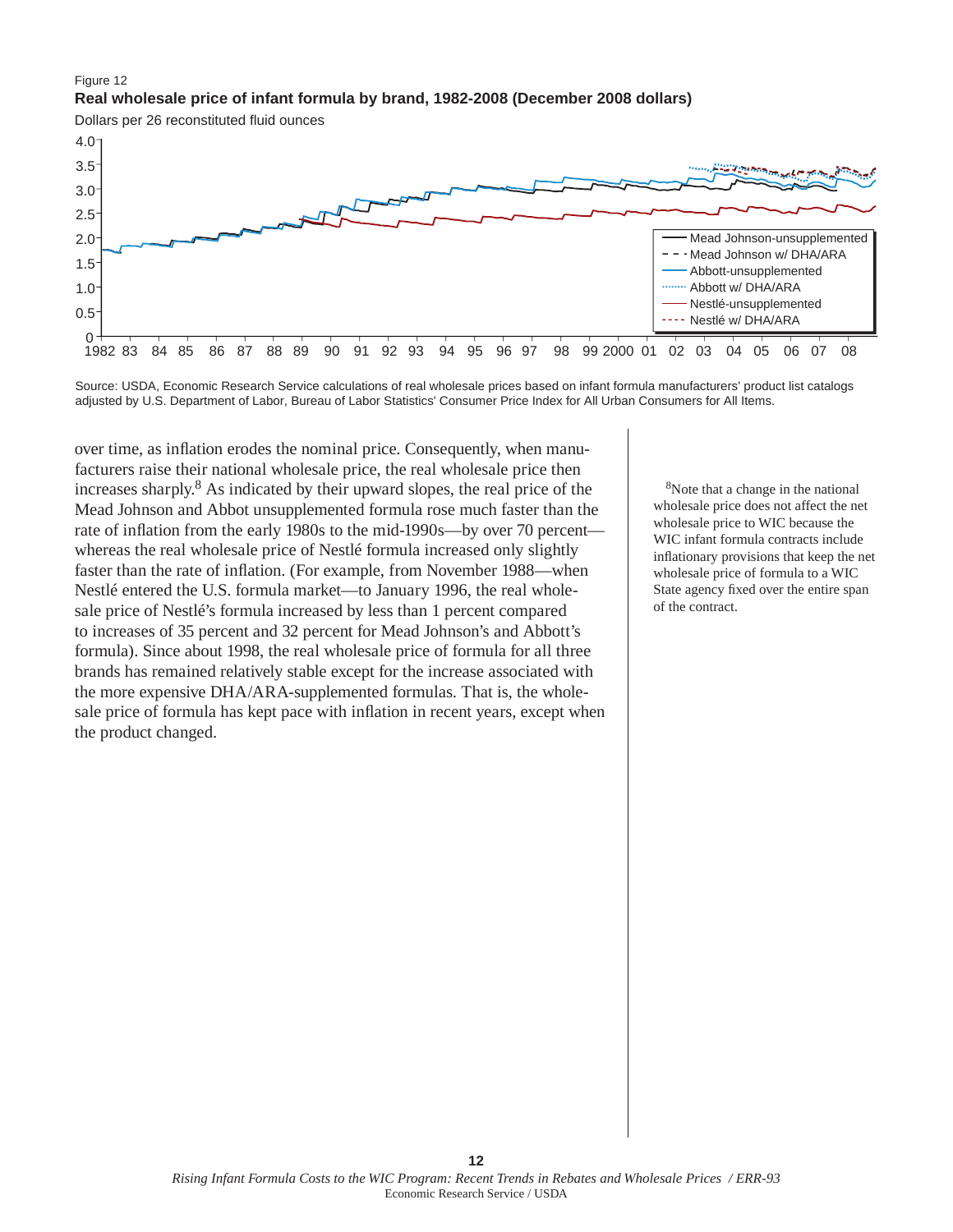## **WIC's Infant Formula Rebate Program**

In the 1980s, infant formula accounted for a large and increasing share of total WIC food costs. In an effort to control costs, Tennessee and Oregon implemented rebate programs with manufacturers of infant formula in 1987 and other States soon followed. As a result of the cost savings realized from these rebate programs, Public Law 101-147 was enacted in 1989 requiring that all WIC State agencies—except those States with home delivery/direct distribution or Indian State agencies with 1,000 or fewer participants—enter into cost-containment contracts for the procurement of infant formula.

## **How the Contracts Work**

Current Federal regulations specify that those WIC State agencies required to operate a cost-containment system for infant formula must use a single supplier (i.e., sole-source) competitive system unless an alternative system provides equal or greater savings (7 CFR 246.16a). Under the sole-source competitive system, a WIC State agency (or a group of WIC State agencies) uses competitive bidding to award a contract to a manufacturer of infant formula in exchange for a rebate for each can of infant formula issued to WIC participants (see box, "Multistate Alliances," p. 14). As a result, the brand of infant formula provided by WIC will vary by State depending on which manufacturer holds the contract for that State.

Solicitation for bids under the sole-source competitive system can take one of two forms—single solicitation or separate solicitations:

- **Under single solicitation**, the winning bidder is required to supply and provide a rebate on all infant formulas it produces that the State agency chooses to issue (except exempt infant formulas). Bidders that do not produce a soy-based infant formula are required to subcontract with another manufacturer to supply a soy-based infant formula. All of these infant formulas are referred to as contract brand infant formulas. The request for bids is for a single iron-fortified, milk-based infant formula that is suitable for routine issuance to most generally healthy, full-term infants. This formula is referred to as the primary contract brand infant formula, and must be offered in all physical forms—liquid concentrate, powder, and readyto-feed.<sup>9</sup>
- **Under separate solicitations**, bids are issued separately for milk-based and soy-based infant formulas. All relevant infant formulas issued under each contract are considered contract brand infant formulas. The primary contract brand is the milk-based infant formula for which the rebate is being specified (for the milk-based contract) or the soy-based infant formula for which the rebate is being specified (for the soy-based contract).

The sole-source contract is awarded to the bidder offering the lowest total monthly net wholesale price, as determined by the submission of sealed bids, for a specified amount of the primary contract brand infant formula by each of the three forms—powder, liquid concentrate, and ready-to-feed. The amount of the rebate on these contract brand infant formulas is based on the same percentage discount (i.e., the amount of the rebate as a percentage of the wholesale price) for the particular physical form of the primary

<sup>9</sup>Although the WIC program usually issues formula in powdered or liquid concentrate forms, formula may be issued in ready-to-feed form in special situations, such as when the participant's household has an unsanitary or restricted water supply or poor refrigeration, or if the person caring for the infant may have difficulty in correctly diluting concentrated forms or reconstituting powdered forms (7 CFR 246.10).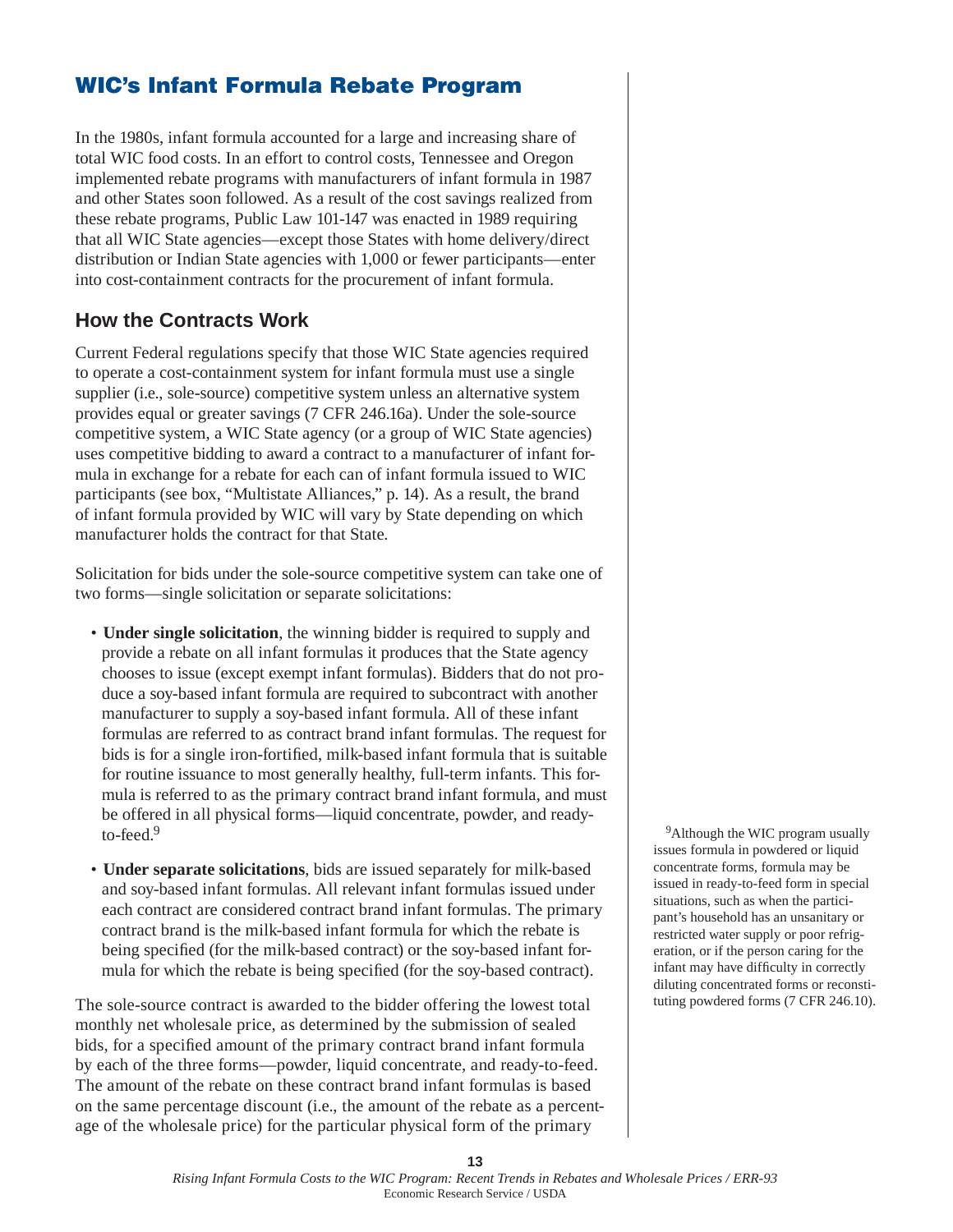#### **Multistate Alliances**

States can either hold an individual contract for infant formula or be part of a multistate group contract (alliance) whereby WIC State agencies join in a single rebate agreement to obtain infant formula. In this way, WIC State agencies with fewer clients can pool their buying power to leverage higher rebates. In 2004, Congress limited the use of this cost-saving practice. Public Law 108-265 prohibits the formation of multistate alliances for the purchase of infant formula if the total number of infants served by the States exceeds 100,000 (except alliances that had 100,000 or more infants as of October 2003). Any alliance in existence as of October 2003 may expand to serve more than 100,000 infants, but may not expand to include any additional WIC State agencies (an exception is made if the WIC State agency to be added served fewer than 5,000 infants as of October 2003).

The rationale behind this regulation—which grew out of concern that not all infant formula manufacturers would be able to compete for the larger multistate contacts due to production capacity and/or distribution issues—is that it will help maintain competition among the infant formula manufacturers by helping to ensure that all manufacturers can compete for the rebate contracts (7*3 Federal Register* 11308). On the other hand, some view the cap as protecting infant formula manufacturers from extreme rebates. In their 2009 WIC reauthorization legislative agenda, the National WIC Association (2009) recommended that WIC State agencies retain the option to form contracting alliances without limits on the number of participants.

Of the 48 States, the District of Columbia, and the 5 territories operating a competitive sole-source rebate system in conjunction with a retail food delivery system as of December 2008, 34 were part of 1 of 6 multistate alliances:

- The Western States Contracting Alliance (WSCA) is comprised of Alaska, Arizona, Delaware, Hawaii, Idaho, Kansas, Maryland, Montana, Nevada, Oregon, Utah, Washington, the District of Columbia, West Virginia, and Wyoming, as well as American Samoa, Guam, Virgin Islands, the Commonwealth of the Northern Mariana Islands, and three Indian Tribal Organizations (ITOs).
- The New England and Tribal Organization (NEATO) is comprised of Connecticut, Maine, Massachusetts, New Hampshire, Rhode Island, and two ITOs.
- The Mountain Plains Region is comprised of Missouri, Nebraska, and South Dakota.
- The Southwest/Southeast Region is comprised of Arkansas, New Mexico, and North Carolina.
- The Southwest/Mountain Plains/Midwest Regions is comprised of Iowa, Minnesota, Texas, and one ITO.
- The Southwest Region is comprised of Oklahoma and five ITOs.

The remaining 19 States and Puerto Rico held contracts that applied solely to their particular State.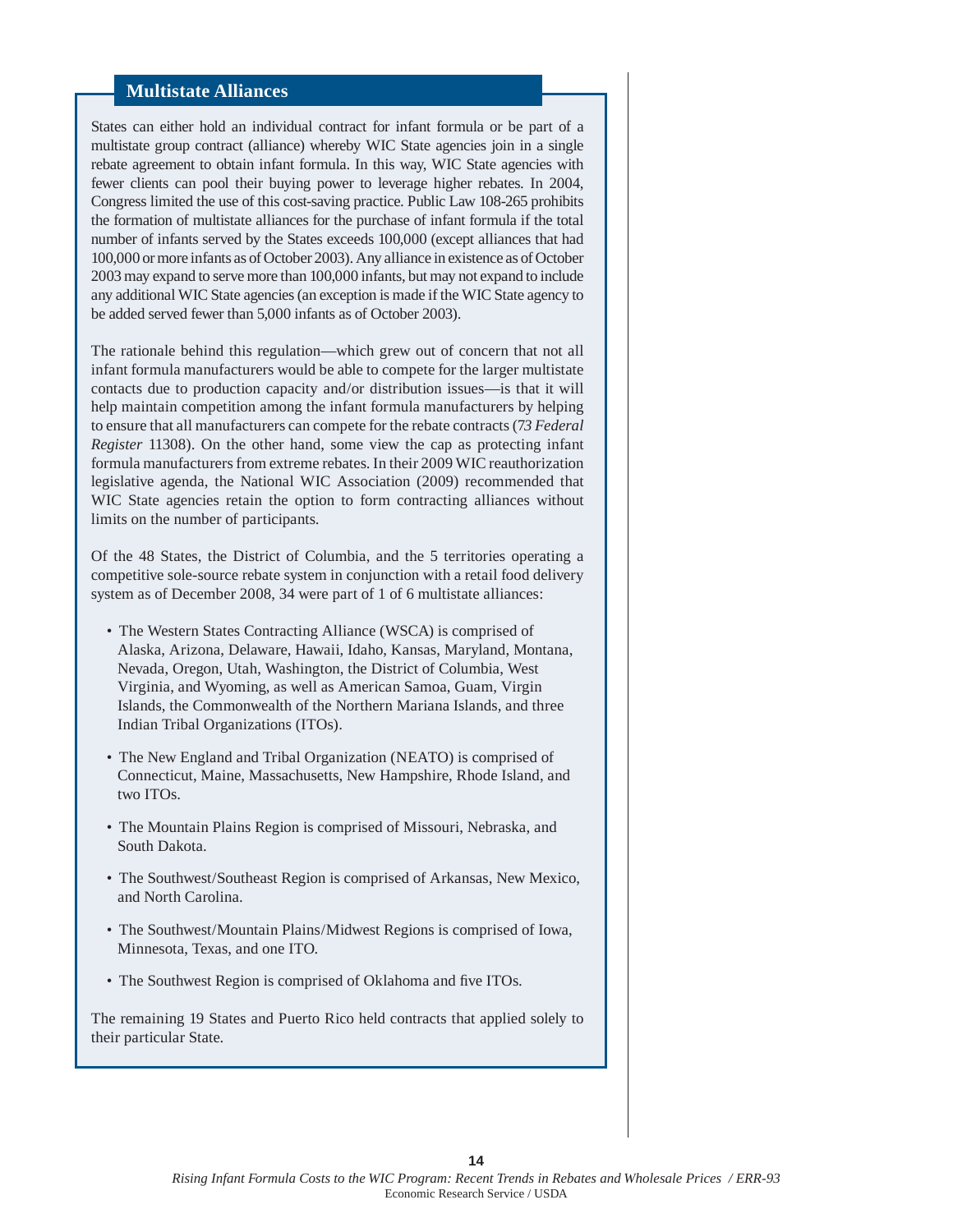contract-brand infant formula. For example, if the rebate offered for the primary contract brand of powdered infant formula was 85 percent of the manufacturer's wholesale price, then the rebate for all other powdered forms of the contract-brand infant formula (including soy-based powder under single solicitation) also would be 85 percent of their wholesale price.

The percentage discount is based on wholesale prices at the time of the bid opening. The contracts contain inflationary provisions. In the event of an increase (decrease) in the wholesale price after the bid opening, there is a cent-for-cent increase (decrease) in the rebate amounts. Thus, the net wholesale price of formula to a WIC State agency remains fixed over the entire span of the contract despite increases (or decreases) in the wholesale price after the contract is initiated. Although the nominal net wholesale price remains constant over time, the real (i.e., inflation-adjusted) net wholesale price will decrease over time due to general price inflation.

Any noncontract brand of formula (including exempt infant formulas and formulas not manufactured by the WIC contract manufacturer) may be issued only with medical documentation (provided by a licensed health care professional authorized to write medical prescriptions under State law) that an infant has a condition that dictates the formula's use. The only exception to this rule is that local WIC agencies may issue noncontract-brand infant formula without medical documentation in order to accommodate religious eating patterns (*65 Federal Register* 51213-51229). In 2004 (the latest data available), noncontract-brand formula was estimated to account for 8 percent of all formula provided to WIC participants (U.S. Government Accountability Office, 2006). The WIC State agency does not receive rebates from noncontract-brand infant formula.

Because each WIC State agency operates its own infant formula rebate program, the contract term (i.e., the period during which the infant formula rebate contract is in effect) will vary across States. As a result, the start dates and the expiration dates of each State's contract as well as the length of the contract may vary. Analysis of the most recently completed rebate contracts shows that most were originally for 3-year periods, though some were shorter and some longer. Most contracts were also extended for at least 1 year. As a result, the average infant formula rebate contract, including extensions, lasted 4.3 years (see appendix B).

## **Recent Legislative Developments**

Section 203 of the Child Nutrition and WIC Reauthorization Act of 2004 (P.L. 108-265) made two important changes to the infant formula rebate program.

First, the new law required State agencies or multistate alliances that serve a monthly average of more than 100,000 infants (during the preceding 12-month period) to use separate solicitations in soliciting bids from infant formula manufacturers (except where the Secretary of Agriculture determines that such solicitation procedures are not in the best interest of the program). Among contracts in effect in December 2008, only three States had solicited separate bids for milk-based and soy-based infant formula: California, Florida, and New York. Mead Johnson was awarded both contracts in California, and Nestlé was awarded both contracts in Florida. The only case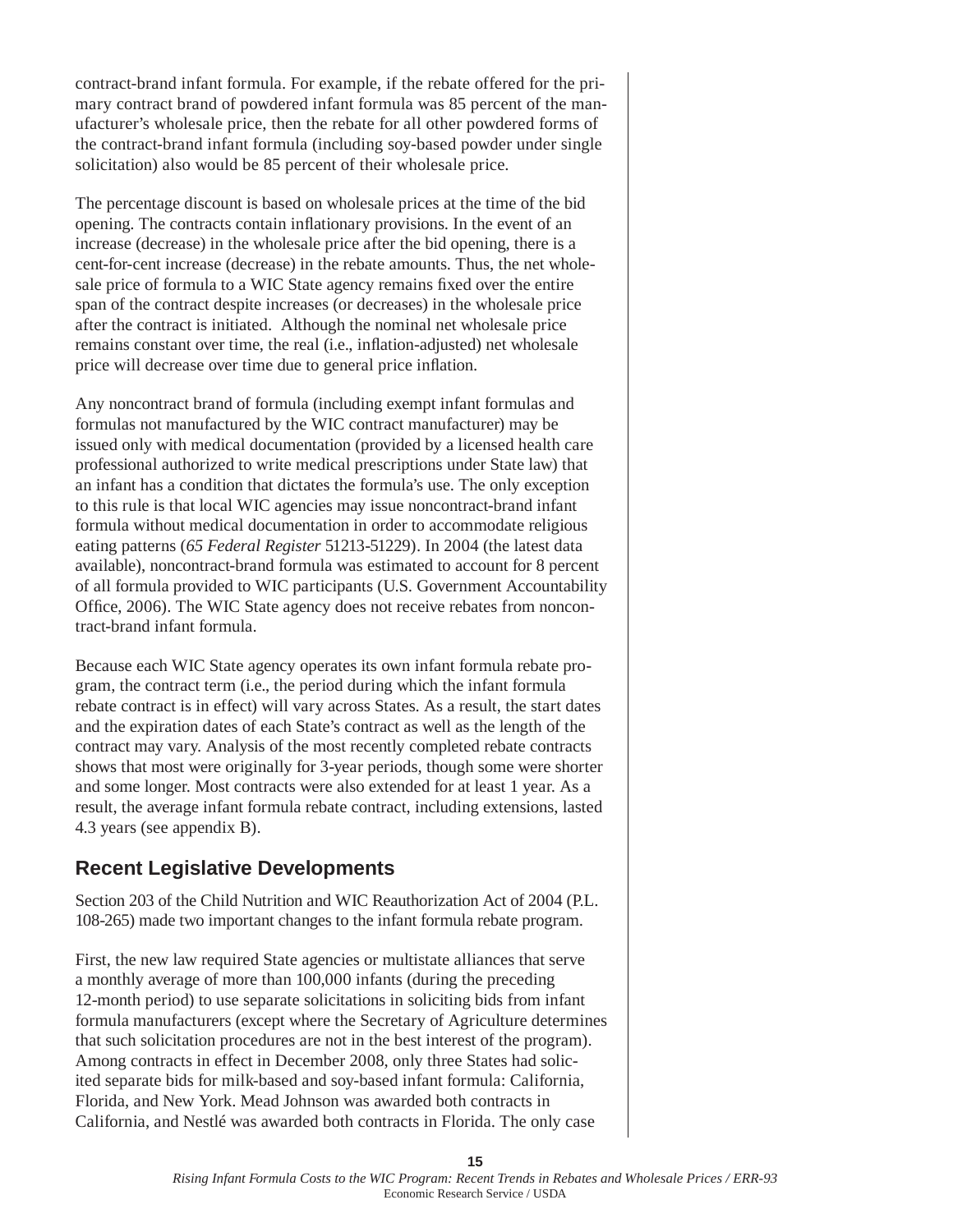in which two different manufacturers held infant formula contracts in a single State was in New York, where Mead Johnson was awarded the milk-based contract and Nestlé was awarded the soy-based contract. As a result of the 2004 law, more States or multistate alliances may be soliciting separate bids in the future. For example, three multistate alliances served a monthly average of over 100,000 infants in fiscal 2008: the Southwest/Mountain Plains/ Midwest Region (285,000 infants), the Western States Contracting Alliance (WSCA) (266,000 infants), and the Southwest/Southeast Region (110,000 infants) (USDA, 2009b).

The rationale behind this new provision was that separate solicitations might increase competition for WIC contracts by allowing new or smaller infant formula manufacturers with a limited product line to bid on contracts (*65 Federal Register* 51213-51229). However, concern has been raised that separate solicitations may increase administrative costs. The National WIC Association argues that since all U.S. infant formula manufacturers now produce both soy-based and milk-based formula products, the separate solicitations requirement is no longer warranted and should be eliminated (National WIC Association, 2009).

Second, the law also requires WIC State agencies to issue the primary contract infant formula—determined by the manufacturer—as the first choice of issuance for all WIC infants, with all other infant formulas issued as an alternative to the primary contract infant formula. This was not an issue in the past when infant formula manufacturers produced only one milk-based infant formula that was suitable for the routine issuance to the majority of generally healthy, full-term infants. Since other options generally were not available, manufacturers submitted bids for this single formula in response to bid solicitations for infant formula rebate contracts, and WIC State agencies issued this formula to infants as the formula of first choice. However, manufacturers now produce a variety of milk-based infant formulas—with varying prices that are eligible to be bid on in response to a solicitation. A report from the U.S. Senate Committee on Agriculture, Nutrition, and Forestry (2004) stated that "In response to the increased variety of milk-based infant formula, the Committee believes that manufacturers, State agencies, and participants should have a common understanding of the infant formula product that will serve as the primary contract infant formula in each State. To ensure that the competitive bidding process can be effectively carried out, the Committee believes that the infant formula bid in response to a solicitation should be the primary contract infant formula issued to infants."

Prior to the 2004 law, WIC State agencies could select the specific infant formula products in the contract-winning manufacturer's product line to be provided to WIC infants in that State. For example, the WIC State agency could select a less expensive formula product than the primary contract brand and decide not to offer the primary contract brand. However, all contracts resulting from bid solicitations issued on or after October 1, 2004, require that WIC State agencies use the primary contract brand as the first choice of issuance. As a result, it is possible that the primary contract infant formula will not be the least expensive formula produced by the winning manufacturer.<sup>10</sup> (The State agency may continue to issue contract brand and noncontract brand alternatives to the primary contract infant formula, if the alternatives better meet an infant's individual nutritional needs.)

10The California WIC Association (2009) has expressed concerns that Federal law requiring WIC to accept bids for higher priced infant formulas containing additives "with no demonstrable health benefits" may be the beginning of a trend whereby WIC pays more for new formula product lines.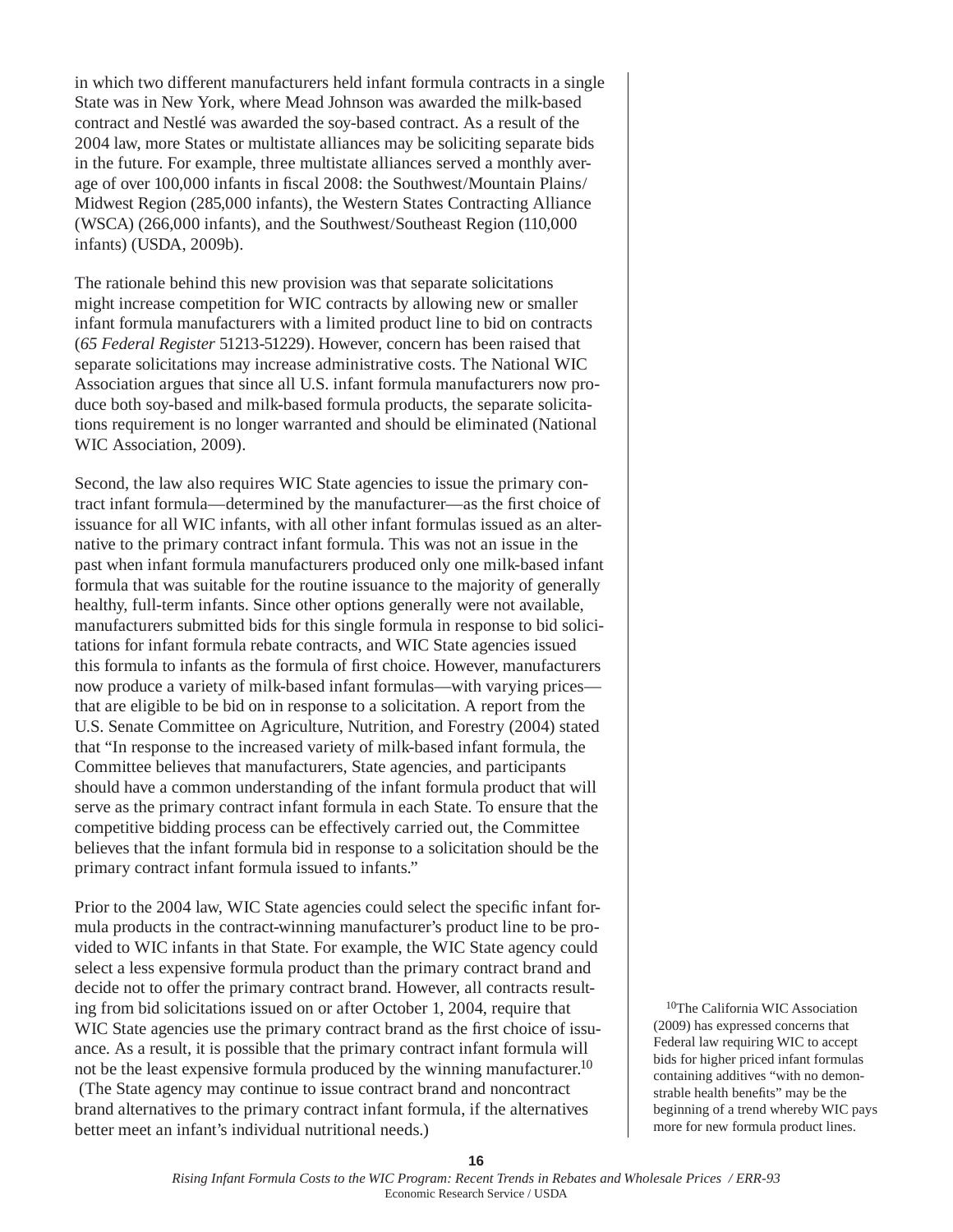By requiring that States issue the primary contract infant formula—determined by the manufacturer—as the first choice of issuance, the 2004 law may have contributed to the rapid growth of DHA/ARA supplemented formulas and the near-disappearance of unsupplemented formulas from the marketplace (see box, "Did Federal Regulations Expedite the Demise of Unsupplemented Infant Formula?")

#### **Did Federal Legislation Expedite the Demise of Unsupplemented Infant Formula?**

The Child Nutrition and WIC Reauthorization Act of 2004 (P.L. 108-265) contained provisions that changed the procedures for determining which infant formulas are provided to WIC participants. The legislation in effect guaranteed large sales volumes for DHA/ARA-supplemented formula products.

Prior to 2004, infant formula manufacturers could submit a bid for the WIC rebate contract based on any product in their product line as long as it was suitable for routine issuance to the majority of generally healthy, full-term infants. WIC State agencies were responsible for identifying the specific infant formula products in the winning manufacturer's product line to be used in the State's WIC program. Consequently, the contract formulas provided to WIC participants in a particular State would not necessarily include the primary contract-brand product specified in the manufacturer's bid. For example, even though some of the winning bids submitted by the formula manufacturers after February 2003 identified the new DHA/ARAsupplemented formulas as the primary contract brand, some States chose not to offer them to their participants.

As a result of P.L. 108-265, for all contracts based on solicitations issued after September 2004, State agencies must now use the primary contract infant formula for which the manufacturer submitted its bid (and for which the contract was awarded) as the first choice of issuance (by physical form), with all other infant formulas issued as an alternative. Therefore, if the winning bid is based on a DHA/ARA-supplemented formula, then the WIC State agency is required to offer that formula to the participants in the State.

After the legislation was enacted, nearly all the bids submitted by the formula manufacturers identified DHA/ARA-supplemented formulas as the primary contract infant formula. As a result, all WIC State Agencies now offer DHA/ ARA-supplemented formulas to their WIC recipients. Since WIC accounts for most of the infant formula sales in the United States, the result of the legislation was to ensure large sales volumes for these newly introduced products while increasing their visibility to non-WIC consumers. In addition, making DHA/ ARA-supplemented formulas the primary WIC brand of formula may have given some non-WIC consumers the impression the new supplemented formulas had the endorsement of the WIC program. While these factors may have helped these more expensive supplemented formulas gain shares in the market, it should be noted that not providing WIC participants with these supplemented formulas would have opened WIC up to criticism that it was providing WIC infants with a cheaper, inferior product.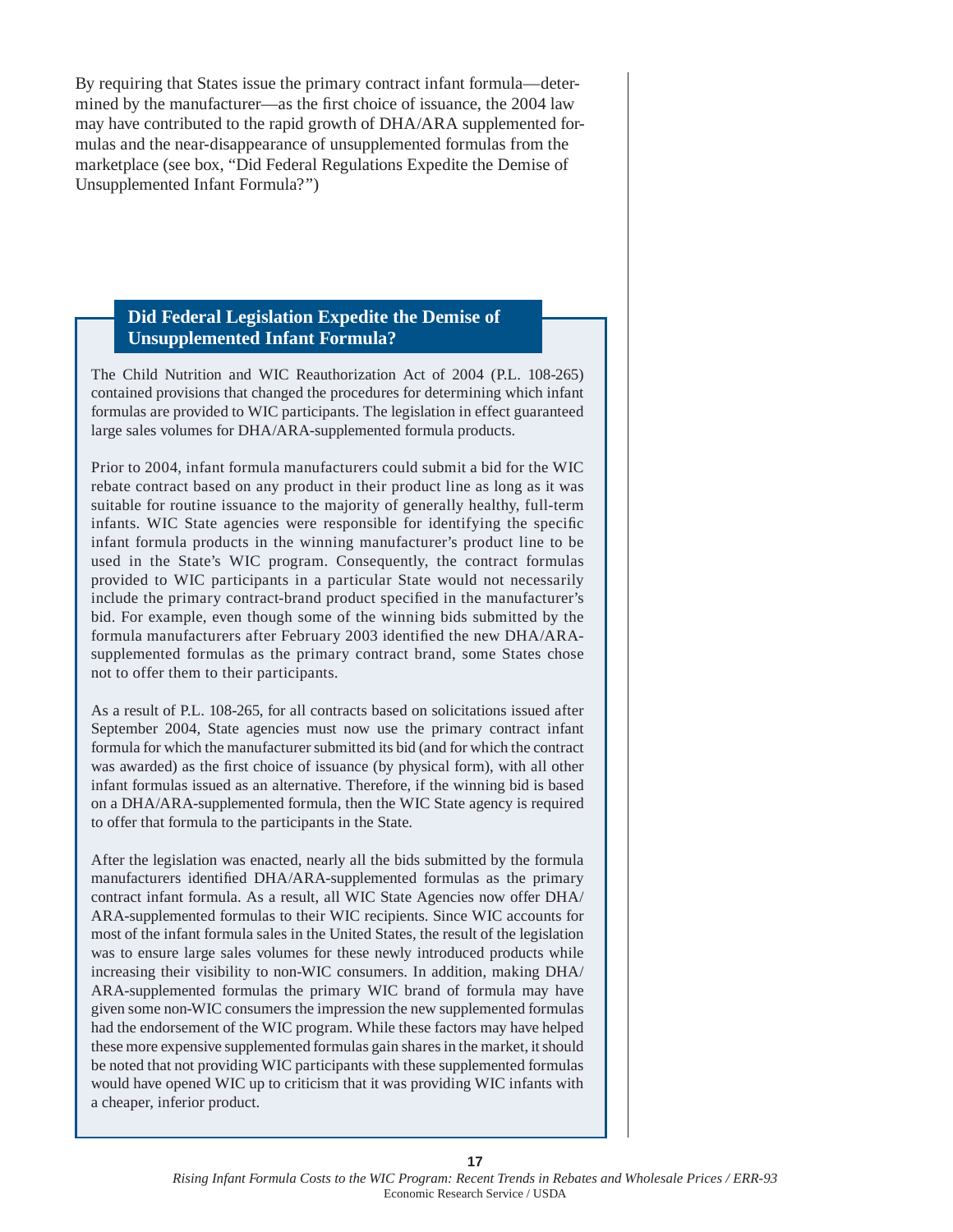## **Trends in Infant Formula Rebate Contracts**

This chapter looks at recent trends in net wholesale price for milk-based infant formula in powdered form—the primary type of formula provided through WIC. Because net wholesale price is determined by the wholesale price and the rebate, trends in these two factors also are examined. In addition, the impact of recent changes in net wholesale price on total infant formula costs to the WIC program is estimated. The analyses exclude Mississippi and Vermont, which do not use retail food delivery systems, as well as those Indian Tribal Organizations that are not part of a multistate alliance.

## **Trends in Net Wholesale Price**

In order to examine the changes in net wholesale price over time, we compared the real net wholesale price in a State's current contract—defined as the contract that was in effect in December 2008—to that of its previous contract.11 Although net wholesale price remains constant over the life of the contract in nominal terms, the real net wholesale price will decrease over time due to inflation. To control for the erosion in the real net wholesale price over the length of a contract, we examined the real net wholesale prices for the two contracts at the time each contract became effective (see appendix B for the date in which each State's contract became effective).

Real net wholesale price increased in 24 of the 27 contracts (fig. 13). Some of the contracts in effect in December 2008 are part of multistate alliances and therefore represent more than one State. Excluding Mississippi and Vermont,

11The previous rebate for New York that took effect in July 2003 specified a rebate that was 65 percent of its wholesale price. In January 2004, a contract amendment changed the rebate to 75 percent of its wholesale price. The data for New York used in this study reflect the net wholesale price in effect after the 2004 amendment.

## Figure 13

#### **Change in real net wholesale price between current and previous contracts, by State (December 2008 dollars)**



Dollars per 26 reconstituted fluid ounces

Note: Current contracts refer to contracts that were in effect as of December 2008. Previous contracts refer to contracts that were in effect immediately prior to the current contract. Average change in net price was calculated by weighing the change in real net price for each contract by the number of WIC infants served under the contract.

1NEATO and WSCA are multistate alliances. For a list of members of each alliance, see box, "Multistate Alliances," p.14.

Source: USDA, Economic Research Service calculations of changes in real net price based on USDA, Food and Nutrition Service estimates of net prices adjusted by U.S. Department of Labor, Bureau of Labor Statistics' Consumer Price Index for All Urban Consumers for All Items.

> *Rising Infant Formula Costs to the WIC Program: Recent Trends in Rebates and Wholesale Prices / ERR-93* Economic Research Service / USDA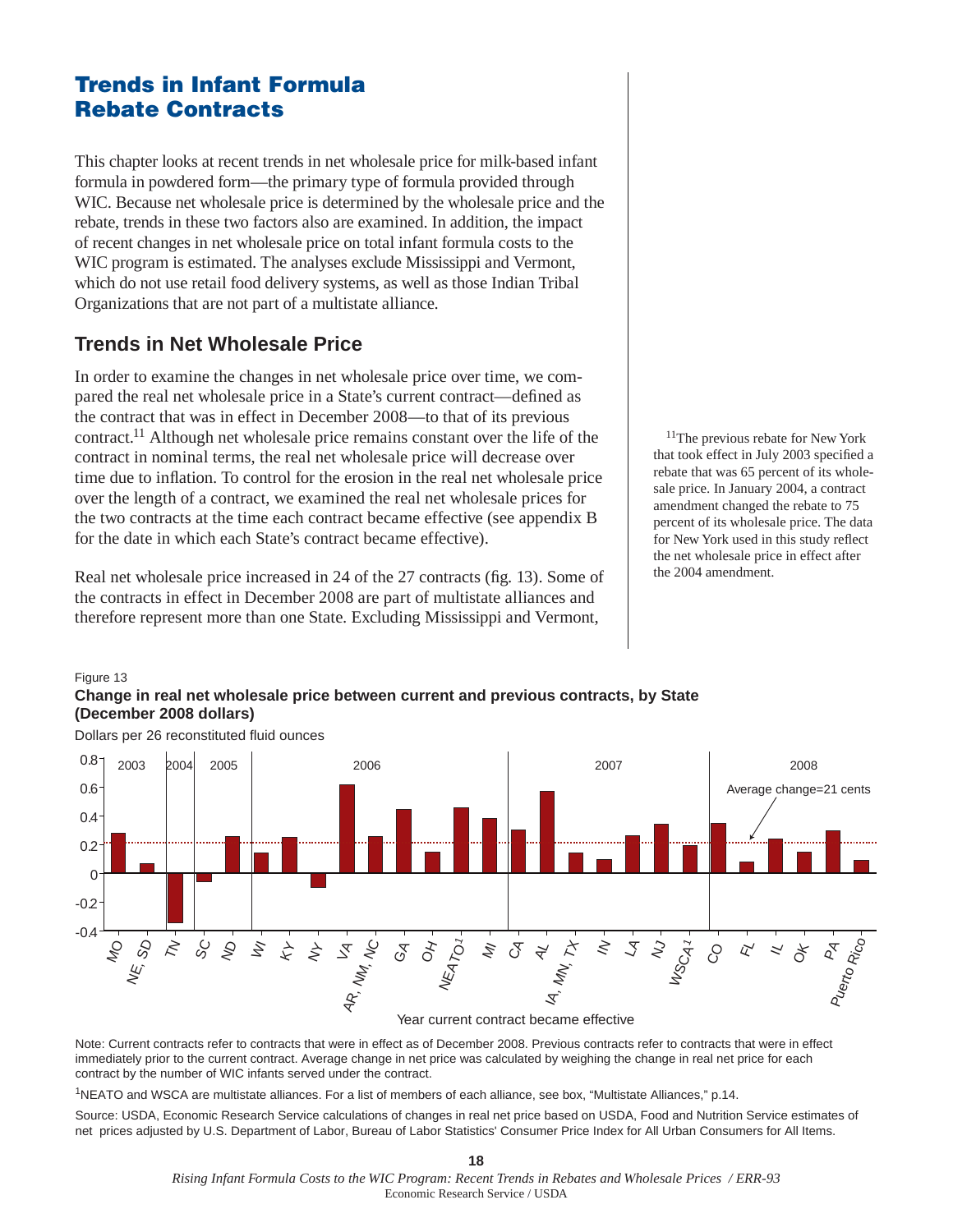45 of 48 States, the District of Columbia, and each of the 5 territories saw an increase in their net wholesale price. *This means that nearly all WIC State agencies are paying more for formula in their current contract than under their previous contract, even after adjusting for inflation.* On average, real net wholesale prices increased by an average 21 cents for 26 fluid ounces of reconstituted formula (WIC's maximum daily allowance during the study period) between States' previous and current rebate contracts.12 This represented a 73-percent increase in real net wholesale prices.

Examination of the factors determining real net wholesale price indicates that changes in both real wholesale price and real rebates have contributed to the increase in real net wholesale price. On average, real wholesale prices increased by 5 percent (real wholesale price increased in 18 of the 27 current contracts compared to their previous contracts). This increase in real wholesale prices accounted for almost three-quarters (72 percent) of the overall increase in real net wholesale price between States' previous and current rebate contracts.

At the same time that real wholesale prices increased, the average real rebate (for 26 reconstituted ounces) fell 2 percent (real rebates declined in 15 of the 27 current contracts compared to their previous contracts). This decrease in rebates accounted for 28 percent of the overall increase in real net wholesale price.

The effect of the decline in real rebates is magnified when combined with the increase in real wholesale prices. In order to examine the trends in real rebates in relative terms (i.e., to control for changes in the wholesale price), we examined rebates in terms of the percentage discount, defined as:

**Percentage Discount** = Rebate as a Percentage of the Wholesale Price

The average percentage discount—calculated as of the date of the bid opening—in the 27 previous contracts was 91 percent. In other words, WIC on average paid only 9 percent of the wholesale price for formula (plus the retail markup). (See box, "How Can Manufacturers Afford To Offer Such High Percentage Discounts to WIC?" p. 21).

The average percentage discount in the 27 current contracts (those in effect in December 2008) fell to 85 percent, indicating that WIC State agencies are now paying a greater percentage of the wholesale price than previously. For 23 contracts (representing 43 States, the District of Columbia, and the 5 territories), the percentage discount fell between the previous and current contract (fig. 14). The percentage discount increased in only three contracts (representing three States), each of which became effective in July 2007 or earlier, and in one contract (representing a multistate alliance formed by Nebraska and South Dakota WIC State agencies and enacted in 2003), the percentage discount did not change (however, real net wholesale price increased in the current contract due to an increase in the real wholesale price). Thus, regardless of whether or not the real wholesale price of formula increased, most States experienced a decrease in the percentage discount.

<sup>12</sup>Throughout this report, all averages refer to weighted averages where the weights reflect the State agencies' 2008 infant caseload. That is, if one State served twice as many WIC infants as another State, that State received a weight that was twice that of the smaller State.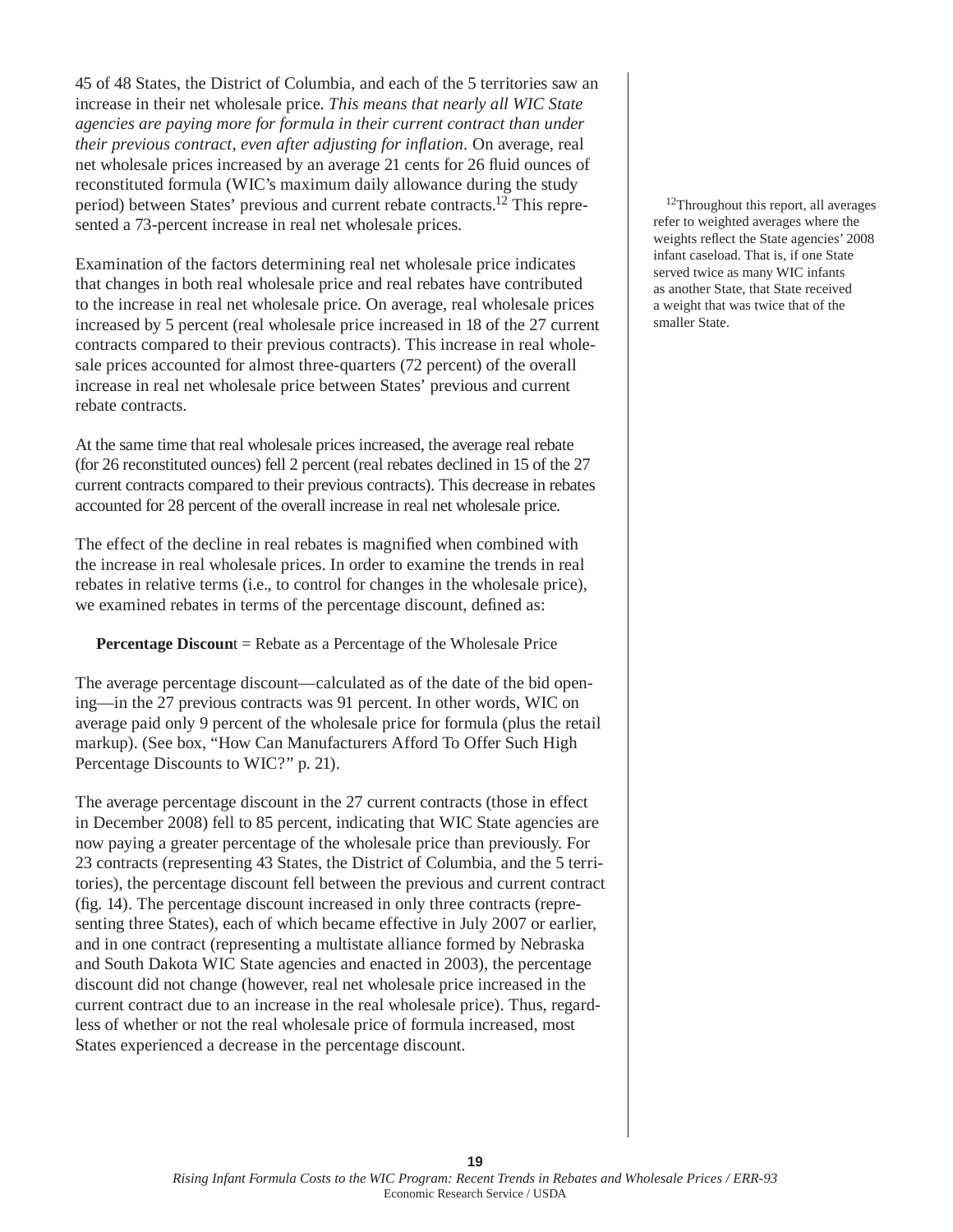#### Figure 14 **Percentage discount rates for previous and current contracts, by State**





Note: Current contracts refer to contracts that were in effect as of December 2008. Previous contracts refer to contracts that were in effect immediately prior to the current contract.

1NEATO and WSCA are multistate alliances. For a list of members of each alliance, see box, "Multistate Alliances," p.14. Source: Unpublished USDA, Food and Nutrition Service data.

## **Examination of DHA/ARA Supplementation on Net Wholesale Price**

Although all current contracts are based on the DHA/ARA-supplemented formulas, most of the previous contracts were based on the unsupplemented formulas. That is, most of the States switched from unsupplemented formulas in their previous contract to DHA/ARA-supplemented formulas in their current contract. Because the wholesale prices of DHA/ARA-supplemented formulas are greater than wholesale prices of unsupplemented formulas, it might be expected that real net wholesale prices would increase in those States that switched to the more expensive DHA/ARA-supplemented formula holding rebates constant. Therefore, we compared the change in net wholesale prices in those States in which both their previous and current contract was based on DHA/ARA-supplemented formulas (i.e., AL, AR, CA, IN, LA, NC, NJ, NM, NY, OK, PA, and Puerto Rico) to those States that switched to DHA/ARA-supplemented formulas in their current contract.13 Surprisingly, the results of the analysis indicate that the average change in real net wholesale price for those States in which their last two contracts were based on the DHA/ARA-supplemented formulas (22 cents) was actually slightly greater than that in States that switched to the DHA/ARA-supplemented formulas in their current contract (20 cents).

While the average change in real net wholesale prices was similar between the two types of States, there were substantial differences in each of the two components of net wholesale price. For those States that switched to the DHA/ ARA-supplemented formulas in their current contract, average real wholesale prices increased by 29 cents and average rebates increased by 9 cents (fig. 15). However, in those States that already used DHA/ARA-supplemented formula in their previous contracts, the real wholesale price decreased by 6 cents and the real rebate decreased by 28 cents. That is, States in which the real wholesale price decreased still ended up paying higher real net wholesale prices on average due to a large decrease in the amount of the manufacturers' rebate.

<sup>13</sup>Nine of the 10 contracts in which both the current and previous contracts were based on DHA/ARA-supplemented formulas experienced an increase in real net wholesale price. The one State that experienced a decrease in net wholesale price—New York—may be a special case. Its previous contract took effect in 2003. Prior to that time, most contracts offered rebates that were over 90 percent of the wholesale price. Mead Johnson was the only manufacturer to bid on the New York contract, and therefore won despite a rebate bid that was only 65 percent of the wholesale price for milk-based powder. In January 2004, the contract was amended to increase the rebate to 75 percent of the wholesale price.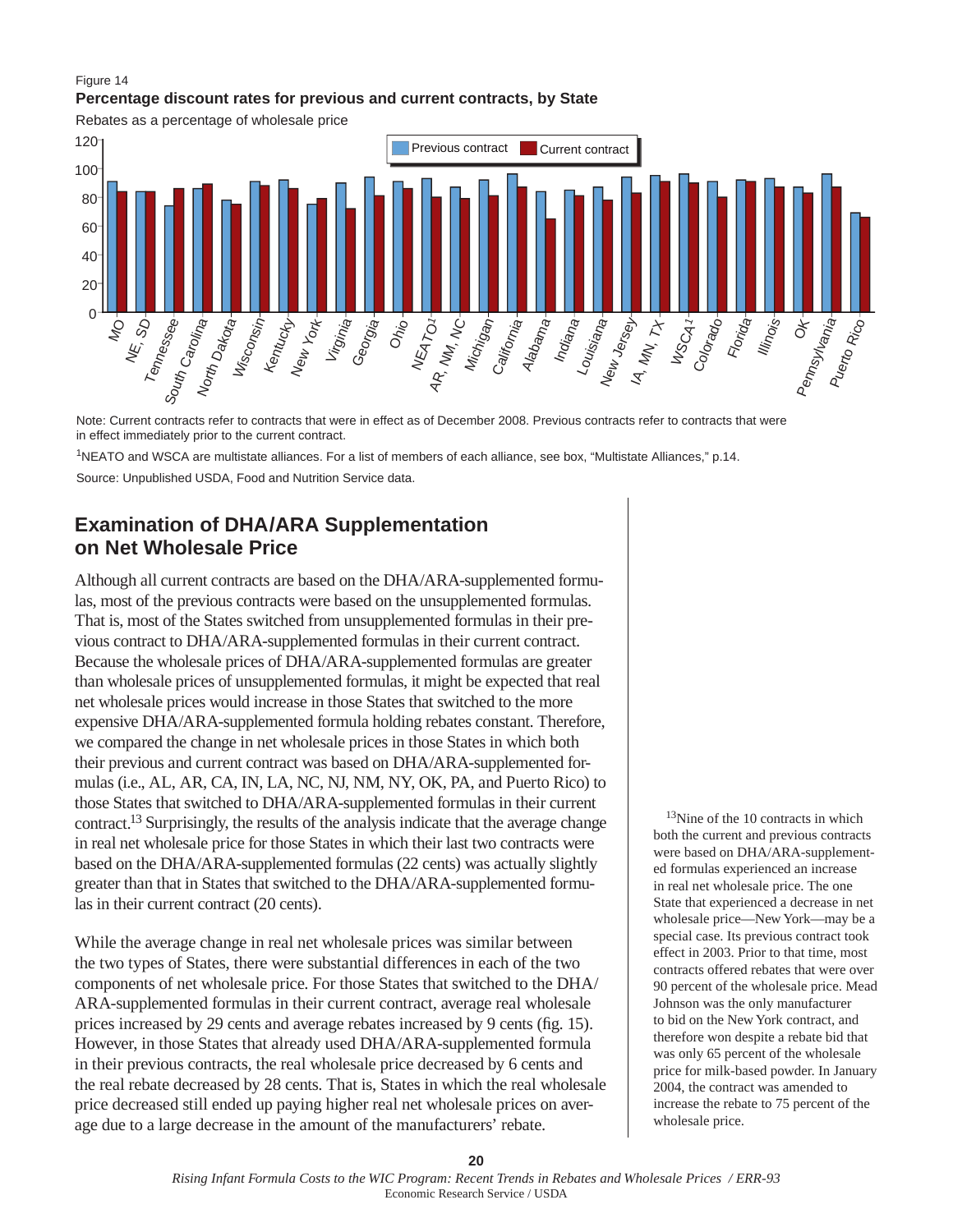#### **How Can Manufacturers Afford To Offer Such High Percentage Discounts to WIC?**

Both supply-side and demand-side characteristics of the infant formula market offer possible explanations about how infant formula manufacturers can afford to offer such high percentage discounts. On the supply side, the formula market is highly concentrated—there are only three major manufacturers—a factor which is often associated with higher profit margins (U.S. General Accounting Office, 1998).<sup>1</sup> This, in turn, gives manufacturers a cushion to offer high rebates.

On the demand side, WIC participants purchase over half of all infant formula, ensuring large sales for the contract-winning manufacturer. In addition, manufacturers may realize spillover benefits from winning a WIC contract. For example, retailers generally devote more shelf space and better product placement to the WIC contract brand. This results in greater product visibility, which in turn may spur sales to non-WIC consumers. Sales may also rise if hospitals and/or physicians recommend the WIC contract brand to non-WIC mothers. According to the U.S. Government Accountability Office (2006), "State WIC programs often work with physicians to educate them about the program and the requirement that most WIC participants use the contract brand of infant formula. Physicians may decide to recommend the WIC brand of infant formula to all patients to avoid having to differentiate between those enrolled and not enrolled in WIC. Similarly, some hospitals agree to provide WIC-brand infant formula to new mothers so that they won't have to switch infant formulas after they leave the hospital. It may be easier for hospitals to provide the WIC-brand infant formula to all new mothers."

Other possible spillover effects include: WIC recipients who are satisfied with the WIC contract brand of formula may recommend the brand to non-WIC friends and family members; WIC recipients may stay with the same brand (i.e., demonstrate brand loyalty) during subsequent births even if they leave the WIC program; and, to the degree that the quantity of formula provided by WIC doesn't meet all of their infant's formula needs, mothers of WIC infants may be reluctant to introduce a different brand of formula to their infants and will therefore be likely to supplement the formula provided through WIC by purchasing the same brand of formula out of pocket.

<sup>1</sup>The General Accounting Office (GAO) changed its name in 2004 to the Government Accountability Office.

#### Figure 15

#### **Average change in real net wholesale price, wholesale price and rebate, by State's formula supplementation status**

Dollars per 26 reconstituted fluid ounces



Source: USDA, Economic Research Service calculations based on USDA, Food and Nutrition Service data.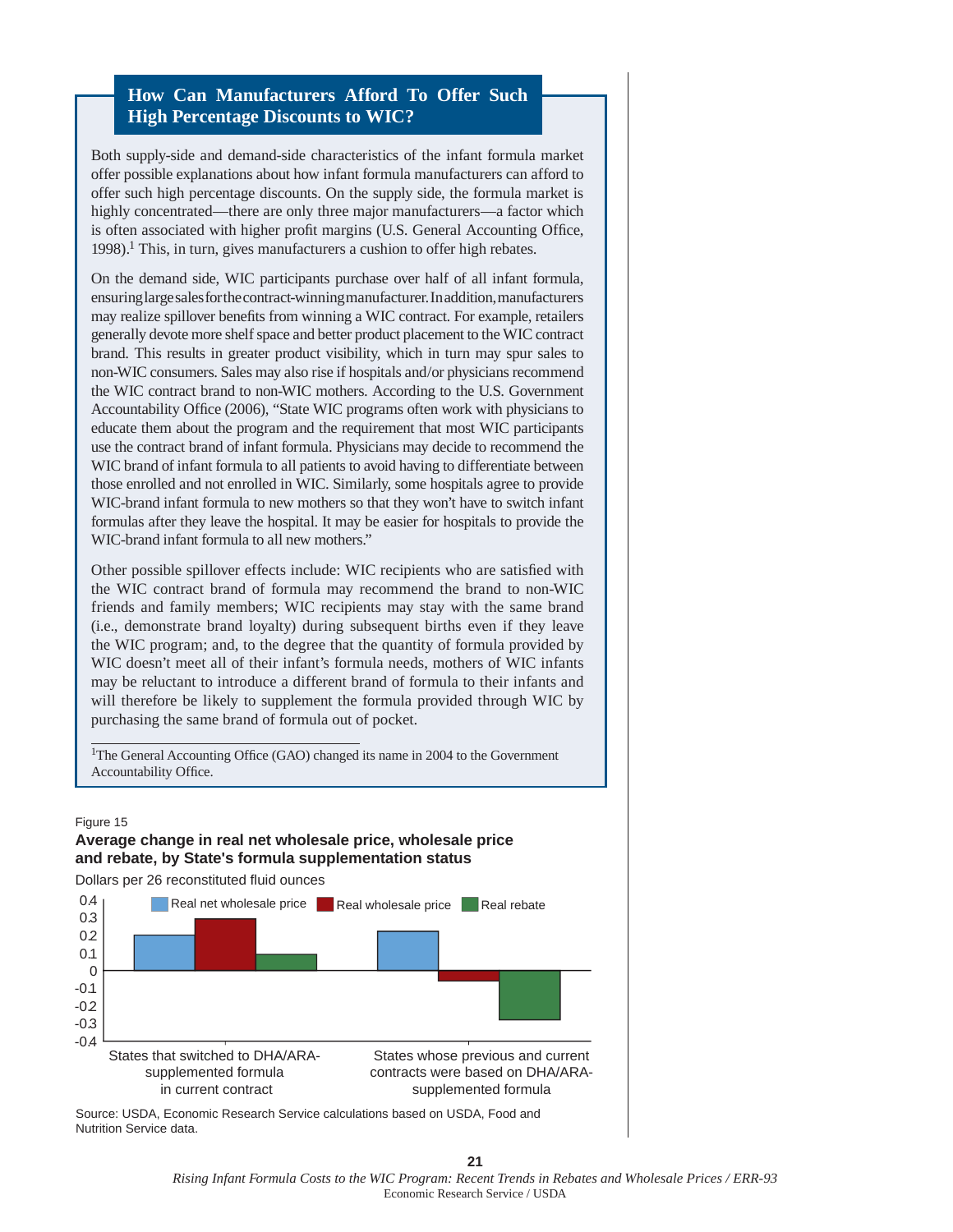## **Impact of Higher Net Wholesale Price on Infant Formula Costs**

Estimating the impact of the increase in real net wholesale prices on total WIC infant formula costs involved five steps:

- 1. **Number of WIC infants receiving infant formula.** The number of WIC infants receiving infant formula was estimated on a Stateby-State basis. This was done by using data from USDA's Food and Nutrition Service on the average monthly number of infants participating in WIC in 2008 by State (including the five territories and the District of Columbia and excluding Mississippi and Vermont) and multiplying them by .88—the proportion of WIC infants estimated to receive some infant formula through WIC (as reported in table A2 in USDA, 2006). By using the number of infants participating in WIC in only 1 year—2008—we ensure that the estimate of the change in total infant formula costs between previous and current contracts reported here is due solely to increases in net wholesale price and not to increases in the number of infants participating in WIC over time.
- 2. **Adjustment for use of noncontract formula.** Each of the State estimates of the number of WIC infants receiving formula generated in step 1 were then reduced by 8 percent to account for the estimated 8 percent of infant formula provided to WIC participants that is noncontract (as reported in U.S. Government Accountability Office, 2006) and therefore not eligible for rebate.14
- 3. **Average change in net wholesale price.** The number of infants receiving WIC infant formula subject to rebates by State from step 2 was multiplied by the average change in net wholesale price for 26 reconstituted ounces (the daily maximum allowance of infant formula provided by WIC per infant during the study period) between the previous and current contracts for each State as estimated by ERS.
- 4. **Adjustment for the amount of formula provided in the WIC packages.** To account for the fact that some WIC infants do not receive the Federal maximum amount of 806 reconstituted ounces of formula per month allowable in WIC (for example, partially breastfed infants may be prescribed smaller amounts of formula), the State estimates resulting from step 3 were multiplied by .94—the estimated average amount of formula prescribed to WIC infants as a share of the Federal maximum allowed as reported in USDA, 2006. This resulted in an estimate of the impact of the change in net wholesale price per infant per day.
- 5. **Annualized cost estimate.** The daily State estimates derived in step 4 were multiplied by 365 (the number of days in a year) and summed across States to derive a national annual estimate of the impact of the change in real net wholesale price.

This analysis resulted in an estimated annual cost to WIC attributed to the change in real net wholesale price between the current and previous contracts of \$126.7 million. This was equivalent to the cost of supporting 134,200 persons in WIC for a year, or about 2 percent of all women, infants, and children

<sup>14</sup>This is the latest data available and there is no information suggesting that it may have increased or decreased.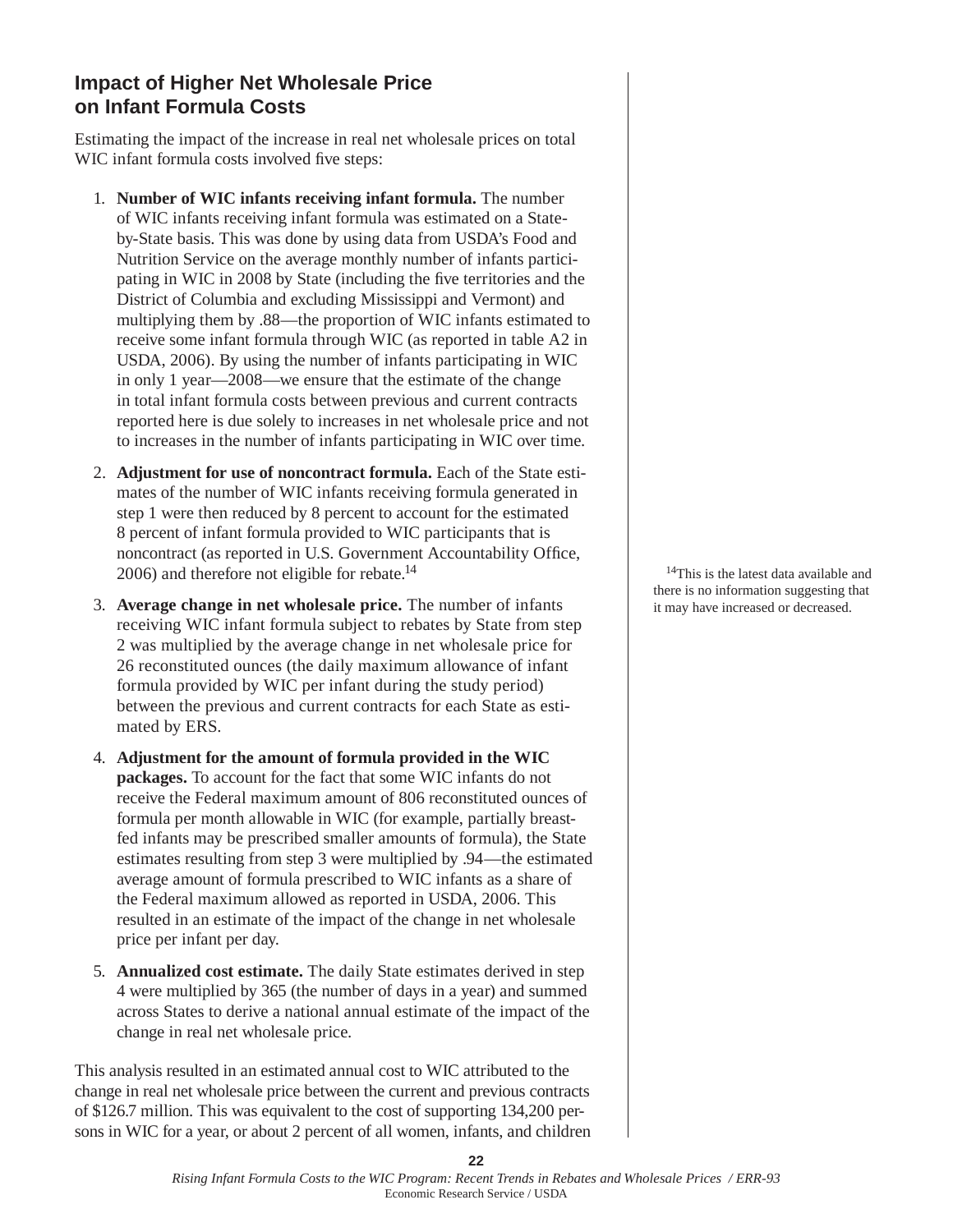participating in WIC in fiscal  $2008$ .<sup>15</sup> It is important to note that the effect of an increase in net wholesale price between the previous and current contracts lasts for the entire length of the contract (i.e., over 4 years on average based on previous contracts), until the next contract becomes effective. As States implement new contracts, the estimate of the total impact of changes in real net wholesale price to WIC will change due to changes in the mix of current contracts.

While the majority of formula-fed infants in WIC receive milk-based powder, the estimate of the annual increase in infant formula costs reported here assumes that all formula-fed infants in WIC receive milk-based powder formula. However, analysis of changes in the net wholesale prices of milk-based liquid concentrate found similar results: real net wholesale prices increased by an average \$.20 for 26 fluid ounces of reconstituted formula (appendix C examines recent trends in net wholesale price for milk-based formula in liquid concentrate form). If all WIC infants received milk-based formula in liquid concentrate form instead of powder, annual costs to WIC would have increased by an estimated \$123.3 million (i.e., about the same as if all WIC infants received milk-based formula in power form). Data were not available to estimate the impact of changes in real net wholesale price based on soybased infant formula.

15To estimate the number of WIC participants supported by \$126.7 million, we divided the \$126.7 million by the sum of total WIC costs in fiscal 2008 (\$6.209 billion) and the amount of the rebate in fiscal 2008 (\$2.008) billion) and multiplied the result by the average monthly number of participants in fiscal 2008 (costs and participation figures based on USDA, 2009a).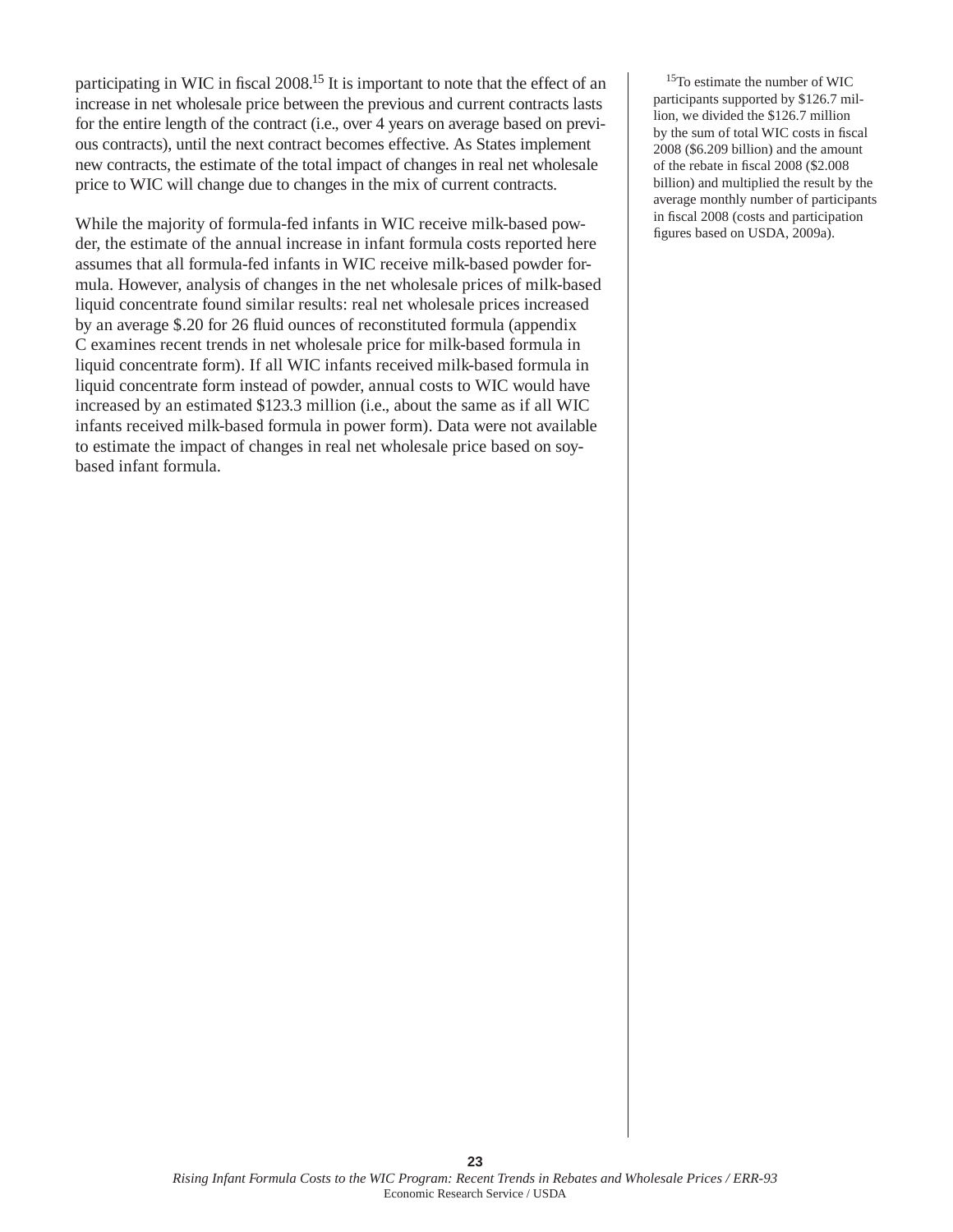## **Changes in WIC's Market Share Could Impact Net Wholesale Price Trends**

The results of this analysis indicate that net wholesale prices have increased in recent years, even after adjusting for inflation. Although the exact reasons why manufacturers increased net wholesale price (or stated another way, why rebates decreased relative to wholesale prices) are not known, several hypotheses link the increase in net wholesale price to the increased proportion of infants in the U.S. population who are served by WIC.

It is generally accepted that formula manufacturers are willing to offer such high rebates for the WIC contract in part because the WIC brand of formula has greater market presence (through increased product visibility and better product placement), which results in increased sales to non-WIC customers.16 However, over time, the share of infants in WIC has increased so that by 2008, over half of all infants born in this country participated in the program (see fig. 4). Because WIC mothers are less likely than non-WIC mothers to breastfeed their infants, the share of the formula market attributed to WIC is even greater (Centers for Disease Control and Prevention, 2009).

This study estimated WIC's share of the infant formula market for 2004-06, using two different methods. The first method, utilizing data on breastfeeding and formula-feeding practices, was based on estimates of formula needs of WIC infants relative to the formula needs of all infants. The second method compared the costs of the infant formula purchased through WIC to total infant formula sales. Results of these analyses indicate that between 57 and 68 percent of all infant formula sold in the United States is purchased through WIC (see appendix A for information on how WIC's share of the infant formula market was estimated).

WIC's share of the infant formula market may impact rebate levels directly as well as indirectly. The direct-effect hypothesis holds that as WIC's share of the infant formula market increases, manufacturers have less to gain from the greater market presence resulting from winning the WIC contract because the relative size of the non-WIC segment—that pays full price for their formula has decreased. As a result, manufacturers are likely to respond by decreasing the amount of the rebate, resulting in higher net wholesale prices for WIC. Besharov and Call (2009) suggest that as the percentage of American infants in WIC increases, "the financial viability of the rebate system declines." Thus, it might be that the high percentage discount received in previous contracts will decline as WIC's share of the formula market increases.

The indirect-effect hypothesis holds that the proportion of infants who are in WIC may affect retail markups, which, in turn, affect rebate levels. Since WIC recipients do not pay for their WIC formula from their personal funds, they are not sensitive to the prices that a store charges for infant formula. An earlier ERS analysis of retail infant formula prices found a positive association between formula identified as the WIC-designated brand and its retail price, especially in areas with a high percentage of WIC infants (Oliveira et al., 2004). That is, as the percentage of infants in WIC increases, so does the retail markup (since there are proportionately more price-insensitive customers), which will result in higher retail prices for the WIC brand of formula.

<sup>16</sup>The U.S. Government Accountability Office (2006) interviewed the formula manufacturers participating in WIC's rebate program and reported that all three "manufacturers noted the importance of shelf space and product placement to their marketing strategies."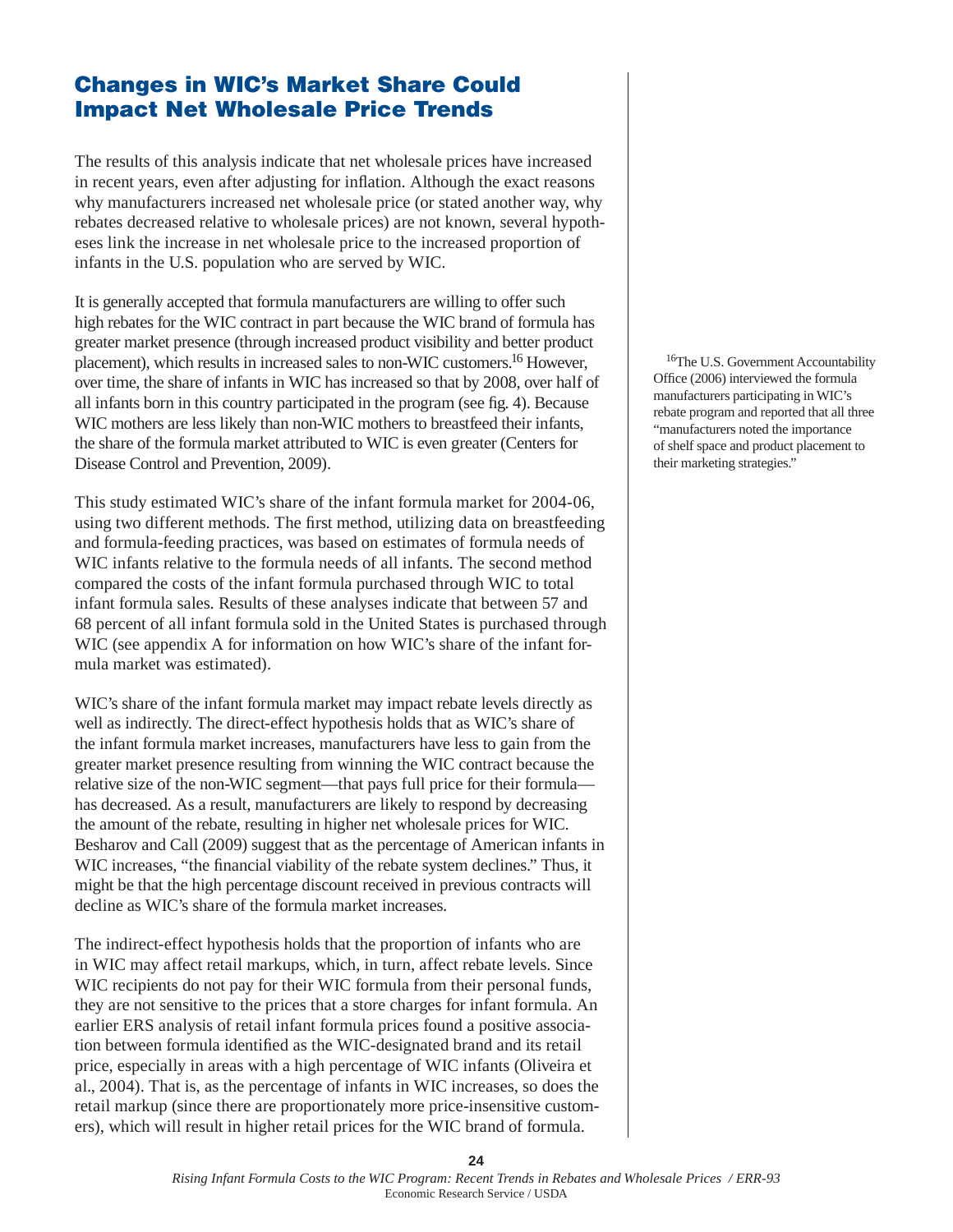However, price-sensitive non-WIC consumers, who pay for formula out of pocket, will respond to the higher price of the WIC contract brand by switching to a lower priced brand, resulting in fewer sales of the WIC contract brand in the non-WIC market. There is now less to gain for manufacturers in the non-WIC market by winning the WIC contract, so they will respond by offering lower rebates to WIC State agencies.

In addition, other reasons for the increase in net wholesale prices have been suggested that are not related to WIC's market share. The U.S. Government Accountability Office (2006) suggests that the increase may be related to the increase in the share of formula provided through WIC that is in powdered form. If liquid concentrate formula is more profitable to the manufacturers, the shift to powder could reduce the rebates they offer to the States. Neuberger and Greenstein (2004) suggest that some of the increase in net wholesale price may be related to the growth in the number of WIC-only stores (defined as stores that stock only WIC foods and serve only WIC customers) in the early 2000s. Since shelf space in WIC-only stores does not promote sales to non-WIC customers, as more WIC participants purchase their formula in WIC-only stores, sales of the contract brand of formula to WIC customers in traditional retail food stores decrease. Retail stores likely would respond by stocking less of the WIC contract brand and/or giving it less shelf space. Infant formula manufacturers then may lower their rebate bids as a result of the reduced opportunity to attract non-WIC customers to their products. Since the publication of the Neuberger and Greenstein report, Federal legislation has been enacted to control the growth of WIC-only stores (Oliveira and Frazão, 2009).

Several recent developments have the potential to affect the share of the formula market attributed to WIC infants—either positively or negatively—and, therefore, the net wholesale price to WIC. These factors include the country's economic conditions and recent revisions to the WIC food packages.

## **Economic Conditions Affect the Number of Infants Eligible for WIC**

The number of persons eligible for WIC is largely a function of economic conditions. A weak economy, as indicated by a rising unemployment rate and an increase in the number of persons in poverty, could affect WIC participation in two ways: (1) by increasing the size of the eligible population (i.e., more infants may meet WIC's income eligibility criteria); and (2) by impacting the rate of participation among eligible people. That is, during an economic downturn, families of WIC-eligible infants may be more likely to perceive their economic situation as being serious and long-term and worth the time and effort it takes to apply for WIC benefits.

However, since WIC is a discretionary program, an increase in the demand for WIC services will only translate into an increase in the number of program participants if congressional appropriations are sufficient to cover the costs associated with increased participation. Throughout its history, WIC has received strong congressional support resulting in almost continual annual increases in funding. Even after adjusting for inflation, expenditures for WIC increased each year—except for 1989—up to FY 1997 (Oliveira and Frazao, 2009). As the program reached full funding (whereby every eligible person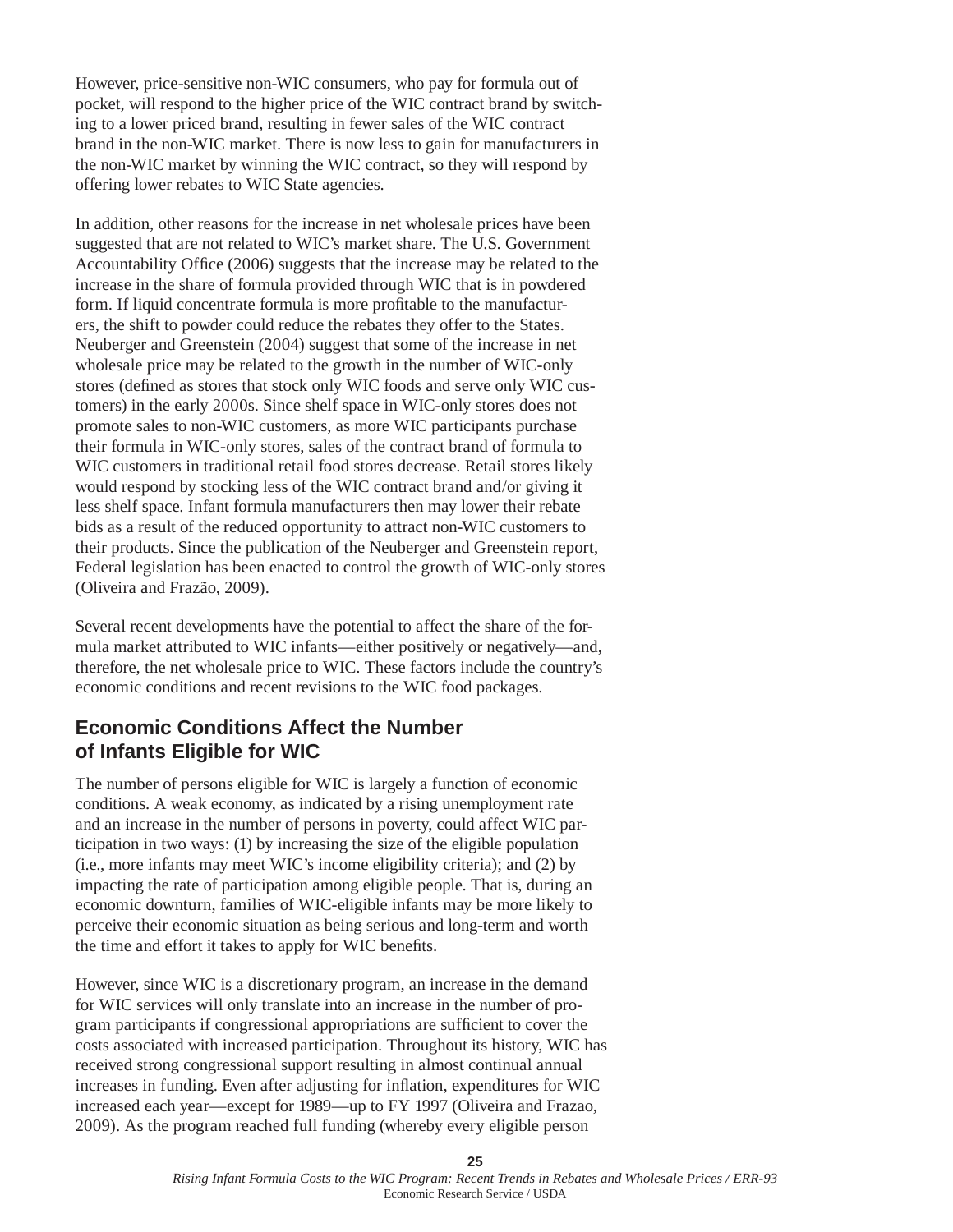who applied for WIC was accepted into the program), congressional appropriations flattened out and the increase in real expenditures slowed. In recent years, the program has been able to serve all eligible people who applied for the program.

Poor economic conditions could further increase WIC's share of the formula market by affecting breastfeeding rates among non-WIC population. Since they pay for formula out-of-pocket, more non-WIC mothers may decide to breastfeed their infants instead of paying for formula.

## **Food Package Revisions May Impact WIC's Share of Infant Formula**

In December 2007, program regulations governing the WIC food packages were revised to better reflect advances in nutrition science and dietary recommendations and to address current supplemental nutritional needs of WIC participants (*72 Federal Register* 68965-69032). WIC State agencies were required to implement the new provisions by October 1, 2009.

WIC's food package revisions have the potential to impact WIC's share of the infant formula market in two ways. First, some revisions were specifically designed to strengthen WIC's breastfeeding promotion efforts and provide additional incentives for mothers to initiate and continue to breastfeed. For example, WIC mothers who fully breastfeed their infants are offered greater quantities of a larger selection of foods in an effort to encourage both breastfeeding initiation and duration. Simultaneously, related revisions aim to minimize early supplementation with infant formula, to facilitate the successful establishment of the mothers' milk supply and increase breastfeeding duration, and to encourage mothers who feed their infants both breastmilk and formula to increase the intensity and duration of their breastfeeding.

Second, in an effort to promote and increase duration of breastfeeding, the new WIC food packages provide different amounts of infant formula depending on the infant's age and "feeding method." Among fully formula-fed infants, those younger than 4 months of age receive the same amount of formula under the new food package as under the old food package. However, infants 4-5 months of age receive greater amounts of formula than before, while infants 6-11 months of age receive smaller amounts of infant formula under the new food package than under the old food package.<sup>17</sup>

We used data provided in the interim rule revising the WIC food packages (*72 Federal Register* 68965-69032) on the projected number of fully formulafeeding, partially breastfeeding, and fully breastfeeding infants, by age, and amounts of infant formula in each food package, to estimate changes in infant formula use. We estimate that the new food package would result in a 20-percent reduction in the amount of infant formula purchased through the WIC program, assuming the same number of fully formula-feeding, partially breastfeeding, and fully breastfeeding infants (see appendix D). A reduction in infant formula use by WIC would decrease the WIC share of the infant formula market and, as hypothesized above, may lead manufacturers to offer larger rebates to WIC State agencies.

<sup>17</sup>In all cases, the revised food packages aim to balance the reduced amounts of formula with greater amounts and varieties of foods to the infants' mothers, as well as to older infants.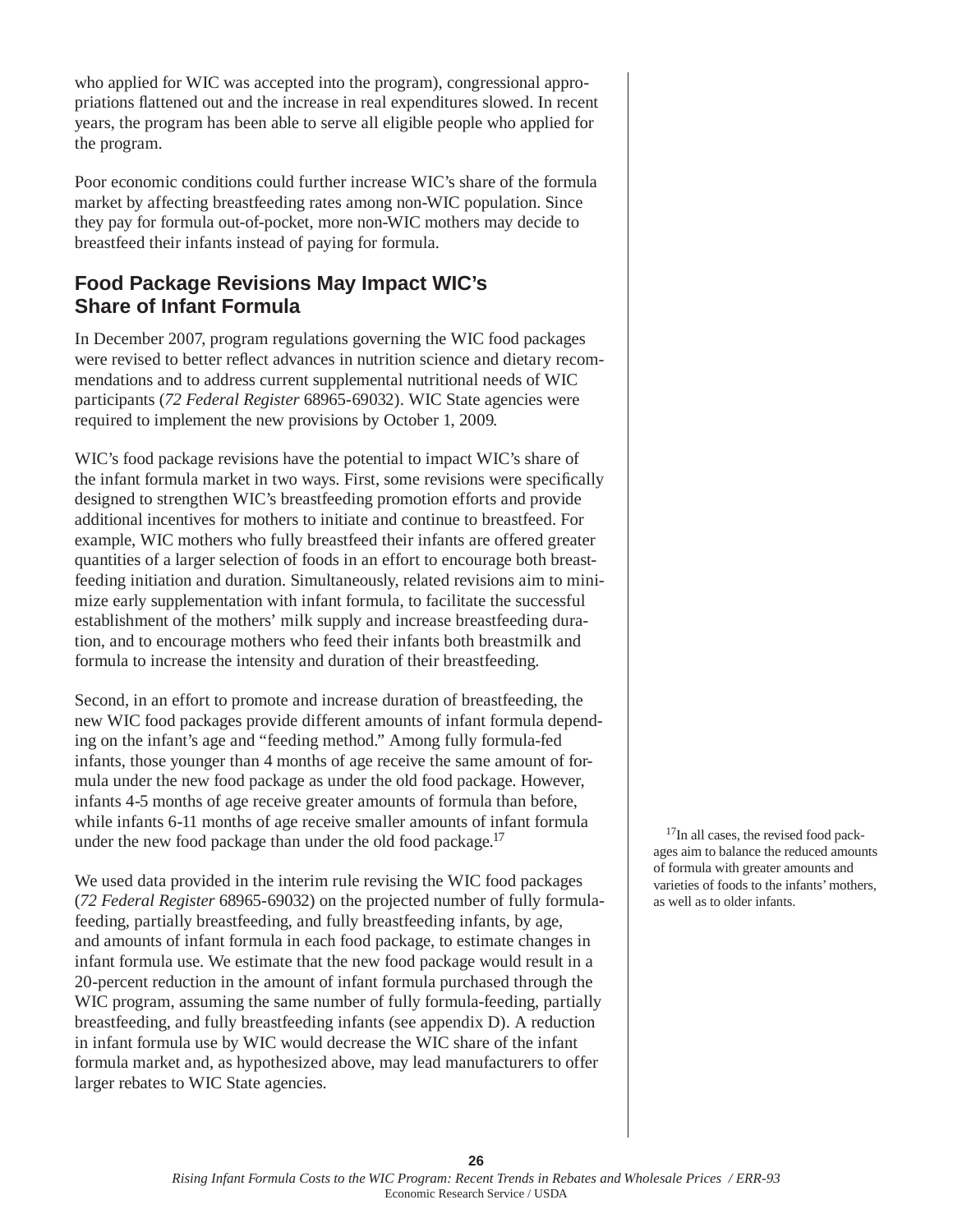It is not clear what impact these revisions will have on breastfeeding initiation, intensity, and duration among WIC mothers and, therefore, infant formula use. For example, the reduced amount of infant formula that partially breastfed infants may now receive—only about half the amount that is prescribed to fully formula-fed infants—could lead some WIC mothers to choose to breastfeed even less—or not at all—in order to qualify for the full amount of infant formula.

If the food package revisions are effective in increasing breastfeeding rates among WIC mothers, WIC's share of the infant formula market is likely to decrease. Manufacturers might respond by offering higher rebates, resulting in lower net wholesale prices for WIC. Additionally, retailers may respond by lowering the retail price of the WIC contract brand, which also could lower WIC's formula costs.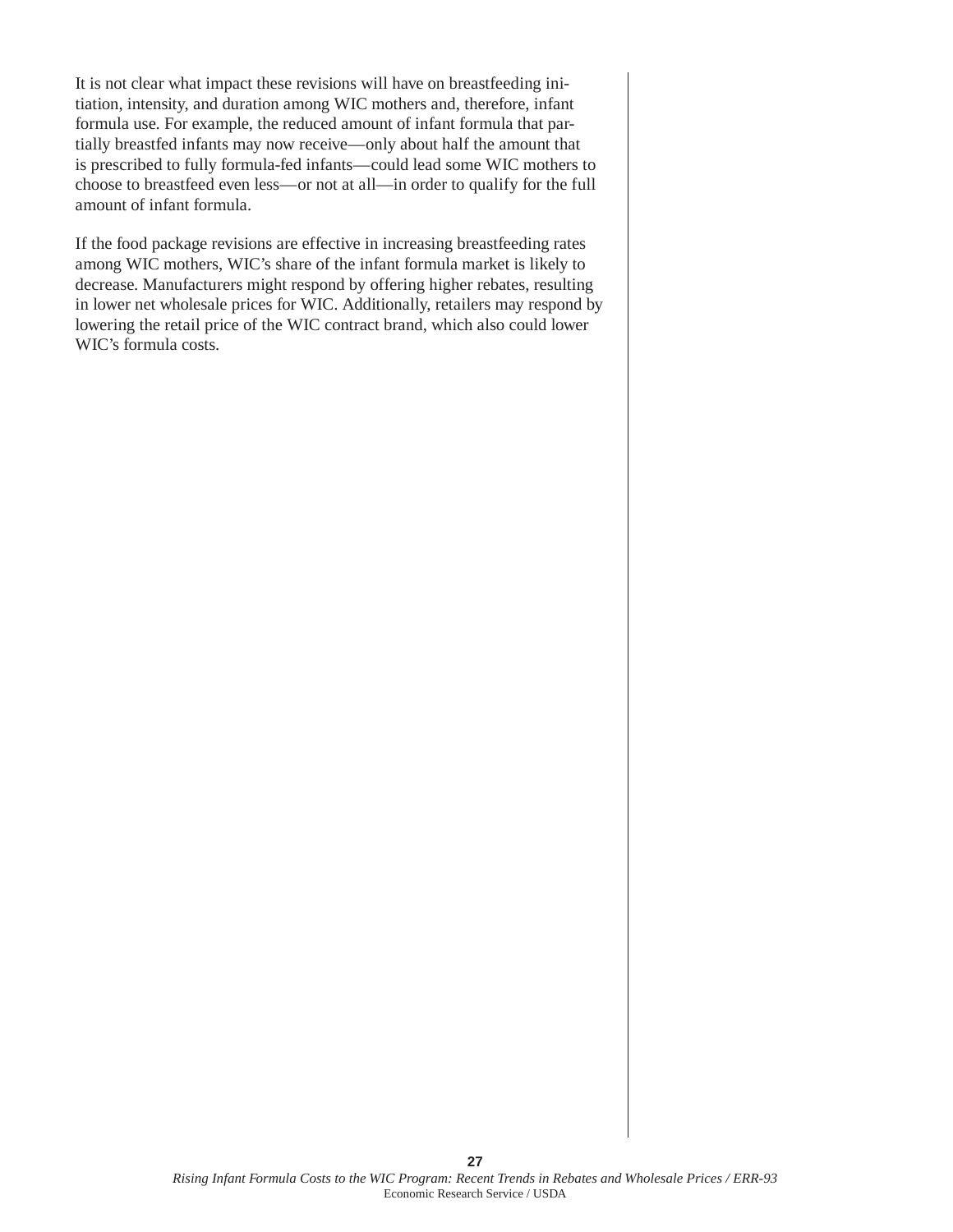## **Conclusions**

Results from this study indicate that nearly all WIC State agencies were paying more for milk-based powdered formula (the primary type of infant formula) in their current rebate contracts (those in effect in December 2008) than under their previous contracts, even after adjusting for inflation. On average, real net wholesale prices increased by 73 percent or 21 cents for 26 fluid ounces of reconstituted formula (WIC's maximum daily allowance during the study period). Higher wholesale prices accounted for 72 percent of this increase; smaller rebates accounted for the remaining 28 percent. As a result of the increase in real net wholesale prices, WIC paid about \$127 million more for infant formula over the course of a year.<sup>18</sup> This was equivalent to the cost of supporting 134,200 persons in WIC for a year, or about 2 percent of all women, infants, and children participating in WIC in fiscal 2008.

This trend of increasing real net wholesale prices, if it continues, will cost the program even more in the future as current contracts expire and WIC State agencies negotiate new contracts. The share of the infant formula market going to WIC may be an important factor in determining if this trend of increasing net wholesale prices will continue. As the WIC share of the infant formula market increases, manufacturers have less to gain from the additional shelf space that results from winning the WIC contract and are likely to respond by reducing their rebates and increasing the net wholesale price offered to WIC. Conversely, if WIC's share of the infant formula market decreases, manufacturers may respond by increasing their rebates and decreasing the net wholesale price offered to WIC.

Weak economic conditions have the potential to increase WIC's share of the formula market if sufficient funding allows the program to meet the increased demand for WIC services. On the other hand, the new food packages have the potential to decrease the relative size of the WIC infant formula market by reducing the total amount of infant formula that formula-fed infants receive over a year, and by possibly increasing breastfeeding rates among WIC mothers. The extent to which these factors affect WIC's share of the infant formula market may play a major role in determining future infant formula costs to the WIC program.

18As discussed in appendix B, if all the formula provided to WIC infants were milk-based liquid concentrate instead of powder, the estimate of the increase in real net wholesale price would have been about \$123 million.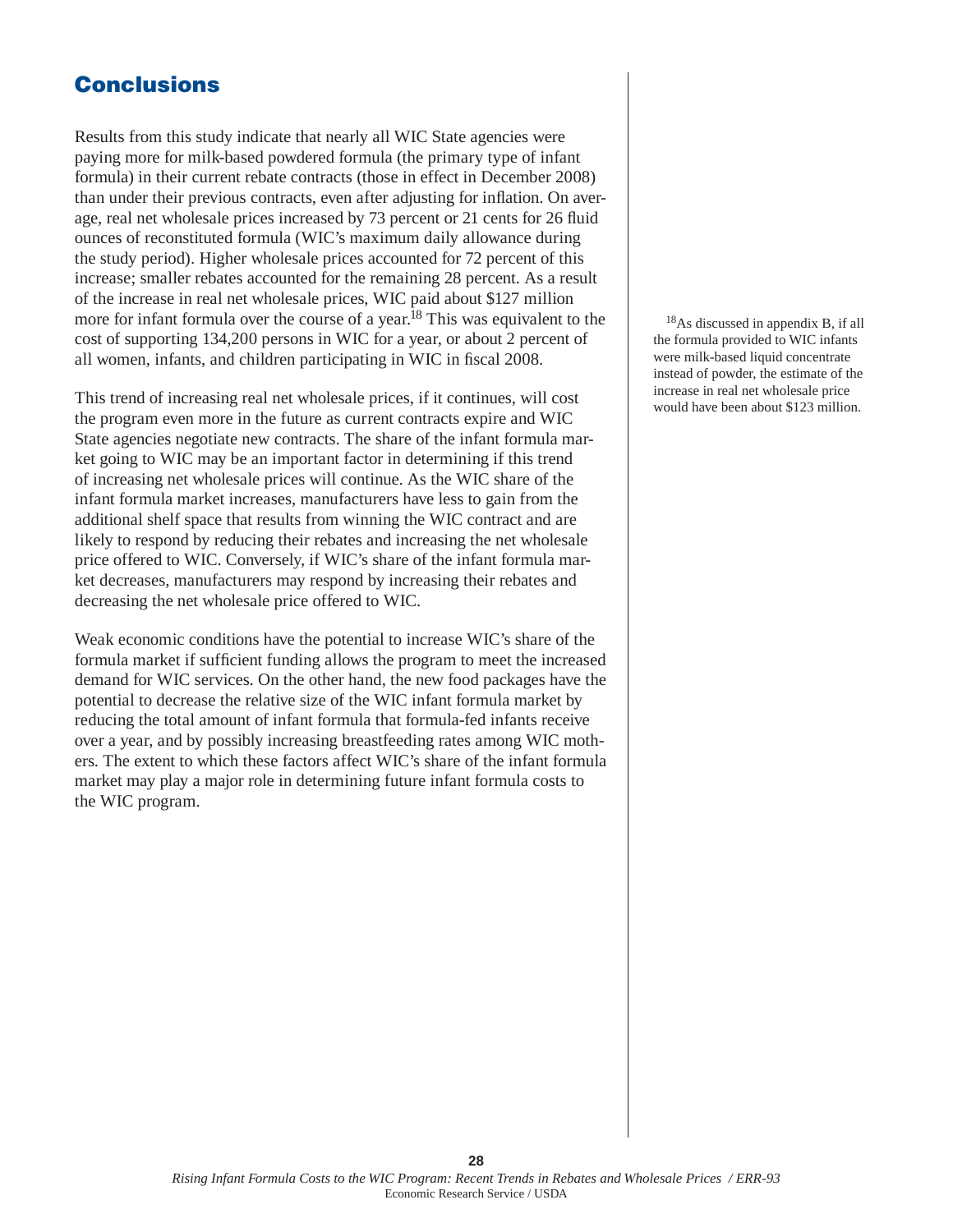## **References**

- American Academy of Pediatrics. "Iron Fortification of Infant Formula (RE9865), Policy Statement of the American Academy of Pediatrics," *Pediatrics*, Vol. 104 (1), July 1999.
- Besharov, D., and D. Call. *The Expansion of WIC Eligibility and Enrollment, Good Intentions, Uncontrolled Local Discretion, and Compliant Federal Officials*, AEI working paper, March 5, 2009.
- California WIC Association. "Concerns about Infant Formula Marketing and Additives," Unpublished paper, March 2009.
- Centers for Disease Control and Prevention (CDC). "Breastfeeding Among U.S. Children Born 1999-2005, CDC National Immunization Survey." http:// www.cdc.gov/breastfeeding/data/NIS\_data/, accessed March 23, 2009.
- Davis, David. Unpublished Dataset on WIC Infant Formula Rebates (Preliminary), South Dakota State University, 2008.
- Fomon, S. "Infant Feeding in the 20th Century: Formula and Beikost," The Journal of Nutrition (Supplement), Vol. 131, 2001.
- Hamilton, B., J. Martin, and S. Ventura. *Births: Preliminary Data for 2007.* National Vital Statistics Reports, Vol. 57, No. 12, National Center for Health Statistics. March 18, 2009.
- Institute of Medicine, Food and Nutrition Board. *Dietary Risk Assessment in the WIC Program*, National Academy Press, 2002.
- Institute of Medicine, Food and Nutrition Board. *WIC Food Packages: Time for a Change*, The National Academies Press, 2005.
- Martin, J., Hamilton, B., Sutton, P., and S. Ventura. *Births: Final Data for 2006.* National Vital Statistics Reports, Vol. 57, No. 7. National Center for Health Statistics, January 2009.
- National WIC Association. *2009 WIC Reauthorization Legislative Agenda*, February 2009.
- Neuberger, Z., and R. Greenstein. *WIC-Only Stores and Competitive Pricing in the WIC Program*, Center on Budget and Policy Priorities, May 2004.
- Nielsen Company. Unpublished data provided to USDA's Economic Research Service. 2008.
- Oliveira, V., and D. Davis. *Recent Trends and Economic Issues in the WIC Infant Formula Rebate Program*, Economic Research Report No. 22, U.S. Department of Agriculture, Economic Research Service, August 2006.
- Oliveira, V. and E. Frazao. *The WIC Program: Background, Trends, and Economic Issues*, Economic Research Report No. 73, U.S. Department of Agriculture, Economic Research Service, April 2009.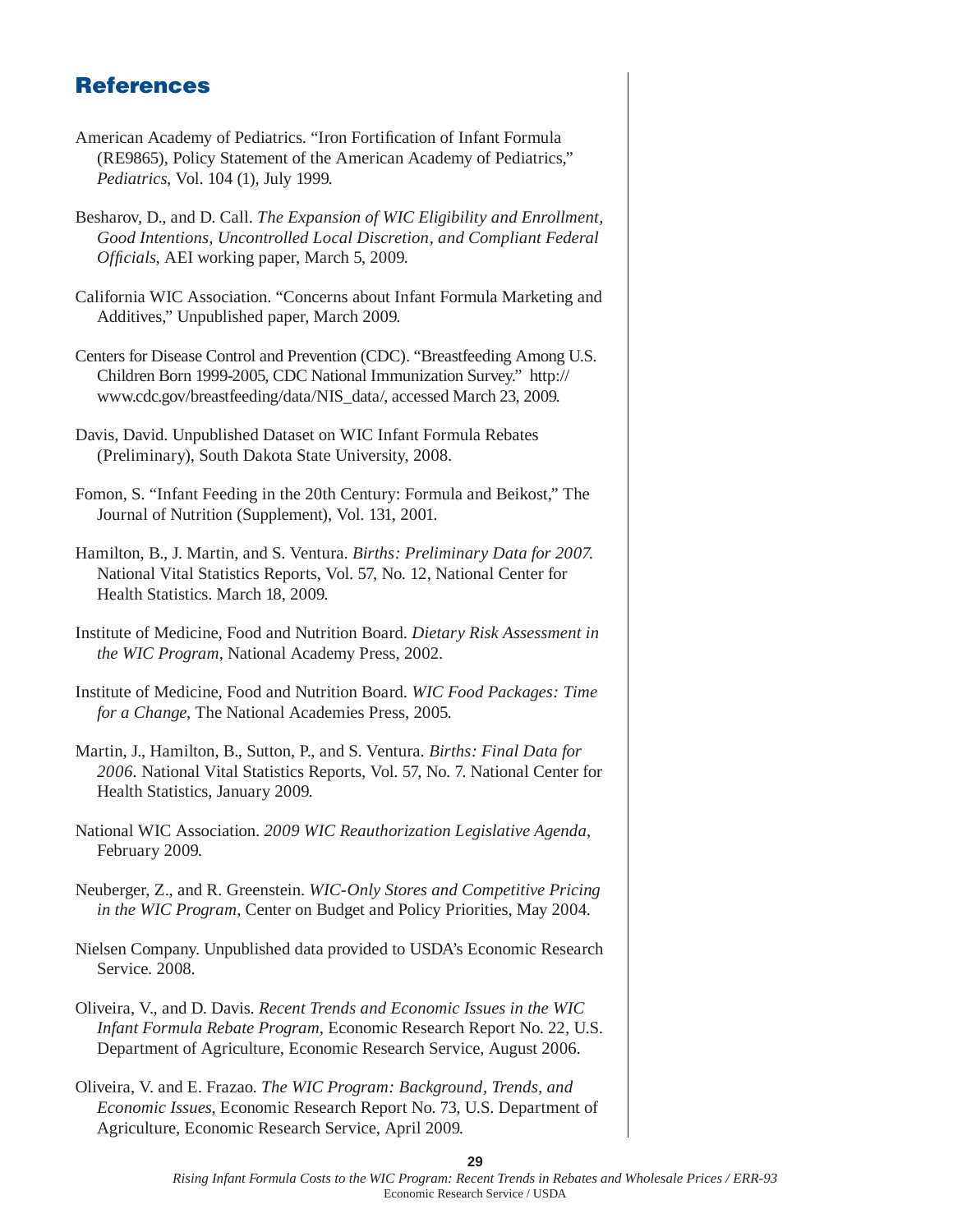- Oliveira, V., M. Prell, D. Smallwood, and E. Frazão. *WIC and the Retail Price of Infant Formula*, Food Assistance and Nutrition Research Report No. 39, U.S. Department of Agriculture, Economic Research Service, June 2004.
- Tejada-Vera, B., and P. Sutton. *Births, Marriages, Divorces, and Deaths: Provisional Data for 2008*, National Vital Statistics Reports; Vol. 57, No 19, National Center for Health Statistics, 2009.
- U.S. Department of Agriculture, Food and Nutrition Service, Budget Division. *Program Information Report (Keydata), U.S. Summary, March 2009*, May 2009a.
- U.S. Department of Agriculture, Food and Nutrition Service, Office of Research and Analysis. Personal communication, February 2009b.
- U.S. Department of Agriculture, Food and Nutrition Service, Budget Division. Program Information Report (Keydata), U.S. Summary. Various years.
- USDA, Food and Nutrition Service, Office of Analysis, Nutrition, and Evaluation. *Analysis of WIC Food Package Prescriptions, 1998-2002*, Special Nutrition Program Report Series, No. WIC-06-PCFP, April 2006.
- U.S. Department of Agriculture, Food and Nutrition Service, Supplemental Food Programs Division. *The Integrity Profile (TIP) Report, Fiscal Year 2005.* Available at http://www.fns.usda.gov/wic/tip/tipreport2005.htm.
- U.S. Department of Agriculture, Food and Nutrition Service. *WIC Food Package Costs and Rebates Summary: Fiscal Year 2005*, September 2007.
- U.S. Department of Health and Human Services, U.S. Food and Drug Administration, Center for Food Safety and Applied Nutrition. Website on "Infant Formula: Frequently Asked Questions," accessed on April 7, 2009 at http://www.cfsan.fda.gov/~dms/inf-faq.html (updated April 3, 2006).
- U.S. General Accounting Office. Food Assistance: Information on WIC Sole-*Source Rebates and Infant Formula Prices*, GAO/RCED-98-146, May 1998.
- U.S. Government Accountability Office. *Food Assistance: FNS Could Take Additional Steps to Contain WIC Formula Costs*, GAO-06-380, March 2006.
- U.S. Senate, Committee on Agriculture, Nutrition, and Forestry. 2nd Session 108-279, Report to Accompany S. 2507. June 7, 2004.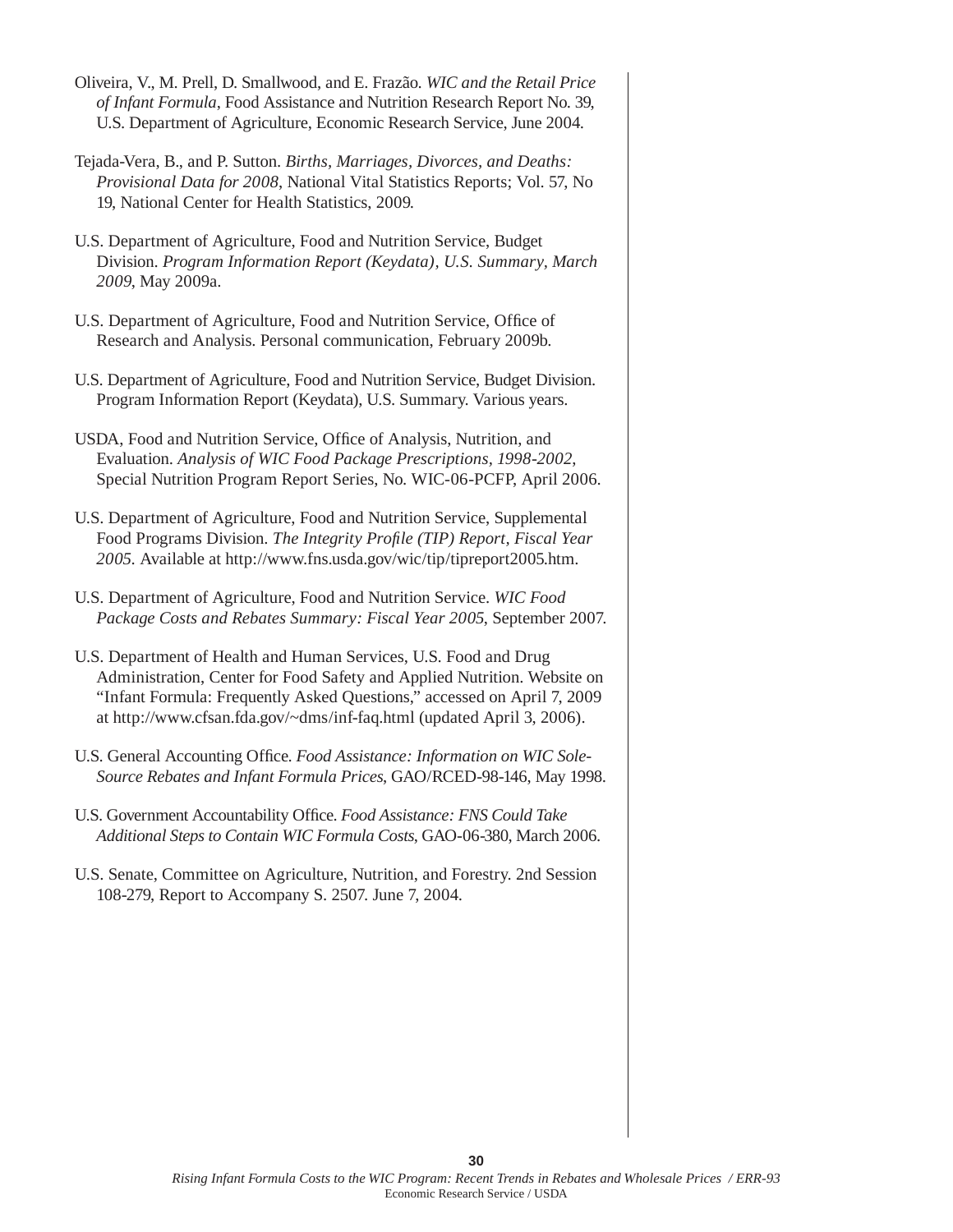## **Appendix A—Estimating WIC's Share of the Infant Formula Market**

We estimated WIC's share of the infant formula market using two different methods. The first method was based on formula needs of infants, the second was based on market sales data.

#### *Method based on formula needs among infants*

This method is based on estimates of formula needs of WIC infants relative to the formula needs by both WIC and non-WIC infants. The analysis uses data from the National Immunization Survey (NIS) on breastfeeding and formula-feeding practices for WIC and non-WIC infants.

The NIS, conducted by the Centers for Disease Control and Prevention (CDC), uses random-digit dialing to survey households with children aged 19-35 months. CDC provided ERS with data for the 2006-07 survey, which includes infants born between January 2003 and July 2006. The survey categorized infants by whether (a) the infant received WIC; (b) the infant was eligible for WIC but did not receive it; or (c) the infant was not eligible for WIC. We combined the two latter categories into a "non-WIC" category using a simple weighted average.

The household telephone survey asks three questions about breastfeeding:

- 1. Was [child] ever breastfed or fed breast milk?
- 2. How old was [child's name] when [child's name] completely stopped breastfeeding or being fed breast milk?
- 3. How old was [child's name] when (he/she) was first fed formula?

We converted data on monthly breastfeeding rates (the proportion of children that were breastfed at each month) into formula-feeding rates by subtracting the breastfeeding rate from 100, under the assumption that infants who were not breastfeeding received infant formula (and only infant formula, with no breastmilk). For example, if the data showed that 66 percent of the WIC infants were ever breastfed, we assumed that the remaining 34 percent of WIC infants received formula from birth.

We assumed that once infants started receiving infant formula they continued receiving it for the remainder of their first year of life. Therefore, infants who started receiving formula at birth received formula for a total of 12 months, infants who started receiving formula at 1 month received formula for a total of 11 months, and so forth. Therefore, the estimated formula-feeding rates are cumulative, in that each month's rate includes all infants that received formula the previous month (table A1).

To simplify the analysis, we also assumed that all infants consumed the same amount of formula regardless of WIC status, age, weight, etc. We further assumed that the amount of formula provided by WIC was sufficient to meet the infants' formula needs over the first year of life (so WIC families did not have to purchase formula with their own funds).<sup>1</sup>

<sup>1</sup>On average, the amount of formula provided by WIC is sufficient to meet all of the infant's energy needs, particularly since the number of cans of powdered formula necessary to provide the full authorized nutritional benefit actually provides more than that amount (see discussion of the rounding-up option in the chapter on "Characteristics of the Infant Formula Market"). For those older infants who consume more than the monthly allotment of WIC formula, parents may be able to stock excess WIC formula provided during the first few months—when the infant's energy requirements are likely less than the amount of formula provided by WIC—for use in later months.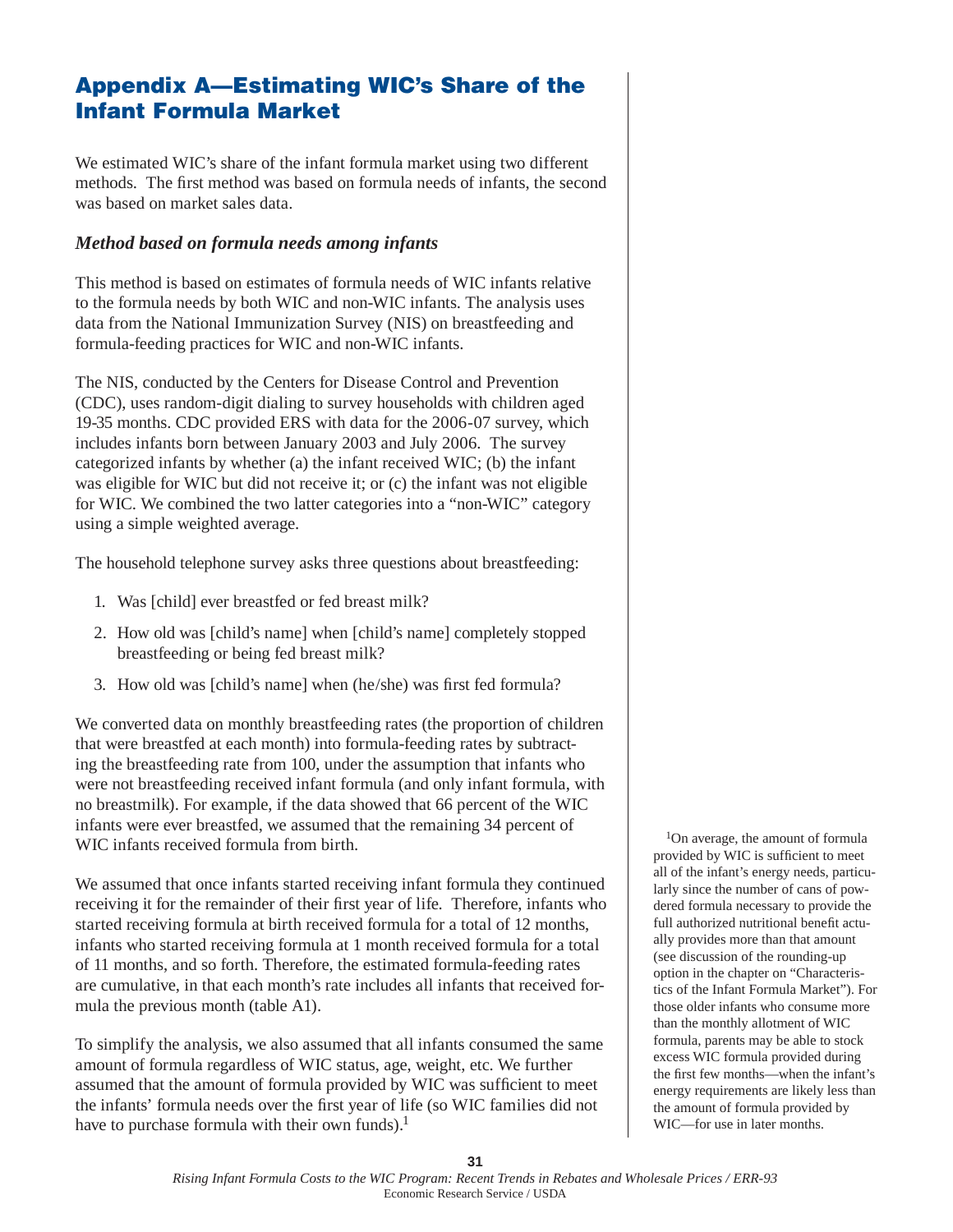We estimate that an average of 63 percent of WIC infants are formula-fed (without any breastmilk) over the first year, compared with an average of 46 percent among non-WIC infants. Given that WIC infants account for half of all infants in the United States, and assuming that all infants are fed equal amounts of formula regardless of WIC status, age, or weight, this results in formula-fed WIC infants accounting for an estimated 58 percent of the total formula used by both WIC and non-WIC infants (table A1).

Since some WIC participants are likely to purchase some formula out of pocket, the assumption that WIC families do not purchase any formula with their own funds may result in an overestimate of the WIC formula share. However, this is likely offset by the fact that the analysis also underestimates formula use, since it only measures formula use among infants who are not breastfed. NIS data show that a large proportion of breastfed infants also receive some formula (table A1). In fact, nearly 25 percent of all breastfed infants received some formula supplementation within 2 days of birth, and 31 percent of all breastfed infants received some formula at 1 month of age. The NIS data indicate that a higher proportion of breastfed WIC infants receive formula supplementation than do non-WIC infants each month. If we assume that supplemented breastfed infants receive equal amounts of formula regardless of WIC status or age, the higher proportion of formula supplementation among WIC infants suggests that the underestimate may be larger for WIC infants than for non-WIC infants. In addition, one might expect that breastfed infants on WIC receive greater amounts of formula than those not on WIC, since infants on WIC receive formula for free. This would further increase the underestimate of formula use among WIC infants relative to non-WIC infants. Therefore, our estimate that WIC infants account for 58 percent of total infant formula use should be considered a lower-bound estimate.

#### *Method based on Nielsen market sales data*

The Food and Nutrition Service reports that WIC paid \$2,333.5 million for infant formula before rebates in fiscal 2005 (USDA, 2007). Unpublished proprietary data that the Nielsen Company prepared for ERS indicate that total infant formula sales in 2005 totaled \$3,404.6 million (Nielsen, 2008). Dividing WIC's infant formula costs by total infant formula sales results in an estimate of WIC's share of the infant formula market of 68.5 percent.

The Nielsen data collection occurs at both the store and household level. The primary source is from Nielsen Scantrack, which collects scanner-based retail sales information (i.e., point-of-sale information) from a sample of grocery stores with annual sales over \$2 million, drug stores, and mass merchandiser stores (excluding Walmart). This data is supplemented with Nielsen Homescan data that provides food-purchase information from additional outlets from a panel of U.S. households (food-at-home purchases from all individuals in the household are captured using a scanning device in the home). However, since the Homescan data may underrepresent infant formula sales from some sources—such as toy stores and Internet sales—that are not included in the Scantrack data, the Nielsen data may underestimate total infant formula sales in the United States. As a result, the 68.5 percent should be considered an upper bound estimate of WIC's share of infant formula sales.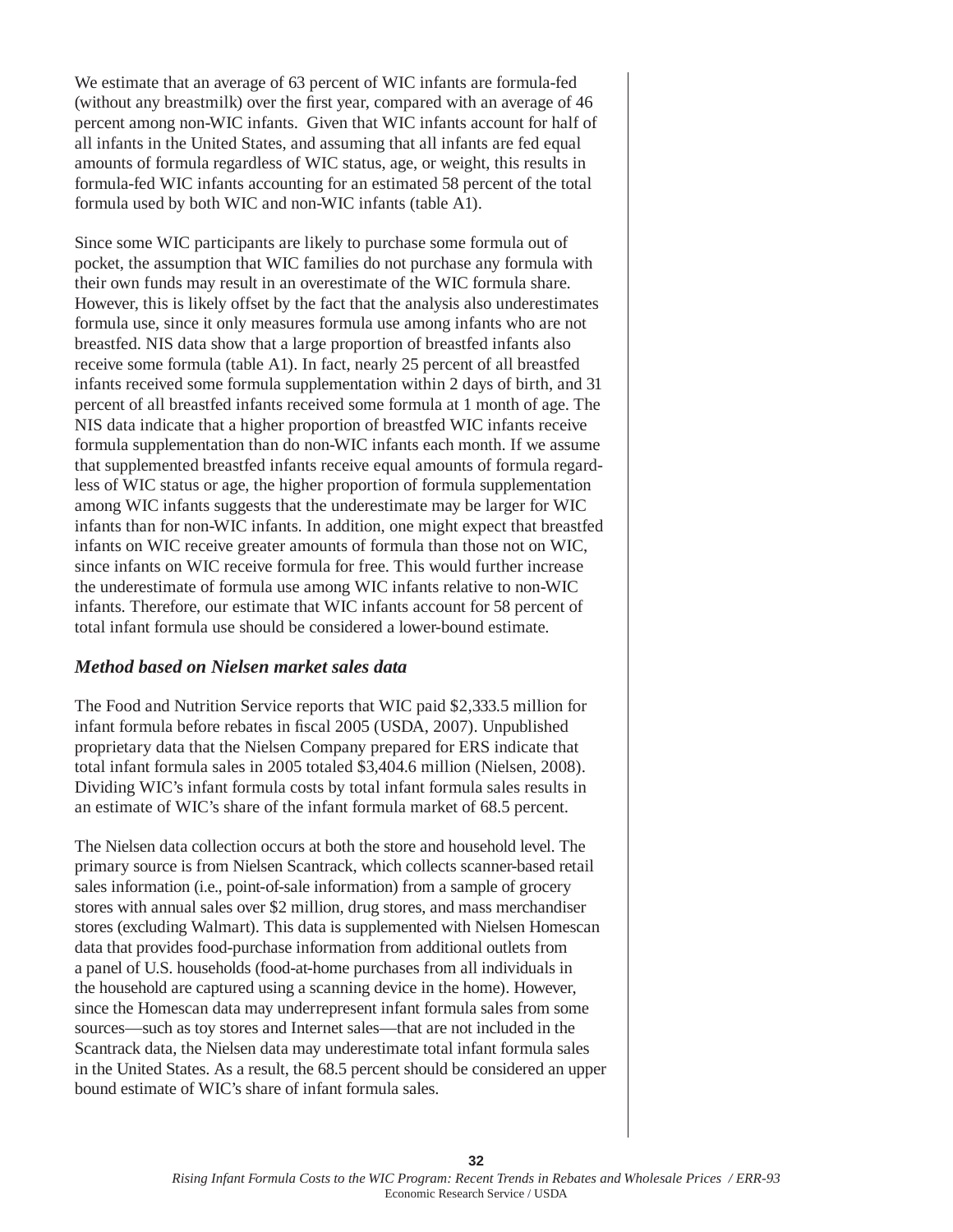| Table A1                                                             |  |  |
|----------------------------------------------------------------------|--|--|
| Rates of breastfeeding, formula feeding, and formula supplementation |  |  |

| Initiation/duration<br>of breastfeeding<br>(time length) | <b>Breastfeeding rates</b> |         | Formula feeding rates |         | Rates of formula supplementation<br>among breastfed infants |                          |
|----------------------------------------------------------|----------------------------|---------|-----------------------|---------|-------------------------------------------------------------|--------------------------|
|                                                          |                            |         |                       | Percent |                                                             |                          |
|                                                          | <b>WIC</b>                 | Non-WIC | <b>WIC</b>            | Non-WIC | <b>WIC</b>                                                  | Ineligibles <sup>1</sup> |
| Ever                                                     | 66.1                       | 81.5    | 33.9                  | 18.5    |                                                             |                          |
| Within 2 days of birth                                   |                            |         |                       |         | 28.5                                                        | 18.8                     |
| 1 month                                                  | 59.2                       | 76.0    | 40.8                  | 24.0    | 34.7                                                        | 27.9                     |
| 2 months                                                 | 52.7                       | 70.4    | 47.3                  | 29.6    | 37.9                                                        | 30.9                     |
| 3 months                                                 | 46.9                       | 66.3    | 53.1                  | 33.7    | 42.1                                                        | 34.6                     |
| 4 months                                                 | 39.9                       | 60.5    | 60.1                  | 39.5    | 45.8                                                        | 38.7                     |
| 5 months                                                 | 35.4                       | 55.5    | 64.6                  | 44.5    | 48.2                                                        | 41.5                     |
| 6 months                                                 | 33.1                       | 52.0    | 66.9                  | 48.0    | 49.6                                                        | 43.0                     |
| 7 months                                                 | 26.8                       | 43.8    | 73.2                  | 56.2    | 52.5                                                        | 47.9                     |
| 8 months                                                 | 24.5                       | 40.5    | 75.5                  | 59.5    | 52.8                                                        | 48.3                     |
| 9 months                                                 | 21.8                       | 36.3    | 78.2                  | 63.7    | 53.2                                                        | 48.8                     |
| 10 months                                                | 19.0                       | 32.0    | 81.0                  | 68.0    | 53.4                                                        | 48.7                     |
| 11 months                                                | 17.7                       | 28.5    | 82.3                  | 71.5    | 54.5                                                        | 49.2                     |
| Average rate                                             |                            |         | 63.1                  | 46.4    | 46.1                                                        | 39.9                     |
| Share of total                                           |                            |         | 0.58                  | 0.42    | 0.54                                                        | 0.46                     |

1Due to lack of information on sample sizes, it was not possible to combine the data for "eligible but not on WIC" and "not eligible for WIC" in order to estimate a weighted average for a "non-WIC" category. The data presented in this column on infants ineligible for the program account for about 90 percent of infants not receiving any WIC benefits. Rates of formula supplementation for infants eligible but not receiving WIC were fairly similar to rates of formula supplementation among infants ineligible for the program.

Source: USDA, Economic Research Service calculations based on 2006-07 National Immunization Survey (NIS) data from U.S. Department of Health and Human Services, Centers for Disease Control and Prevention.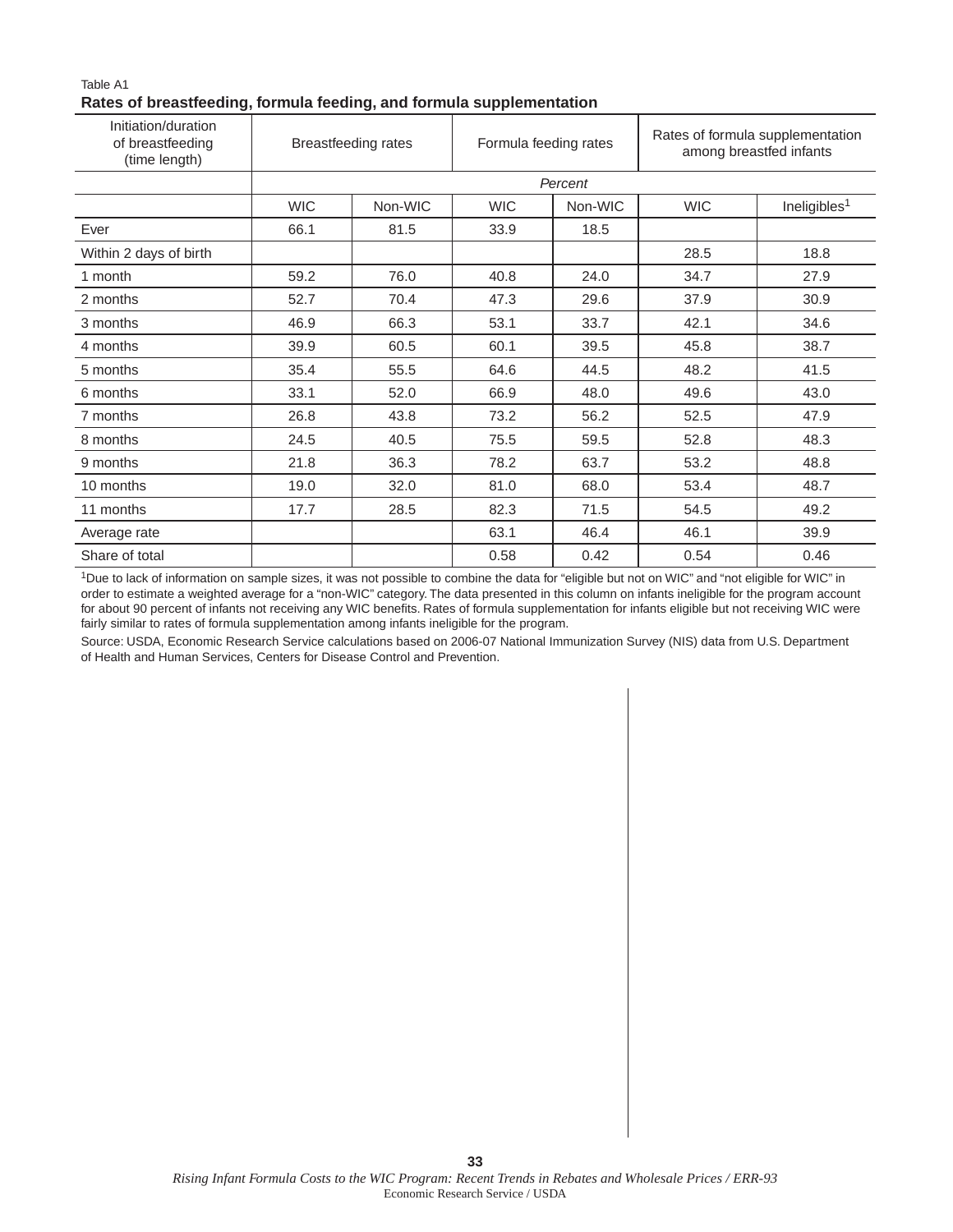## **Appendix B—Start Dates of Current and Previous Rebate Contracts by State**

| State or<br>multistate alli-<br>ance | Start date of<br>most recently<br>completed<br>contract | Length of<br>original<br>contract | Length of<br>extension | Total<br>length of<br>contract | Start date<br>of current<br>contract |
|--------------------------------------|---------------------------------------------------------|-----------------------------------|------------------------|--------------------------------|--------------------------------------|
|                                      |                                                         |                                   | Years                  |                                |                                      |
| AL                                   | 10/1/2004                                               | 3                                 | 0                      | 3                              | 10/1/2007                            |
| CA                                   | 8/1/2003                                                | 3                                 | 1                      | 4                              | 8/1/2007                             |
| CO                                   | 1/1/2003                                                | 3                                 | $\overline{1}$         | 4                              | 1/1/2008                             |
| FL                                   | 2/1/2002                                                | 3                                 | $\overline{2}$         | 5                              | 2/1/2008                             |
| GA                                   | 10/1/2002                                               | 3                                 | 1                      | 4                              | 10/1/2006                            |
| IL                                   | 2/1/2001                                                | 5                                 | $\overline{2}$         | $\overline{7}$                 | 2/1/2008                             |
| IN                                   | 10/1/2003                                               | $\overline{2}$                    | $\overline{2}$         | 4                              | 10/1/2007                            |
| KY                                   | 7/1/2001                                                | $\overline{2}$                    | 3                      | 5                              | 7/1/2006                             |
| LA                                   | 10/1/2004                                               | 3                                 | 0                      | 3                              | 10/1/2007                            |
| MI                                   | 11/1/2001                                               | 3                                 | $\overline{2}$         | 5                              | 11/1/2006                            |
| NJ                                   | 10/1/2004                                               | 3                                 | $\mathbf 0$            | 3                              | 10/1/2007                            |
| <b>NY</b>                            | 7/1/2003                                                | 3                                 | $\overline{0}$         | 3                              | 7/1/2006                             |
| <b>ND</b>                            | 7/1/2001                                                | $\overline{2}$                    | $\overline{2}$         | 4                              | 7/1/2005                             |
| OH                                   | 10/1/2002                                               | 3                                 | 1                      | 4                              | 10/1/2006                            |
| PA                                   | 10/1/2003                                               | 5                                 | $\mathbf 0$            | 5                              | 10/1/2008                            |
| <b>Puerto Rico</b>                   | 2/1/2004                                                | 3.67                              | 0.33                   | 4                              | 10/1/2008                            |
| SC                                   | 4/7/2000                                                | $\overline{c}$                    | 3                      | 5                              | 4/7/2005                             |
| <b>TN</b>                            | 7/1/1999                                                | $\overline{1}$                    | 4                      | 5                              | 7/1/2004                             |
| VA                                   | 6/29/2001                                               | $\overline{2}$                    | 3                      | 5                              | 7/1/2006                             |
| WI                                   | 1/1/2001                                                | 3                                 | $\overline{2}$         | 5                              | 1/1/2006                             |
| NEATO <sup>1</sup>                   | 10/1/2001                                               | 3                                 | 0                      | 3                              | 10/1/2006                            |
| OK                                   | 10/1/2005                                               | $\overline{1}$                    | $\overline{2}$         | 3                              | 10/1/2008                            |
| AR, NM, NC                           | 10/1/2003                                               | 3                                 | $\mathbf 0$            | 3                              | 10/1/2006                            |
| IA, MN, TX,                          | 10/1/2002                                               | 3                                 | $\overline{2}$         | 5                              | 10/1/2007                            |
| WSCA <sup>1</sup>                    | 10/1/2001                                               | 3                                 | 3                      | 6                              | 10/1/2007                            |
| <b>MO</b>                            | 10/1/1998                                               | 3                                 | $\overline{2}$         | 5                              | 10/1/2003                            |
| NE, SD                               | 10/1/1999                                               | 3                                 | 1                      | 4                              | 10/1/2003                            |
| Average                              |                                                         | 2.8                               | 1.5                    | 4.3                            |                                      |

Note: Current contracts are those in effect in December 2008. Most recently completed contracts (i.e., previous contracts) are those that were in effect immediately prior to the current contract.

1NEATO and WSCA are multistate alliances. For a list of members of each alliance, see box, "Multistate Alliances," p. 14.

Source: USDA, Economic Research Service calculations based on USDA, Food and Nutrition Service data.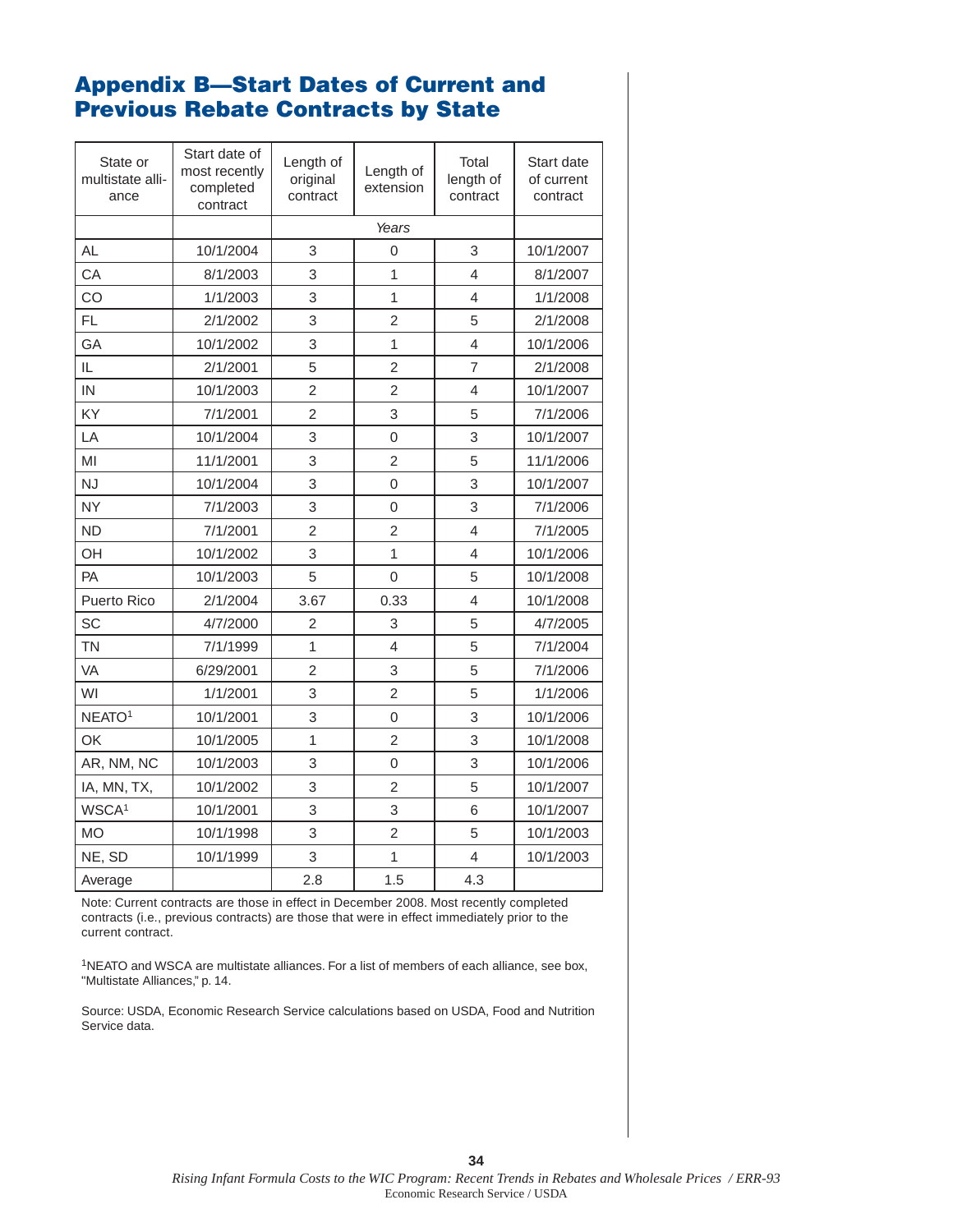## **Appendix C—Analysis of the Change in Real Net Wholesale Price of Milk-Based Infant Formula in Liquid Concentrate Form**

Although powdered formula is now the predominant form of formula provided through WIC, in previous years most WIC formula was provided in concentrated liquid form. For example, a study by the U.S. Government Accountability Office (2006) of 29 States, found that concentrated liquid accounted for 55 percent of all WIC formula in 2000, but only a third of all WIC formula by 2004. This section examines the change in real net wholesale price of milk-based infant formula in liquid concentrate form. In general, the change in real net wholesale prices of milk-based infant formula in liquid concentrate form mirrored the changes in real net wholesale prices of milk-based powder.

Comparison of the previous and current infant formula rebate contracts for milk-based formula in liquid concentrate form indicate that the real net wholesale price increased in 23 of the  $27$  contracts (fig. C1). Some of these contracts reflect multistate alliances. Excluding Mississippi and Vermont, which do not distribute WIC foods through retail stores, 42 of 48 States, the District of Columbia, and the 5 territories saw an increase in their net wholesale price. Among those States in which both the current and previous contracts were based on DHA/ARA-supplemented formula, 7 of the 10 contracts experienced an increase in real net wholesale price.

The average percentage discount (weighted using the State agencies 2008 infant caseload) for the liquid concentrate formulas decreased from 93

Figure C1

**Change in real net wholesale price between current and previous contracts, by State (Liquid concentrate, December 2008 dollars)**



Dollars per 26 reconstituted fluid ounces

Year current contract became effective

Note: Current contracts refer to contracts that were in effect as of December 2008. Previous contracts refer to contracts that were in effect immediately prior to the current contract. Average change in net price was calculated by weighing the change in real net price for each contract by the number of WIC infants served under the contract.

1NEATO and WSCA are multistate alliances. For a list of members of each alliance, see box, "Multistate Alliances," p.14.

Source: USDA, Economic Research Service calculations of changes in real net price based on USDA, Food and Nutrition Service estimates of net prices adjusted by U.S. Department of Labor, Bureau of Labor Statistics' Consumer Price Index for All Urban Consumers for All Items.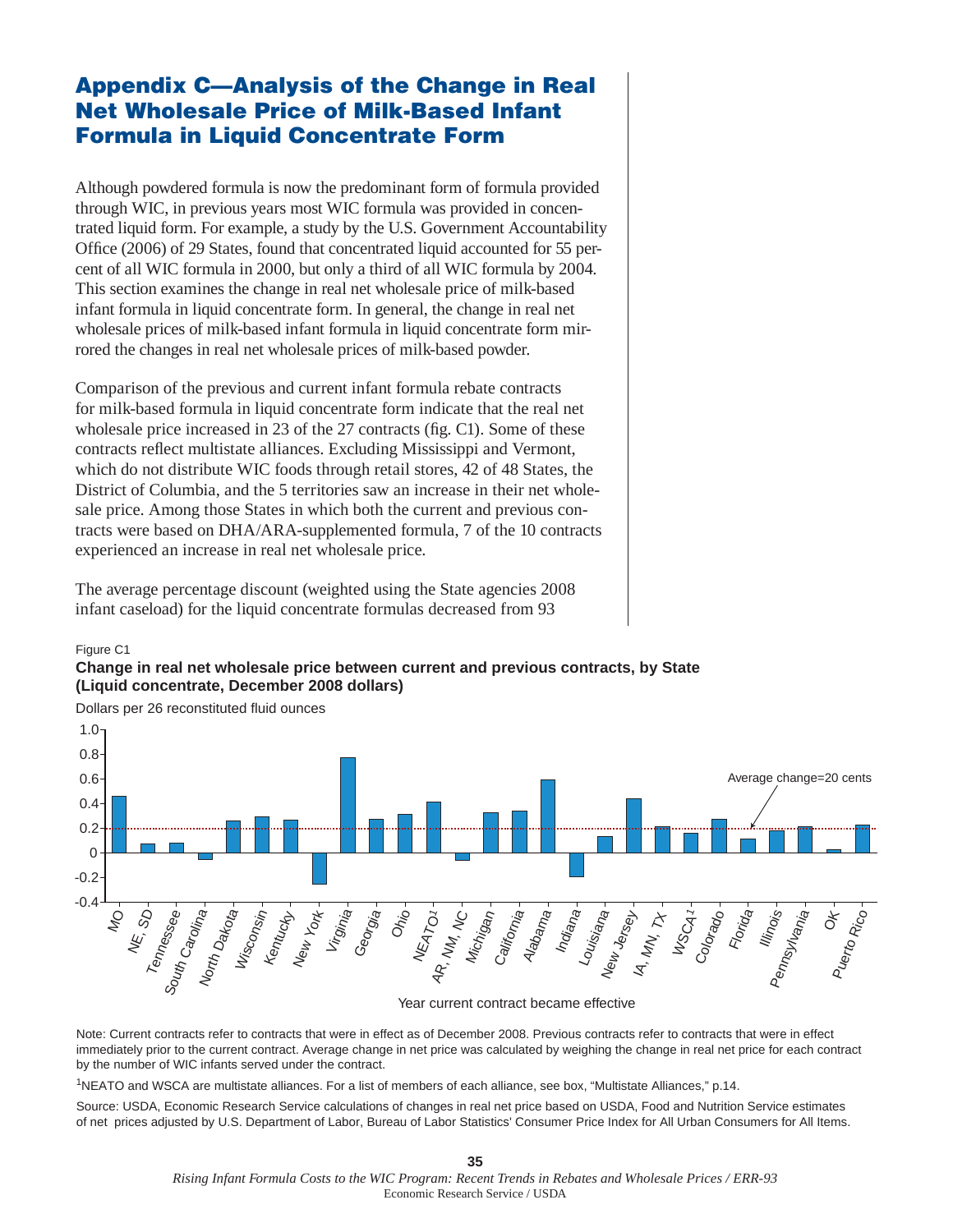percent for the previous contracts to 88 percent for the current contracts. In 20 contracts, the discount rate for the current contract was less than the discount rate for the previous contract. The discount rate increased in three contracts (representing five States) and in four contracts (representing five States), the discount rate did not change.

On average, real net wholesale prices increased by an average 20 cents for 26 fluid ounces of reconstituted formula between States' previous and current rebate contracts.1 If all WIC infants received milk-based formula in liquid concentrate form, this increase of 20 cents for 26 fluid ounces of reconstituted formula would result in increased annual costs to WIC of \$123.3 million.

This estimated increase in real net wholesale prices of 20 cents for 26 fluid ounces of reconstituted formula was based on the current and previous contracts for all the States (except Vermont and Mississippi). Some of these States switched from unsupplemented formula in their previous contract to DHA/ARA-supplemented formula in their current contract. Estimating the change in net wholesale price in only those 10 States (or multistate alliances) whose previous and current contract were based on DHA/ARAsupplemented formula (that is, controlling for the higher wholesale prices of the DHA/ARA-supplemented formulas) resulted in an average increase of 18 cents for 26 reconstituted ounces.

<sup>1</sup>Unlike the results based on milkbased powder, the average change in real net wholesale price of milk-based liquid concentrate in those States in which their last two contracts were based on the DHA/ARA supplemented formulas (15 cents) was less than that in States that switched to the DHA/ ARA supplemented formulas in their current contract (23 cents).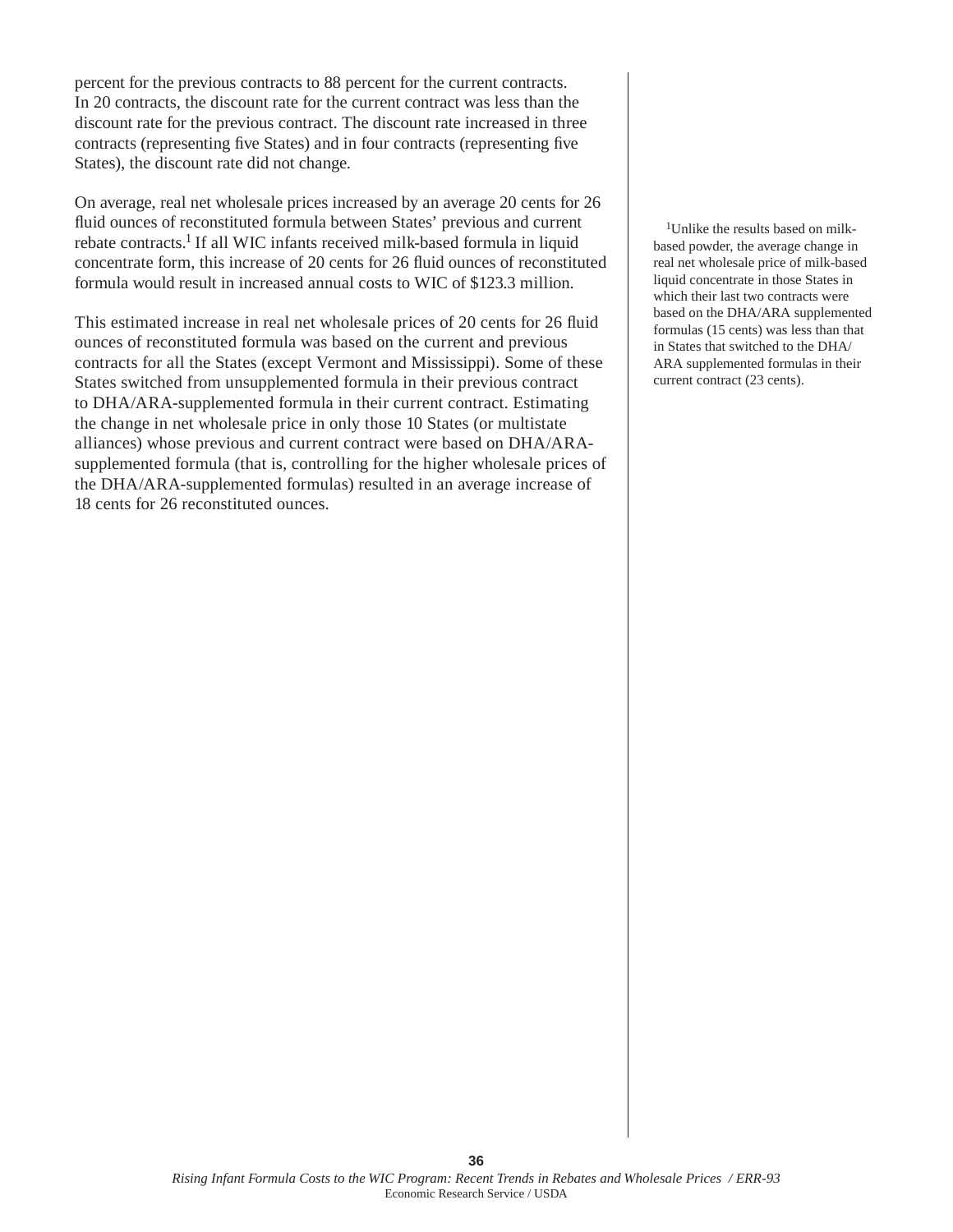## **Appendix D—Estimated Change in Infant Formula Use by WIC Under the New Food Packages**

The WIC food package revisions change the maximum monthly allowances for infant formula for some infants, depending on the infants' age and feeding method. We estimated total infant formula use by WIC infants under the old food package (which was totally phased out as of October 1, 2009) and under the new food packages using data provided in the Interim Rule (USDA, 2007). For both the old and the new food packages, we multiplied the number of infants projected to be participating in WIC in 2008, by age and feeding method (fully formula-feeding, partially breastfeeding, or fully breastfeeding) by the estimated average amount of formula prescribed by WIC for a given age and feeding method, and summed across age and feeding methods to obtain the estimated quantity of infant formula used under each of the two packages (table  $D1$ ).<sup>1</sup> The results show that the total quantity prescribed under the new food package is about 20 percent smaller than the quantity prescribed under the old food package. Reductions in infant formula use are observed across most age and feeding methods. Fully formula-fed infants 4-5 months of age are the only group where infant formula use is higher under the new food package than under the old food package.

1Although WIC has a maximum allowance of 806 fluid ounces of reconstituted infant formula, some infants can actually receive more, since the number of cans of powdered formula necessary to provide 806 fluid reconstituted ounces provide more than that. On the other hand, mothers of breastfed infants may choose to receive less formula. Rather than using the maximum allowances we use the average estimated prescribed amounts as our measure of the amount provided by WIC (USDA, 2007).